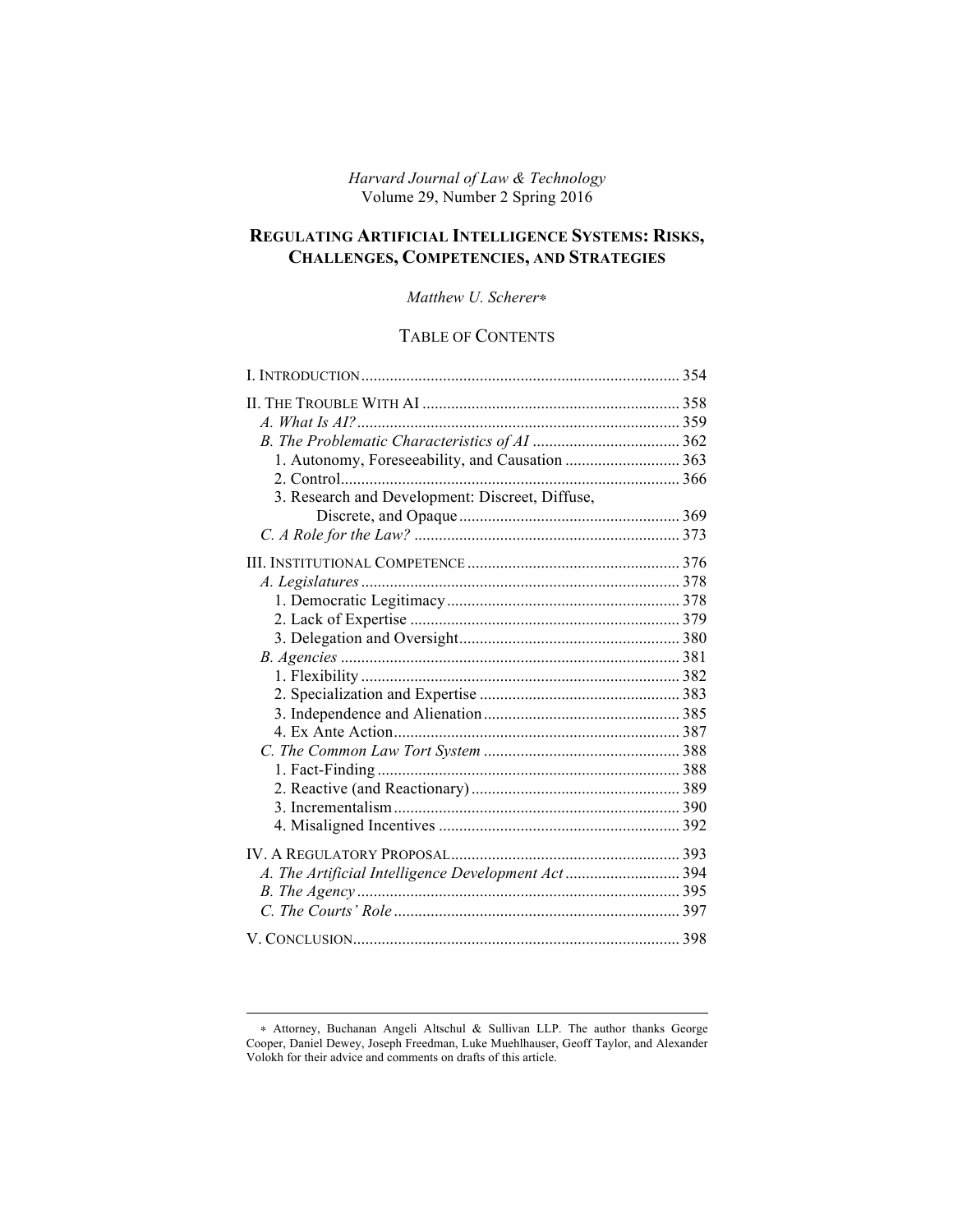### I. INTRODUCTION

It may not always be obvious, but we are living in the age of intelligent machines. Artificial intelligence ("AI") permeates our lives in numerous subtle and not-so-subtle ways, performing tasks that, until quite recently, could only be performed by a human with specialized knowledge, expensive training, or a government-issued license. Driverless cars have been approved for road operation in four states and the District of Columbia;<sup>1</sup> their inevitable arrival on the consumer market may revolutionize road transportation. Autonomous machines can execute complex financial transactions, flag potential terrorists using facial recognition software, and (most alarmingly for this author and his legal contemporaries) perform document review.<sup>2</sup> More mundanely, computer chess engines can defeat the strongest human players in the world, and Google Translate can generate passable English translations of *Le Monde* articles. In fact, "robot journalists" may even have written the *Le Monde* articles themselves.<sup>3</sup>

The increasing ubiquity and rapidly expanding commercial potential of AI has spurred massive private sector investment in AI projects. "Firms such as Google, Facebook, Amazon and Baidu have got into an AI arms race, poaching researchers, setting up laboratories and buying start-ups."<sup>4</sup> With each passing month, AI gains footholds in new industries and becomes more enmeshed in our day-to-day lives, and that trend seems likely to continue for the foreseeable future.<sup>5</sup>

 <sup>1.</sup> *See* Aaron M. Kessler, *Law Left Behind as Hands-Free Cars Cruise*, STAR TRIBUNE (May 3, 2015, 12:21 PM), http://www.startribune.com/law-left-behind-as-hands-free-carscruise/302322781/ [https://perma.cc/39PB-UDJ8].

<sup>2.</sup> *See, e.g.*, John Markoff, *Armies of Expensive Lawyers, Replaced by Cheaper Software*, N.Y. TIMES (Mar. 4, 2011), http://www.nytimes.com/2011/03/05/science/05legal.html (May 4, 2016); Timothy Williams, *Facial Recognition Software Moves from Overseas Wars to Local Police*, N.Y. TIMES (Aug. 12, 2015), http://www.nytimes.com/2015/08/13/us/facialrecognition-software-moves-from-overseas-wars-to-local-police.html (May 4, 2016).

<sup>3.</sup> *See, e.g.*, Yves Eudes, *The Journalists Who Never Sleep*, GUARDIAN (Sept. 12, 2014, 6:17 AM), http://www.theguardian.com/technology/2014/sep/12/artificial-intelligence-datajournalism-media [https://perma.cc/CES7-X58C] (discussing the increasing use of "robot writers" in journalism).

<sup>4.</sup> *Artificial Intelligence: Rise of the Machines*, ECONOMIST (May 9, 2015), http://www.economist.com/news/briefing/21650526-artificial-intelligence-scarespeopleexcessively-so-rise-machines [https://perma.cc/B2LD-B4XS].

<sup>5.</sup> *See, e.g.*, Kevin Kelly, *The Three Breakthroughs That Have Finally Unleashed AI on the World*, WIRED (Oct. 27, 2014, 6:30 AM), http://www.wired.com/2014/10/future-ofartificial-intelligence/ [https://perma.cc/Y6N4-WB7B] ("This perfect storm of parallel computation, bigger data, and deeper algorithms generated the 60-years-in-the-making overnight success of AI. And this convergence suggests that as long as these technological trends continue — and there's no reason to think they won't — AI will keep improving."); Mohit Kaushal & Scott Nolan, *Understanding Artificial Intelligence*, BROOKINGS INST. (Apr. 14, 2015, 7:30 AM), http://www.brookings.edu/blogs/techtank/posts/2015/04/14 understanding-artificial-intelligence [https://perma.cc/SQ5W-7Q2P] ("As consumers, we should expect AI technology to permeate all aspects of life within a few short years.").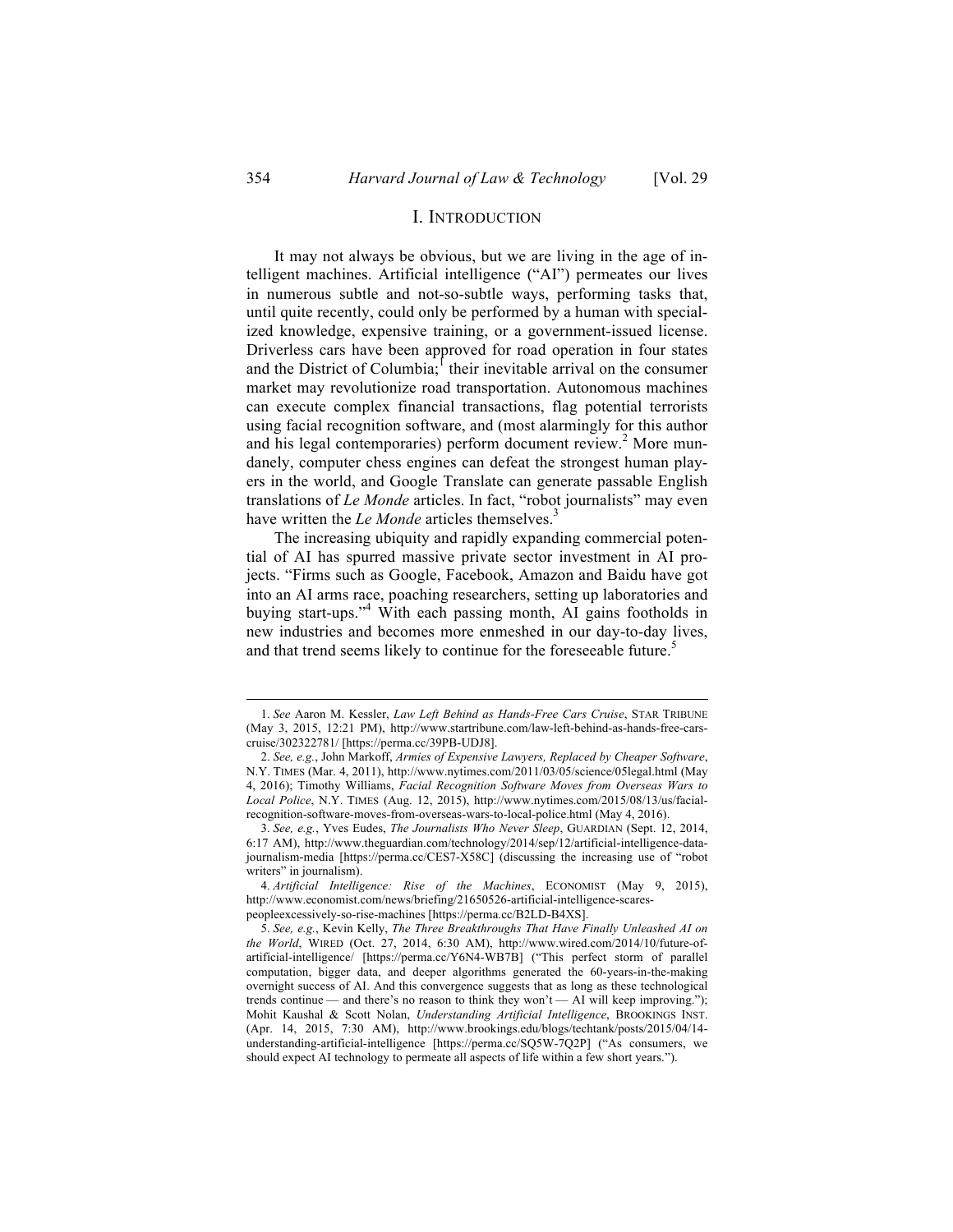The potential for further rapid advances in AI technology has prompted expressions of alarm from many quarters, including some calls for government regulation of AI development and restrictions on AI operation.<sup>6</sup> That in and of itself is hardly surprising; fear of technological change and calls for the government to regulate new technologies are not new phenomena. What is striking about AI, however, is that leaders of the tech industry are voicing many of the concerns. Some of the concerns stem from the familiar fears of technological unemployment<sup>7</sup> and the potential for new technologies to be misused by humans.<sup>8</sup> But many of the fears cut much deeper.

In an interview at MIT's 2014 AeroAstro Centennial Symposium, Elon Musk eschewed the skepticism of regulation that characterizes most of Silicon Valley's business titans and suggested that some government intervention might be wise in the case of artificial intelligence:

> I think we should be very careful about artificial intelligence. If I had to guess at what our biggest existential threat is, it's probably that . . . . I'm increasingly inclined to think there should be some regulatory oversight, maybe at the national and international level, just to make sure that we don't do something very foolish.<sup>9</sup>

Other prominent figures in the tech world — most notably Bill Gates and Steve Wozniak — have voiced similar concerns regarding the long-term risks of  $AI.<sup>10</sup>$ 

 <sup>6.</sup> *See, e.g.*, John Frank Weaver, *We Need to Pass Legislation on Artificial Intelligence Early and Often*, SLATE (Sept. 12, 2014, 3:53 PM), http://www.slate.com/blogs/future\_ tense/2014/09/12/we\_need\_to\_pass\_artificial\_intelligence\_laws\_early\_and\_often.html [https://perma.cc/6SKM-K6RT]; Perri 6, *Ethics, Regulation and the New Artificial Intelligence, Part I: Accountability and Power*, 4 INFO., COMM. & SOC'Y 199, 203 (2010).

<sup>7.</sup> *Compare, e.g.*, STUART J. RUSSELL & PETER NORVIG, ARTIFICIAL INTELLIGENCE: A MODERN APPROACH 1034 (3d ed. 2010) (discussing how people losing their jobs to automation is an ethical issue introduced by AI), *with* JOHN MAYNARD KEYNES, *Economic Possibilities for Our Grandchildren*, *in* ESSAYS ON PERSUASION 321, 325 (1972) ("For the moment the very rapidity of these changes is hurting us and bringing difficult problems to solve . . . namely, *technological unemployment*. This means unemployment due to our discovery of means of economising the use of labour outrunning the pace at which we can find new uses for labour.").

<sup>8.</sup> *See* RUSSELL & NORVIG, *supra* note 7, at 1035 (discussion titled "AI systems might be used toward undesirable ends").

<sup>9.</sup> Aileen Graef, *Elon Musk: We Are "Summoning a Demon" with Artificial Intelligence*, UPI (Oct. 27, 2014, 7:50 AM), http://www.upi.com/Business\_News/2014/10/27/Elon-Musk-We-are-summoning-a-demon-with-artificial-intelligence/4191414407652/ [https://perma.cc/M98J-VYNH].

<sup>10.</sup> *See, e.g.*, Eric Mack, *Bill Gates Says You Should Worry About Artificial Intelligence*, FORBES (Jan. 28, 2015), http://www.forbes.com/sites/ericmack/2015/01/28/bill-gates-alsoworries-artificial-intelligence-is-a-threat/ (quoting Bill Gates, "I am in the camp that is concerned . . . . First the machines will do a lot of jobs for us and not be super intelligent.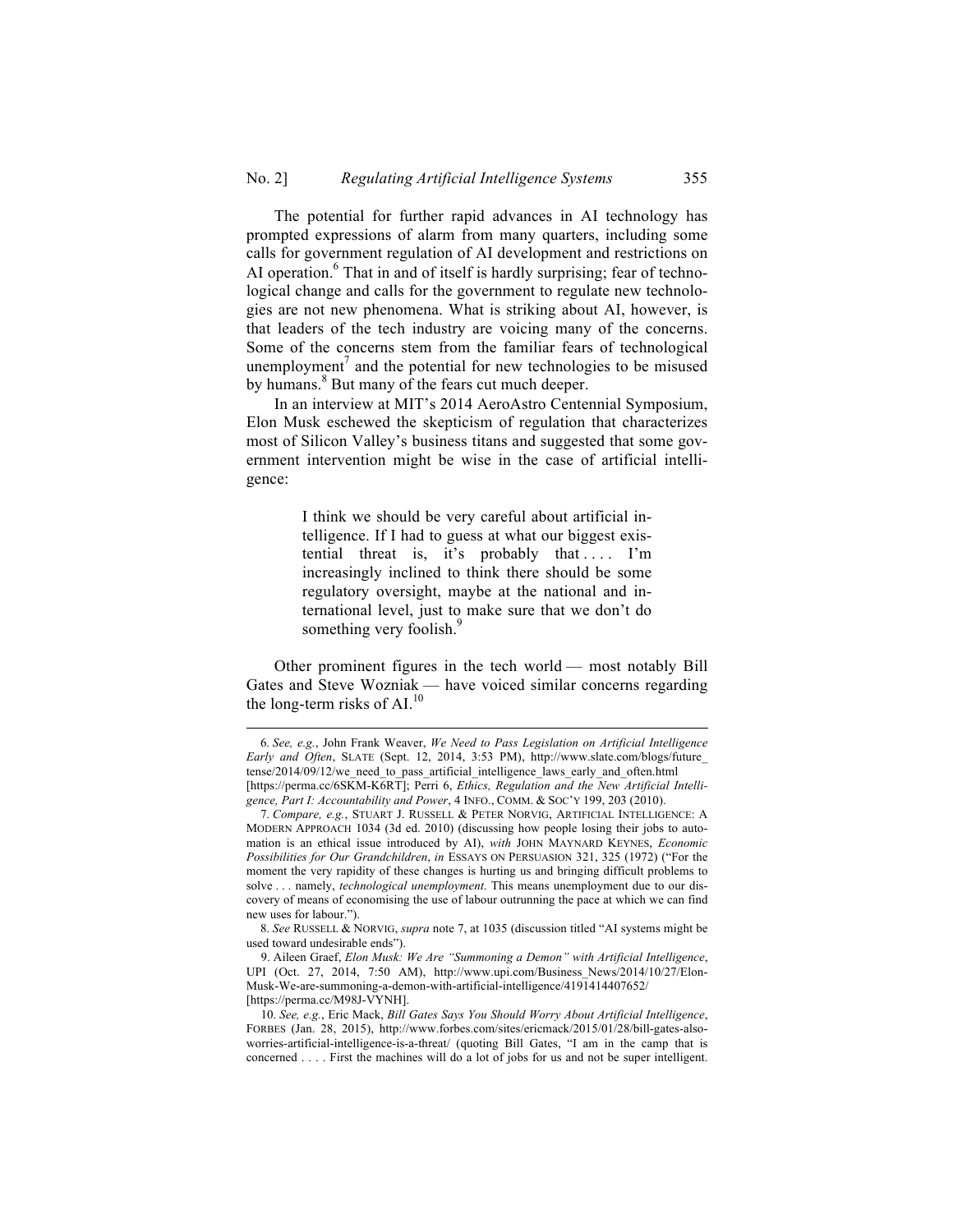At the very least, more mundane legal issues surrounding AI seem likely to crop up in the near future. Who (or what) will be held liable when an autonomous vehicle causes an accident? To what degree can physicians delegate the task of diagnosing medical conditions to intelligent scanning systems without exposing themselves to increased liability for malpractice if the system makes an error? Such questions regarding AI-caused harm will arise with ever-increasing frequency as "smart" technologies fan out into an ever-expanding range of industries.

But, as Musk's above-quoted statement suggests, the rise of AI has so far occurred in a regulatory vacuum. With the exception of a few states' legislation regarding autonomous vehicles and drones, very few laws or regulations exist that specifically address the unique challenges raised by AI, and virtually no courts appear to have developed standards specifically addressing who should be held legally responsible if an AI causes harm. There is a similar dearth of legal scholarship discussing potential regulatory approaches to  $AI<sub>11</sub>$ . It does not appear that any existing scholarship examines AI regulation through the lens of institutional competence — that is, the issue of what type(s) of governmental institution would be best equipped to confront the unique challenges presented by the rise of AI.<sup>12</sup>

In a way, it is not surprising that the prospect of AI regulation has been met with radio silence from the normally voluble world of legal scholarship. The traditional methods of regulation — such as product licensing, research and development oversight, and tort liability seem particularly unsuited to manage the risks associated with intelligent and autonomous machines. Ex ante regulation would be difficult because AI research and development may be discreet (requiring little physical infrastructure), discrete (different components of an AI system may be designed without conscious coordination), diffuse (dozens of individuals in widely dispersed geographic locations can participate in an AI project), and opaque (outside observers may not be able to

That should be positive if we manage it well. A few decades after that though the intelligence is [sic] strong enough to be a concern."); Peter Holley, *Apple Co-Founder on Artificial Intelligence: "The Future Is Scary and Very Bad for People*,*"* WASH. POST (Mar. 24, 2015), http://www.washingtonpost.com/blogs/the-switch/wp/2015/03/24/apple-cofounder-on-artificial-intelligence-the-future-is-scary-and-very-bad-for-people/

<sup>[</sup>https://perma.cc/6YRC-QDSG] (quoting Steve Wozniak, "If we build these devices to take care of everything for us, eventually they'll think faster than us and they'll get rid of the slow humans to run companies more efficiently").

<sup>11.</sup> The scholarship on the related field of law and robotics is somewhat betterdeveloped. *See generally, e.g.*, Ryan Calo, *Robotics and the Lessons of Cyberlaw*, 103 CALIF. L. REV. 513 (2015); Gabriel Hallevy, *"I, Robot – I, Criminal" — When Science Fiction Becomes Reality: Legal Liability of AI Robots Committing Criminal Offenses*, 22 SYRACUSE SCI. & TECH. L. REP. 1 (2010); F. Patrick Hubbard, *"Sophisticated Robots": Balancing Liability, Regulation, and Innovation*, 66 FLA. L. REV. 1803 (2014).

<sup>12.</sup> *See* HENRY M. HART, JR. & ALBERT M. SACKS, THE LEGAL PROCESS: BASIC PROBLEMS IN THE MAKING AND APPLICATION OF LAW  $\ln(1994)$ .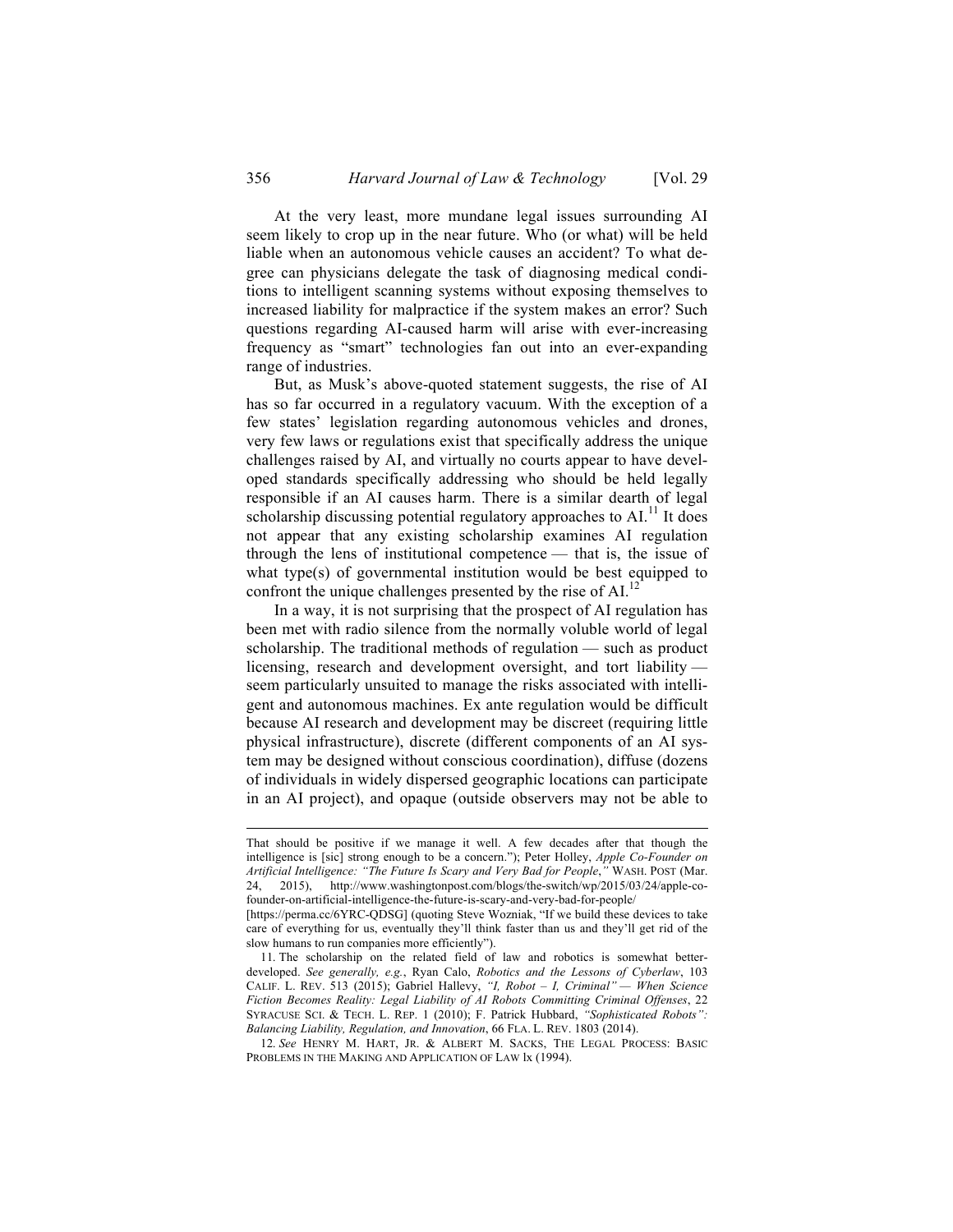detect potentially harmful features of an AI system). The autonomous nature of AI creates issues of foreseeability and control that might render ex post regulation ineffective, particularly if an AI system poses a catastrophic risk. Moreover, regulation at any stage is complicated by the difficulty in defining what, exactly, "artificial intelligence" means.

This article will advance the discussion regarding the feasibility and pitfalls of government regulation of AI by examining these issues and explaining why there are, nevertheless, some potential paths to effective AI regulation. Part II will examine the characteristics of AI that present regulatory challenges. Some of these challenges are conceptual, such as how to define artificial intelligence and how to assign moral and legal responsibility when AI systems cause harm. Other challenges are practical, including the inherent difficulties in controlling the actions of autonomous machines, which may render ex post regulation ineffective; the related risk that AI systems will perform actions that are unforeseeable to their designers and operators; and the potential for AI to be developed so clandestinely or diffusely as to render effective ex ante regulation impracticable. Despite these challenges, the legal system's deep regulatory toolkit and the already large and ever-increasing role of large corporations in AI development mean that effective AI regulation should nevertheless be possible.

Part III will analyze the competencies of the three major types of government entities — legislatures, agencies, and courts — in terms of regulating AI The democratic legitimacy and freedom to delegate that legislatures enjoy make legislatures the ideal bodies for establishing the guiding principles for AI regulation. Agencies are best suited to determine the substantive content of those regulations due to their relative independence and greater ability to specialize and draw upon technical expertise. Finally, courts are best equipped to allocate responsibility after an AI system causes harm.

In light of these challenges and competencies, Part IV will offer a proposed framework for AI regulation based on differential tort liability. The centerpiece of the regulatory framework would be an AI certification process; manufacturers and operators of certified AI systems would enjoy limited tort liability, while those of uncertified AI systems would face strict liability. The respective roles of the legislature, the executive (specifically, a new AI-focused administrative agency), and courts would be catered to the competencies of each institution with respect to emerging technologies such as AI.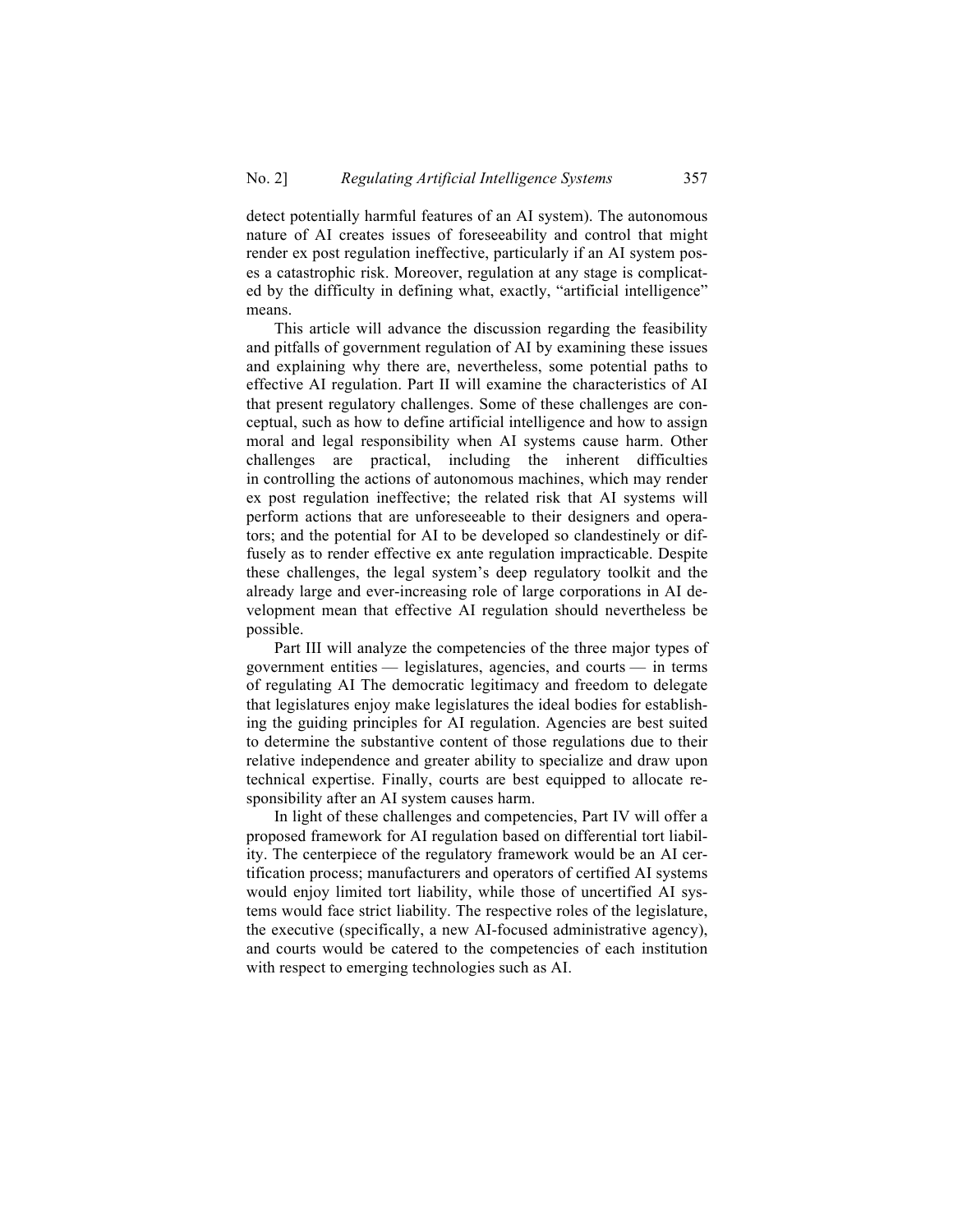# II. THE TROUBLE WITH AI

The increasing role of AI in the economy and society presents both practical and conceptual challenges for the legal system. Many of the practical challenges stem from the manner in which AI is researched and developed and from the basic problem of controlling the actions of autonomous machines. $13$  The conceptual challenges arise from the difficulties in assigning moral and legal responsibility for harm caused by autonomous machines, and from the puzzle of defining what, exactly, artificial intelligence means. Some of these problems are unique to AI; others are shared with many other postindustrial technologies. Taken together, they suggest that the legal system will struggle to manage the rise of AI and ensure that aggrieved parties receive compensation when an AI system causes harm.

Section A will discuss potential definitions of artificial intelligence and why coming up with a working definition of AI for regulatory purposes will be difficult. Section B will describe the characteristics that make AI a potential public risk and explain why it will prove more difficult to regulate than earlier sources of public risk. Peter Huber coined the term "public risk" to describe threats to human health or safety that are "centrally or mass-produced, broadly distributed, and largely outside the individual risk bearer's direct understanding and control."<sup>14</sup> Dawn was just breaking on the Information Age when Huber first used the term, and early public risk commentators focused primarily on nuclear technology, environmental threats, and mass-produced physical products. The increasing ubiquity of AI makes it all but certain that AI systems will generate many public risks. Those risks may prove difficult for the legal system to address, because AI presents challenges not raised by the public risks of the twentieth century. Nevertheless, as Section C will explain, the law provides mechanisms that can help reduce the public risks associated with AI even in the face of AI's unique challenges.

 <sup>13.</sup> In this article, the term "autonomous machines" refers to machines that "act independently of direct human instruction, based on information the machine itself acquires and analyzes." David C. Vladeck, *Machines Without Principals: Liability Rules and Artificial Intelligence*, 89 WASH. L. REV. 117, 121 (2014); *see also* Matthew U. Scherer, *Who's to Blame (Part 2): What Is an "Autonomous" Weapon?*, LAW AND AI (Feb. 10, 2016), http://www.lawandai.com/2016/02/10/what-is-an-autonomous-weapon/ [https://perma.cc/ 668Q-9VWJ] (defining autonomy as the ability of a system to operate free from human direction, monitoring, and control). As with other terms used in this article, *see infra* notes 46–47, the use of the term "autonomy" is not meant to imply that such machines possess the metaphysical qualities of consciousness or self-awareness.

<sup>14.</sup> Peter Huber, *Safety and the Second Best: The Hazards of Public Risk Management in the Courts*, 85 COLUM. L. REV. 277, 277 (1985).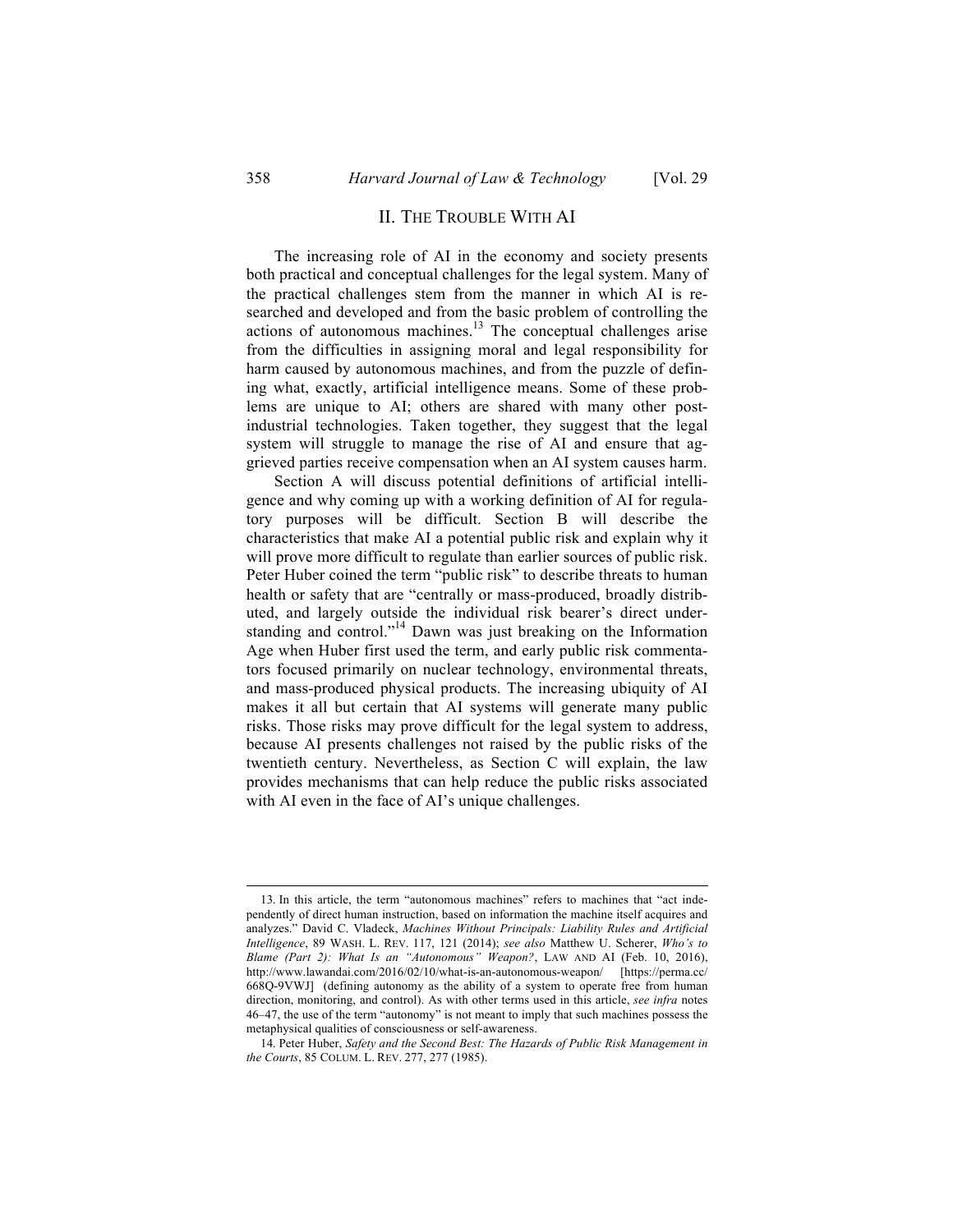The Regulatory Problems of Artificial Intelligence



Figure 1: The Regulatory Problems of Artificial Intelligence

# *A. What Is AI?*

Any AI regulatory regime must define what exactly it is that the regime regulates; in other words, it must define artificial intelligence. Unfortunately, there does not yet appear to be any widely accepted definition of artificial intelligence even among experts in the field, much less a useful working definition for the purposes of regulation.<sup>1</sup> This section will not presumptuously attempt to resolve that dispute or create a new definition of AI but instead will discuss the definitional problems that regulators will have to confront.

The difficulty in defining artificial intelligence lies not in the concept of artificiality but rather in the conceptual ambiguity of intelligence. Because humans are the only entities that are universally recognized (at least among humans) as possessing intelligence, it is hardly surprising that definitions of intelligence tend to be tied to human characteristics. The late AI pioneer John McCarthy, who is wide-

 <sup>15.</sup> *See* John McCarthy, *What is Artificial Intelligence?*, JOHN MCCARTHY'S HOME PAGE 2–3 (Nov. 12, 2007), http://www-formal.stanford.edu/jmc/whatisai.pdf [https://perma.cc/ U3RT-Q7JK].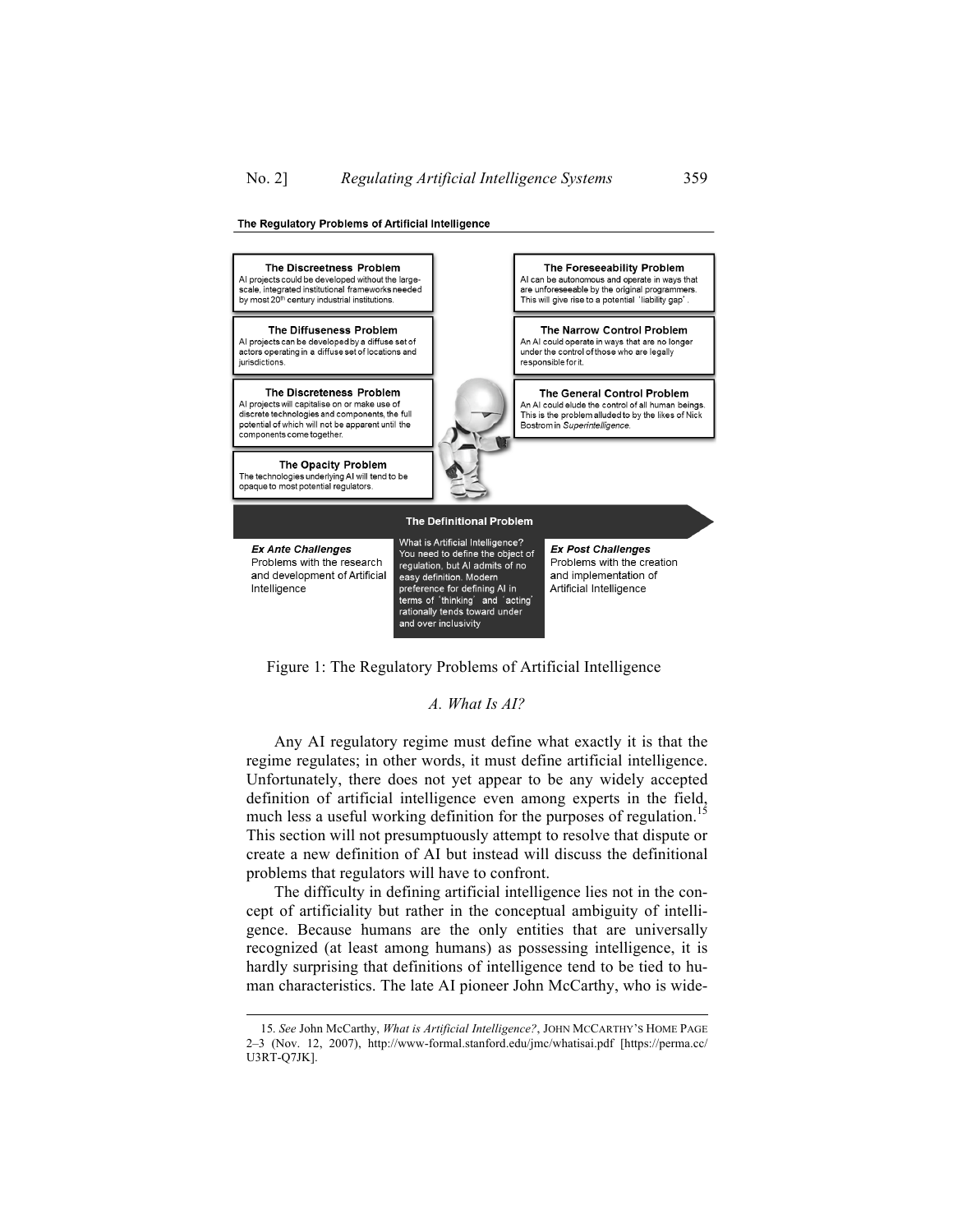ly credited as coining the term "artificial intelligence," stated that there is no "solid definition of intelligence that doesn't depend on relating it to human intelligence" because "we cannot yet characterize in general what kinds of computational procedures we want to call intelligent."<sup>16</sup> Definitions of intelligence thus vary widely and focus on myriad interconnected human characteristics that are themselves difficult to define, including consciousness, self-awareness, language use, the ability to learn, the ability to abstract, the ability to adapt, and the ability to reason. $17$ 

The same issues that plague efforts to define intelligence generally also apply to efforts to define artificial intelligence. Today, the leading introductory textbook on AI, Stuart Russell and Peter Norvig's *Artificial Intelligence: A Modern Approach*, presents eight different definitions of AI organized into four categories: thinking humanly, acting humanly, thinking rationally, and acting rationally.<sup>1</sup> Over time, the importance of each of these definitional concepts has waxed and waned within the AI research community.

Russell and Norvig cite the works of computing pioneer Alan Turing, whose writings predated the coining of the term "artificial intelligence," as exemplifying the "acting humanly" approach.<sup>19</sup> In his now-seminal paper *Computing Machinery and Intelligence*, Turing said that the question "Can machines think?" was "too meaningless to deserve discussion." <sup>20</sup> Turing instead focused on the potential for digital computers to replicate, not human thought processes themselves, but rather the external manifestations of those processes. $21$ This is the premise of Turing's "imitation game," where a computer attempts to convince a human interrogator that it is, in fact, human rather than machine.<sup>22</sup>

Other early approaches to defining AI often tied the concept of intelligence to the ability to perform particular intellectual tasks. As a result, concepts of what constitutes artificial intelligence have shifted over time as technological advances allow computers to perform tasks that previously were thought to be indelible hallmarks of intelligence. Turing used the term "arguments from various disabilities" to describe

 <sup>16.</sup> *Id.*

<sup>17.</sup> Some of these characteristics are, of course, present to various degrees in some other animals as well. Most notably, there is extensive scientific literature examining the cognitive abilities of non-human primates and cetaceans. *See generally, e.g.*, DAVID PREMACK, INTELLIGENCE IN APE AND MAN (1976); Olivier Pascalis & Jocelyne Bachevalier, *Face Recognition in Primates: A Cross-Species Study*, 43 BEHAV. PROCESSES 87 (1998); Rachel Adelson, *Marine Mammals Master Math*, MONITOR PSYCHOL. Sept. 2005, at 22, http://www.apa.org/monitor/sep05/marine.aspx [https://perma.cc/DU3G-4VP8].

<sup>18.</sup> RUSSELL & NORVIG, *supra* note 7, at 2.

<sup>19.</sup> *Id.*

<sup>20.</sup> A. M. Turing, *Computing Machinery and Intelligence*, 59 MIND 433, 442 (1950).

<sup>21.</sup> *See id.* at 433–35.

<sup>22.</sup> *See id.* at 433–34.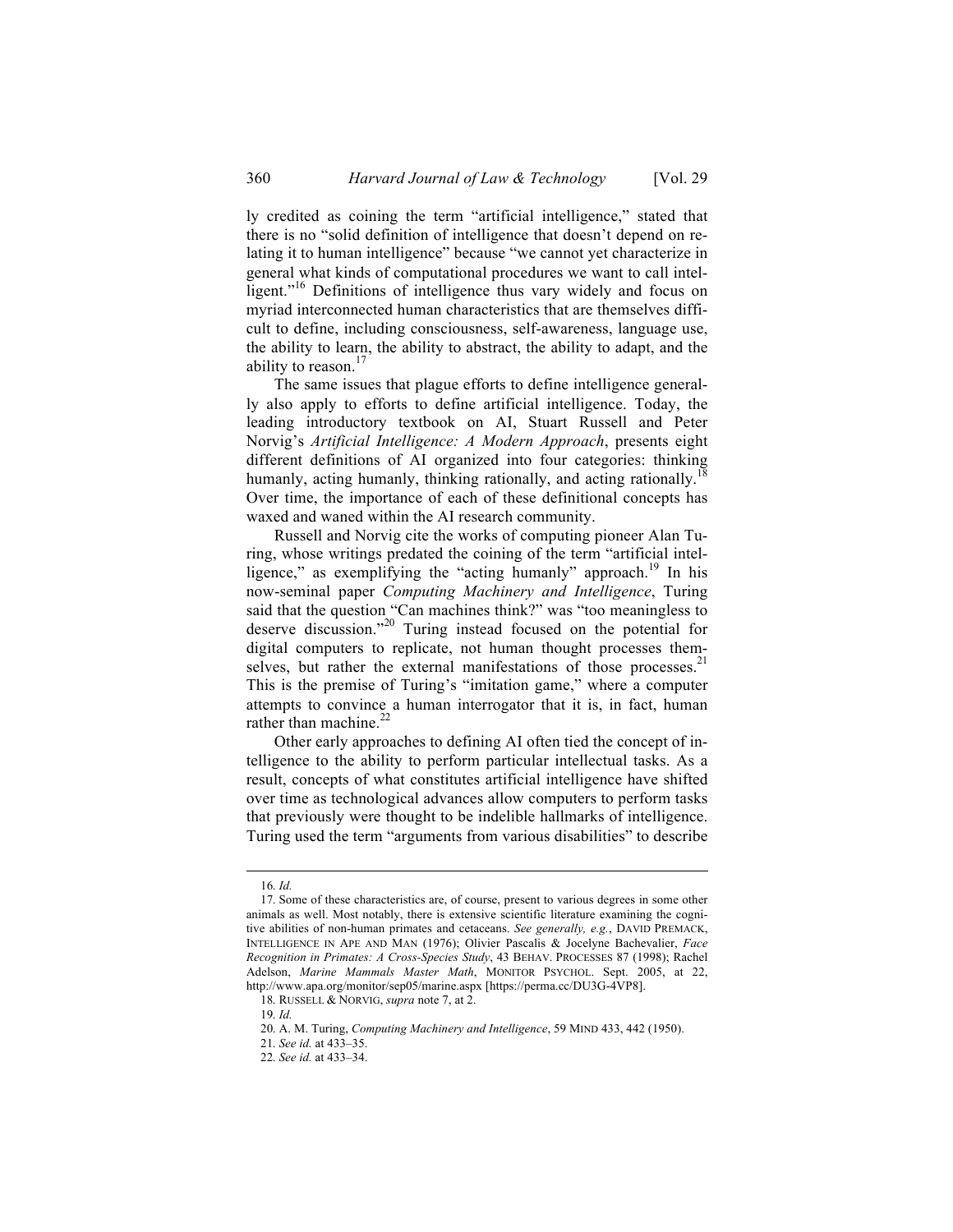arguments that machines could not think because they were unable to perform certain tasks. $^{23}$  Chess once was one such yardstick, but computers could play a passable game of chess by the  $1960s<sup>24</sup>$  and could defeat the best human player in the world by  $1997.25$  The result of achieving such a milestone has not been to proclaim that the machine that achieved it possesses intelligence, but rather to interpret the accomplishment of the milestone as evidence that the trait in question is not actually indicative of intelligence. This led McCarthy to lament that "[a]s soon as it works, no one calls it AI anymore."<sup>26</sup>

Today, it appears that the most widely-used current approaches to defining AI focus on the concept of machines that work to achieve goals — a key component of "acting rationally" in Russell and Norvig's scheme. McCarthy defined intelligence as "the computational part of the ability to achieve goals in the world" and AI as "the science and engineering of making intelligent machines, especially intelligent computer programs."<sup>27</sup> Russell and Norvig's textbook utilizes the concept of a "rational agent" as an operative definition of AI, defining such an agent as "one that acts so as to achieve the best outcome or, when there is uncertainty, the best expected outcome."<sup>28</sup>

From a regulatory perspective, however, the goal-oriented approach does not seem particularly helpful because it simply replaces one difficult-to-define term (intelligence) with another (goal). In common parlance, goal is synonymous with intention.<sup>29</sup> Whether and when a machine can have intent is more a metaphysical question than a legal or scientific one, and it is difficult to define goal in a manner that avoids requirements pertaining to intent and self-awareness without creating an over-inclusive definition.<sup>30</sup> Consequently, it is not clear how defining AI through the lens of goals could provide a solid working definition of AI for regulatory purposes.

28. RUSSELL & NORVIG, *supra* note 7, at 4.

 <sup>23.</sup> *Id.* at 447.

<sup>24.</sup> *See* NILS J. NILSSON, THE QUEST FOR ARTIFICIAL INTELLIGENCE 194 (2010) (discussing the computer chess program Mac Hack VI's performance in tournaments against human players in 1967).

<sup>25.</sup> *See* BRUCE PANDOLFINI, KASPAROV AND DEEP BLUE: THE HISTORIC CHESS MATCH BETWEEN MAN AND MACHINE 7-8 (1997).

<sup>26.</sup> *See* Moshe Y. Vardi, *Artificial Intelligence: Past and Future*, COMM. ACM, Jan. 2012, at 5, 5 (2012).

<sup>27.</sup> McCarthy, *supra* note 15; *see also* Stephen M. Omohundro, *The Basic AI Drives*, *in* ARTIFICIAL GENERAL INTELLIGENCE 2008 483, 483 (2008) (defining AI as a system that "has goals which it tries to accomplish by acting in the world").

<sup>29.</sup> THE AMERICAN HERITAGE DICTIONARY and MERRIAM-WEBSTER'S COLLEGIATE DICTIONARY both direct readers to the entry for "intention" for a list of synonyms of "goal." *Goal*, THE AMERICAN HERITAGE DICTIONARY OF THE ENGLISH LANGUAGE (4th ed. 2000); *Goal*, MERRIAM-WEBSTER'S COLLEGIATE DICTIONARY (11th ed. 2003).

<sup>30.</sup> For instance, if a "goal" is simply defined as "an end or objective that can be articulated with specificity," then a simple stamping machine arguably would have a goal because the end toward which it operates (i.e. stamping) is readily articulable.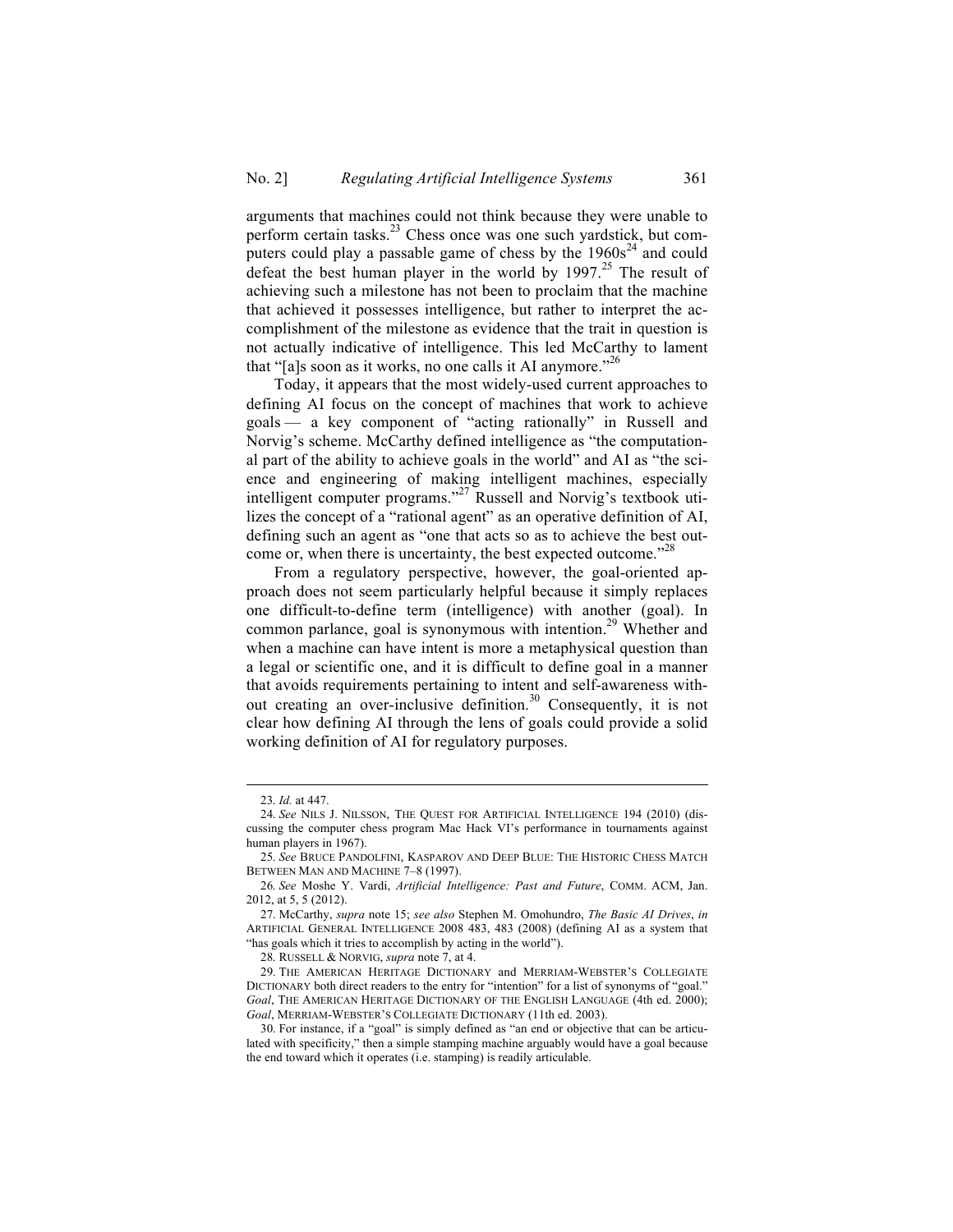Utilizing the more general concept of "acting rationally" would be both over-inclusive and under-inclusive. Rational action can already be ascribed to an enormous number of computer programs that pose no public risk. Computer chess programs and the AI of computer opponents in video games attempt to achieve an optimal result within the bounds of predefined sets of rules and thus could be described as acting rationally. Certainly, there does not seem to be any need to regulate the development of such innocuous programs and systems as they exist today. A "rational action" definition would also be underinclusive; just as AI programs that *do* act rationally may not pose a public risk, AI programs that *do not* act rationally may pose serious public risks if the absence of rationality makes it difficult to predict the program's actions. $31$ 

This is not to say that AI systems that act rationally could not pose a public risk. On the contrary, much of the modern scholarship regarding the catastrophic risks associated with AI focuses on systems that seek to maximize a utility function, even when such maximization could pose an existential threat to humanity.<sup>32</sup> But the principle of rational action would not, standing alone, provide a sufficient legal definition for AI.

This paper will effectively punt on the definitional issue and "define" AI for the purposes of this paper in a blissfully circular fashion: "artificial intelligence" refers to machines that are capable of performing tasks that, if performed by a human, would be said to require intelligence. For the sake of distinguishing between AI as a concept and AI as a tangible technology, this article will occasionally use the term "AI system" to refer to the latter. For AI based on modern digital computing, an AI system includes both hardware and software components. It thus may refer to a robot, a program running on a single computer, a program run on networked computers, or any other set of components that hosts an AI.

#### *B. The Problematic Characteristics of AI*

Several characteristics of artificial intelligence will make it exceptionally difficult to regulate AI as compared to other sources of public risk. Subsections B.1 and B.2 will discuss features that distinguish AI from prior human inventions: autonomy and the attendant concerns about control and responsibility. These challenges call into question the sufficiency of any AI regulatory regime based on ex post legal mechanisms, i.e., those that intervene only after harm has occurred. Subsection B.3 will discuss the problematic characteristics of AI research and development ("R&D") work that will make effective

 <sup>31.</sup> *Cf. infra* Part II.B.1.

<sup>32.</sup> *See infra* note 53 and accompanying text.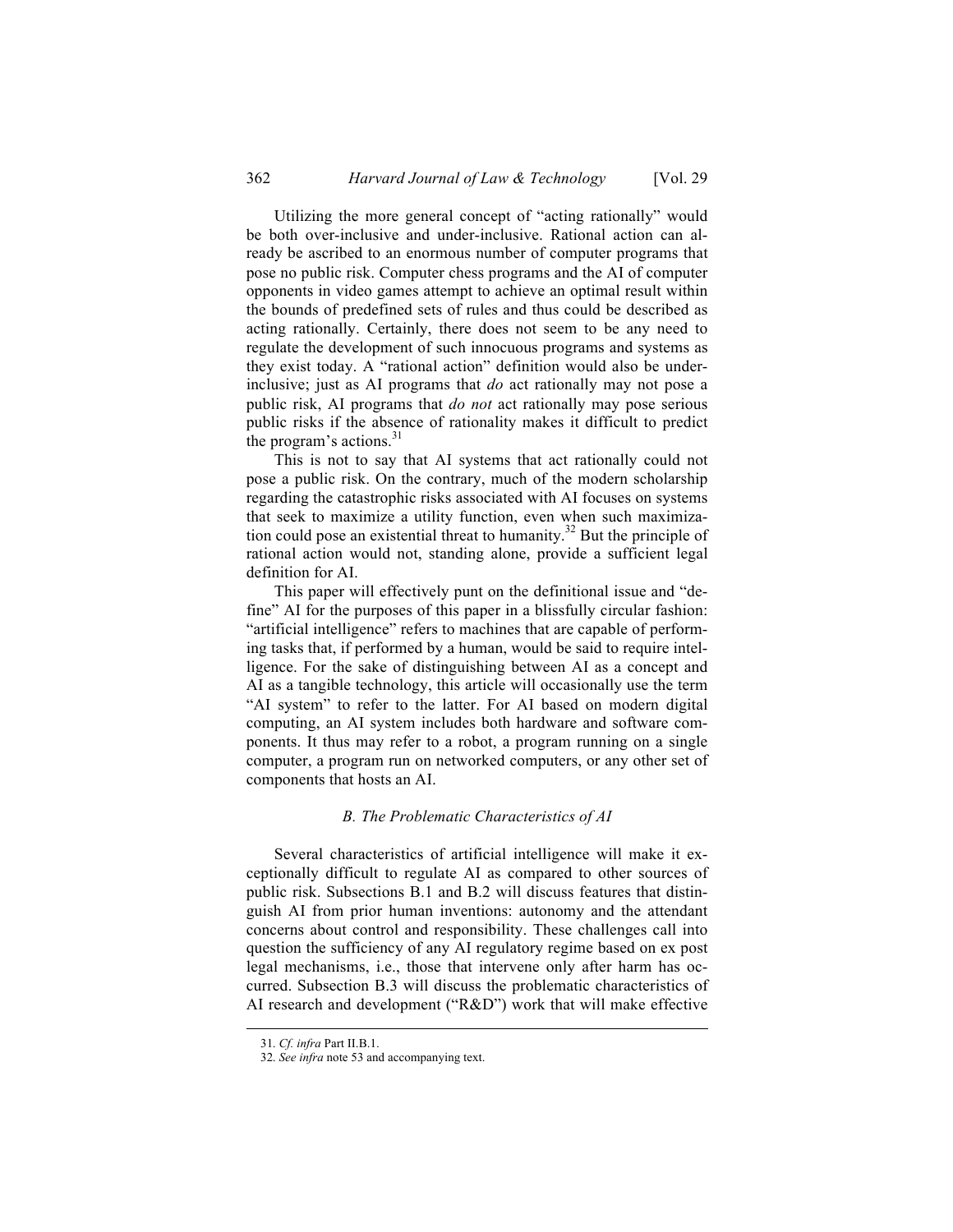ex ante AI regulation difficult. These characteristics — discreetness, discreteness, diffuseness, and opacity — are also shared by the R&D of many Information Age technologies.

#### 1. Autonomy, Foreseeability, and Causation

The most obvious feature of AI that separates it from earlier technologies is AI's ability to act autonomously. Already, AI systems can perform complex tasks, such as driving a car and building an investment portfolio, without active human control or even supervision.<sup>33</sup> The complexity and scope of tasks that will be left in the hands of AI will undoubtedly continue to increase in the coming years. Extensive commentary already exists on the economic challenges and disruptions to the labor market that these trends are already bringing about, and how those trends are likely to accelerate going forward.<sup>34</sup> Just as the Industrial Revolution caused socioeconomic upheaval as mechanization reduced the need for human manual labor in manufacturing and agriculture, AI and related technological advances will reduce the demand for human labor in the service sector as AI systems perform tasks that once were the exclusive province of well educated humans.<sup>35</sup> AI will force comparably disruptive changes to the law as the legal system struggles to cope with the increasing ubiquity of autonomous machines.

One important characteristic of AI that poses a challenge to the legal system relates to the concept of foreseeability. We have already seen numerous instances of AI that are designed to act in a manner that seems creative, at least in the sense that the actions would be deemed "creative" or as a manifestation of "outside-the-box" thinking if performed by a human. Some widely recognized examples of this phenomenon come from computer chess programs, which can play moves that cut against the basic precepts of human chess strategy.<sup>36</sup>

A particularly intriguing example comes from C-Path, a cancer pathology machine learning program.37 Pathologists suspected that

 <sup>33.</sup> *See* Neil Johnson et al., *Abrupt Rise of New Machine Ecology Beyond Human Response Time*, SCI. REPORTS, Sept. 11, 2013, at 1, 2; Kessler, *supra* note 1.

<sup>34.</sup> *See, e.g.*, Aaron Smith & Janna Anderson, *AI, Robotics, and the Future of Jobs*, PEW RESEARCH CTR. 44–45 (Aug. 6, 2014), http://www.pewinternet.org/files/2014/08/Future-of-AI-Robotics-and-Jobs.pdf [https://perma.cc/P2RS-BZPP]; *see also* RUSSELL & NORVIG, *supra* note 7, at 1034 (discussing how people losing their jobs to automation is an ethical issue introduced by AI).

<sup>35.</sup> *See, e.g.*, Smith & Anderson, *supra* note 34, at 52.

<sup>36.</sup> *See* NATE SILVER, THE SIGNAL AND THE NOISE: WHY SO MANY PREDICTIONS FAIL — BUT SOME DON'T 287–88 (2012).

<sup>37.</sup> "Machine learning is a type of artificial intelligence (AI) that provides computers with the ability to learn without being explicitly programmed. Machine learning focuses on the development of computer programs that can teach themselves to grow and change when exposed to new data." Margaret Rouse, *What Is Machine Learning*, WHATIS.COM, http://whatis.techtarget.com/definition/machine-learning [https://perma.cc/NCV5-83KF].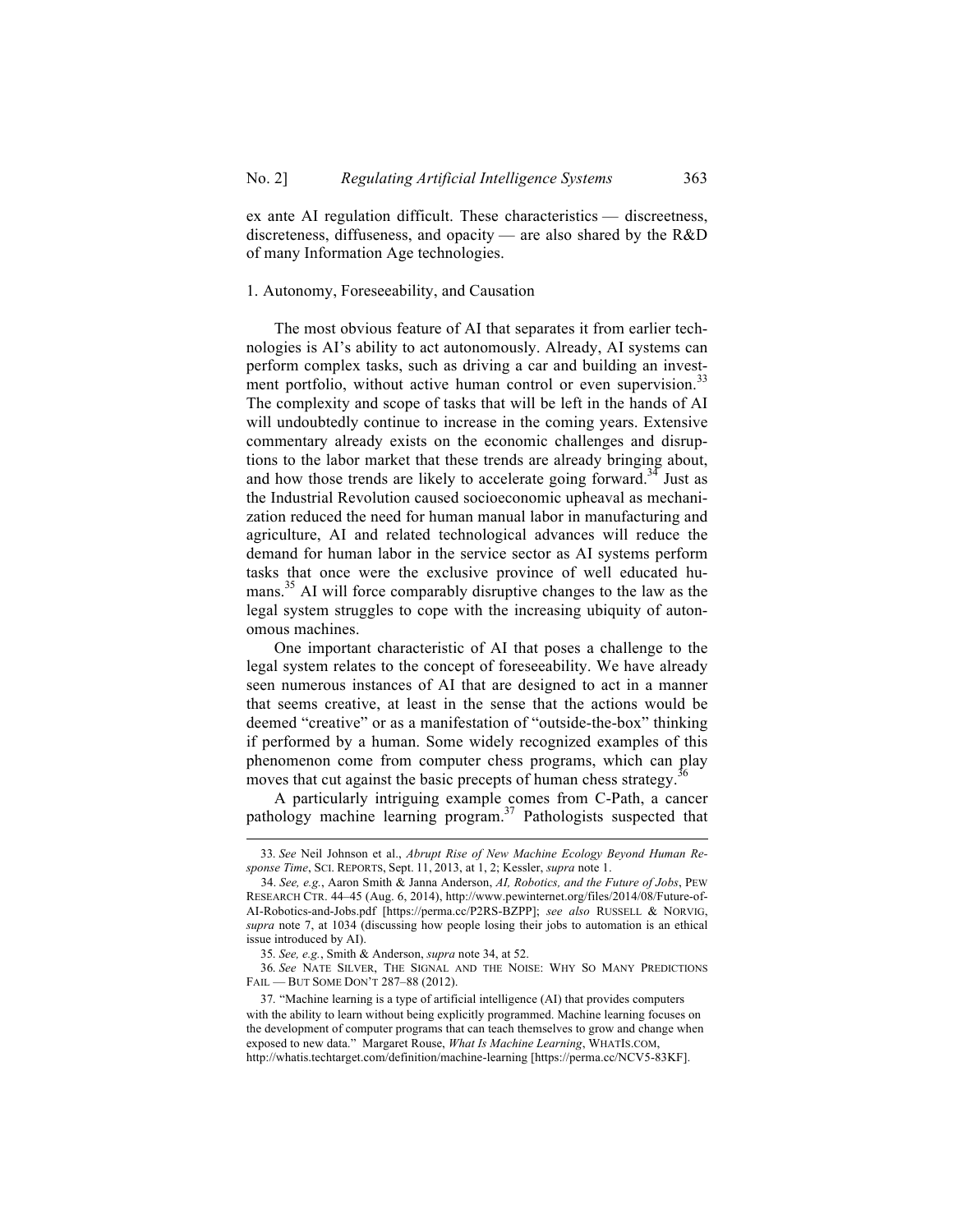studying components of the supportive tissue (stroma) surrounding cancerous cells might, in combination with studying the actual tumor cells, aid in cancer prognosis. <sup>38</sup> But in a large study, C-Path found that the characteristics of the stroma were actually a *better* prognostic indicator for breast cancer than the characteristics of the cancerous cells themselves — a conclusion that stood at odds with both common sense and prevailing medical thought.<sup>39</sup>

Such examples of creativity are something of an illusion, a consequence of the computational resources available to these specialized AI programs combined with AI's freedom from the cognitive biases that affect humans. Discussing a computer chess engine, statistician Nate Silver observed:

> We should probably not describe the computer as "creative" for finding the moves; instead, it did so more through the brute force of its calculation speed. But it also had another advantage: it did not let its hang-ups about the right way to play chess get in the way of identifying the right move in those particular circumstances. For a human player, this would have required the creativity and confidence to see beyond the conventional thinking.<sup>40</sup>

This points to a fundamental difference between the decisionmaking processes of humans and those of modern AI — differences that can lead AI systems to generate solutions that a human would not expect. Humans, bounded by the cognitive limitations of the human brain, are unable to analyze all or even most of the information at their disposal when faced with time constraints. They therefore often settle for a satisfactory solution rather than an optimal one, a strategy that economist Herbert Simon termed "satisficing." <sup>41</sup> The computational power of modern computers (which will only continue to increase) means that an AI program can search through many more possibilities than a human in a given amount of time, thus permitting AI systems to analyze potential solutions that humans may not have considered, much less attempted to implement. When the universe of possibilities is sufficiently compact — as in the game Connect Four, or checkers played on an 8x8 board — the AI system may even be able to generate an optimal solution rather than a merely satisfactory

 <sup>38.</sup> *See* Andrew H. Beck et al., *Systematic Analysis of Breast Cancer Morphology Uncovers Stromal Features Associated with Survival*, SCI. TRANSLATIONAL MED., Nov. 9, 2011, at 1, 8.

<sup>39.</sup> *See id.*

<sup>40.</sup> SILVER, *supra* note 36, at 287–88.

<sup>41.</sup> Herbert A. Simon, *Rational Choice and the Structure of the Environment*, 63 PSYCHOL. REV. 129, 136 (1956).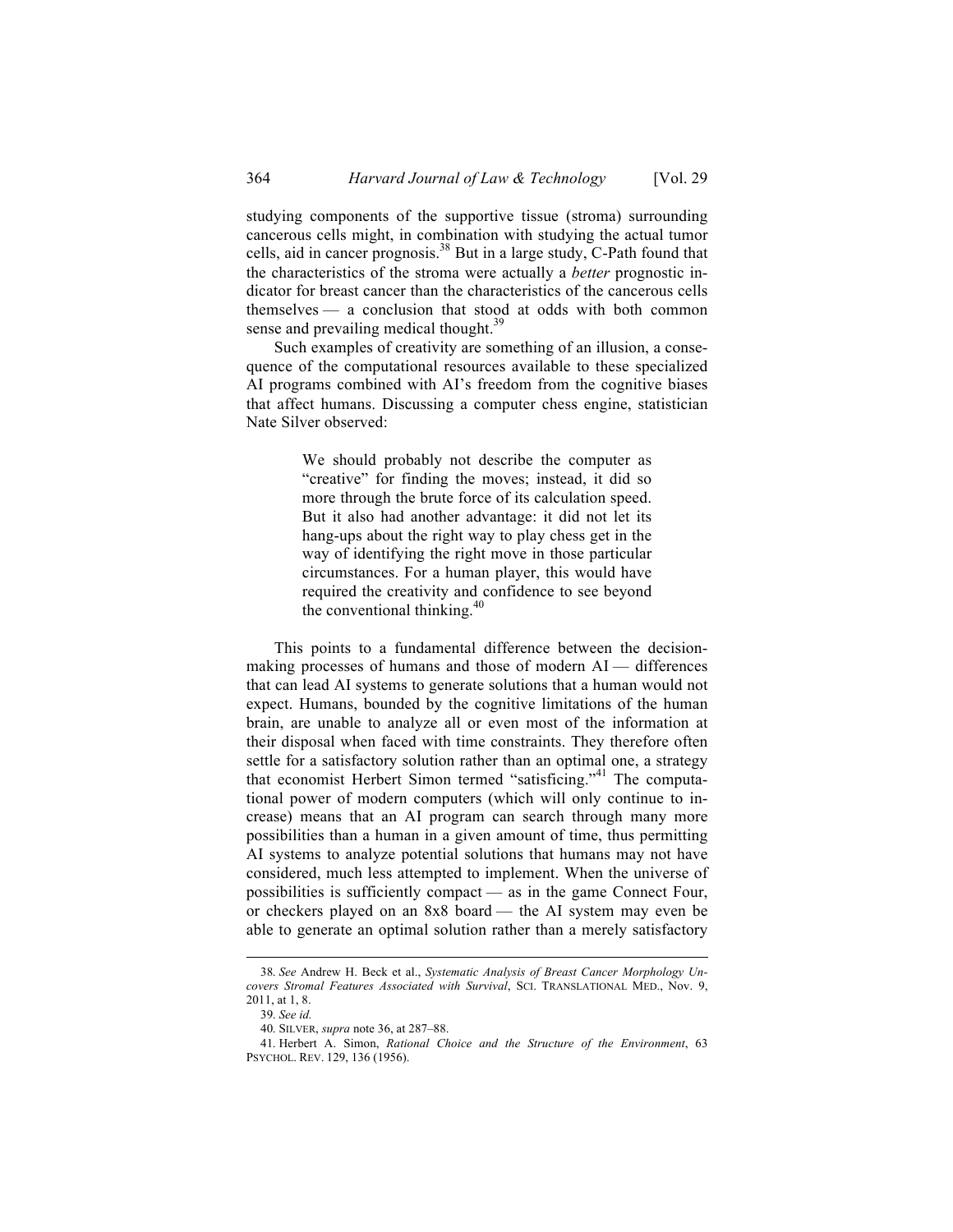one. <sup>42</sup> Even in more complex settings, and as the chess and C-Path anecdotes indicate, an AI system's solution may deviate substantially from the solution typically produced by human cognitive processes. The AI's solution thus may not have been foreseeable to a human even the human that designed the AI

From a legal perspective, the takeaway from the chess and C-Path anecdotes is not the (mis)impression that the AI systems displayed creativity, but rather that the systems' actions were unexpected certainly to outside observers, and perhaps even to the systems' programmers. Because AI systems are not inherently limited by the preconceived notions, rules of thumb, and conventional wisdom upon which most human decision-makers rely, AI systems have the capacity to come up with solutions that humans may not have considered, or that they considered and rejected in favor of more intuitively appealing options. <sup>43</sup> It is precisely this ability to generate unique solutions that makes the use of AI attractive in an ever-increasing variety of fields, and AI designers thus have an economic incentive to create AI systems capable of generating such unexpected solutions. These AI systems may act unforeseeably in some sense, but the capability to produce unforeseen actions may actually have been intended by the systems' designers and operators.<sup>44</sup>

To date, the unexpectedness of AI actions has been rather limited in scope; a computer chess program might make an unexpected move, but it is still not doing anything other than playing chess. But the development of more versatile AI systems combined with advances in machine learning make it all but certain that issues pertaining to unforeseeable AI behavior will crop up with increasing frequency and that the unexpectedness of AI behavior will rise significantly. The experiences of a learning AI system could be viewed as a superseding cause — that is, "an intervening force or act that is deemed sufficient to prevent liability for an actor whose tortious conduct was a factual cause of harm" $45$  — of any harm that such systems cause. This is because the behavior of a learning  $AI^{46}$  system depends in part on its

 <sup>42.</sup> *See* Jonathan Schaeffer et al., *Checkers Is Solved*, 317 SCI. 1518, 1518–20 (2007). Of course, this only applies to finding solutions to problems that can be formalized and reduced to computer code.

<sup>43.</sup> *See* SILVER, *supra* note 36, at 287–88; Calo, *supra* note 11, at 532, 539 (using the term "emergence" to refer to the "unpredictably useful behavior" of robots, and noting that such behavior "can lead to solutions no human would have come to on her own").

<sup>44.</sup> *See* Calo, *supra* note 11 at 538 ("Emergent behavior is a clearly stated goal of robotics and artificial intelligence . . . .").

<sup>45.</sup> RESTATEMENT (THIRD) OF TORTS: PHYS. & EMOT. HARM § 34 cmt. b (AM. LAW INST. 2010). For a general discussion on the issues surrounding liability for harm caused by robots, see WENDELL WALLACH & COLIN ALLEN, MORAL MACHINES: TEACHING ROBOTS RIGHT FROM WRONG 197–214 (2009).

<sup>46.</sup> Here, the term "learning AI" is not meant to imply that the AI system consciously learns, but rather that it is able to gather and, through machine learning, use new data to change how it acts in the world.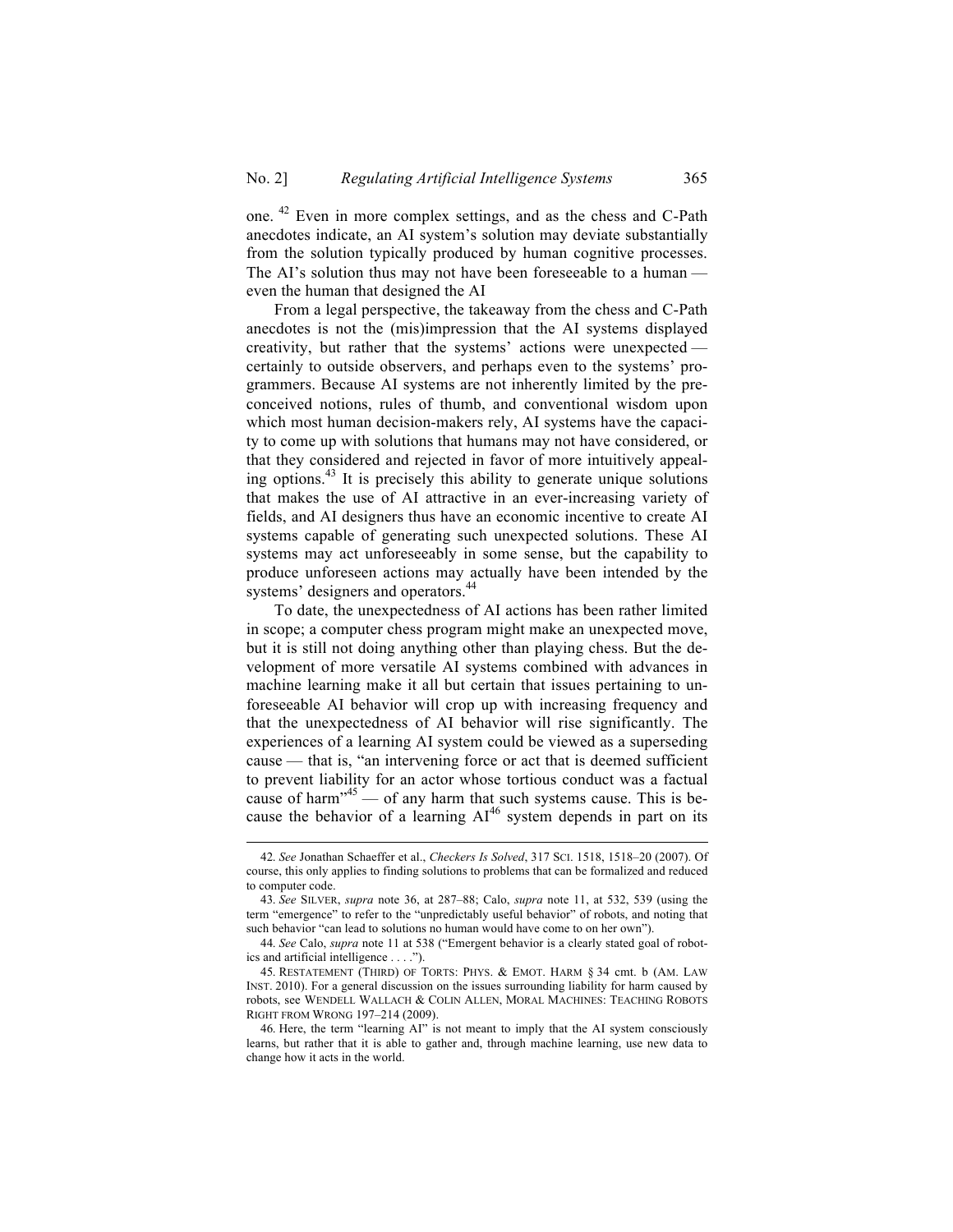post-design experience, $47$  and even the most careful designers, programmers, and manufacturers will not be able to control or predict what an AI system will experience after it leaves their care.<sup>48</sup> Thus, a learning AI's designers will not be able to foresee how it will act after it is sent out into the world — but again, such unforeseeable behavior was intended by the AI's designers, even if a specific unforeseen act was not. $49$ 

If legal systems choose to view the experiences of some learning AI systems as so unforeseeable that it would be unfair to hold the systems' designers liable for harm that the systems cause, victims might be left with no way of obtaining compensation for their losses. Issues pertaining to foreseeability and causation thus present a vexing challenge that the legal system will have to resolve in order to ensure that means of redress exist for victims of AI-caused harm.<sup>50</sup>

### 2. Control

The risks created by the autonomy of AI encompass not only problems of foreseeability, but also problems of control. It might be difficult for humans to maintain control of machines that are programmed to act with considerable autonomy. There are any number of mechanisms by which a loss of control may occur: a malfunction, such as a corrupted file or physical damage to input equipment; a security breach; the superior response time of computers as compared to humans;<sup>51</sup> or flawed programming. The last possibility raises the most interesting issues because it creates the possibility that a loss of control might be the direct but unintended consequence of a conscious design choice. Control, once lost, may be difficult to regain if the AI is designed with features that permit it to learn and adapt. These are the characteristics that make AI a potential source of public risk on a

 <sup>47.</sup> As with "autonomous" and "learning," the term "experience" is not meant to imply consciousness, but rather to serve as a useful shorthand for the actionable data that an AI system gathers regarding its environment and the world in which it exists.

<sup>48.</sup> *See* Pei Wang, *The Risk and Safety of AI*, A GENERAL THEORY OF INTELLIGENCE, https://sites.google.com/site/narswang/EBook/topic-list/the-risk-and-safety-of-ai [https://perma.cc/5LY3-CTLD] ("An adaptive system's behaviors are determined both by

its nature (i.e., initial design) and its nurture (i.e., postnatal experience). Though it is still possible to give the system certain innate beliefs and motivations, they will not fully determine the system's behaviors.").

<sup>49.</sup> *See* Jack M. Balkin, *The Path of Robotics Law*, 6 CALIF. L. REV. CIRCUIT 45, 52 (2015), http://www.californialawreview.org/wp-content/uploads/2015/06/Balkin-Circuit.pdf [https://perma.cc/AP4A-3YX8] ("[A]lthough the risk of *some* kind of injury at *some point* in the future is foreseeable whenever one introduces a new technology, how and when an injury occurs may not be particularly foreseeable to each of the potential defendants . . . .").

<sup>50.</sup> *See* RESTATEMENT (THIRD) OF TORTS: APPORTIONMENT OF LIABILITY §§ 10–17 ("Liability of Multiple Tortfeasors for Indivisible Harm"); *id.* §§ 22–23 ("Contribution and Indemnity"); Calo, *supra* note 11, at 554–55; Balkin, *supra* note 49, at 53.

<sup>51.</sup> *See* Johnson et al., *supra* note 33.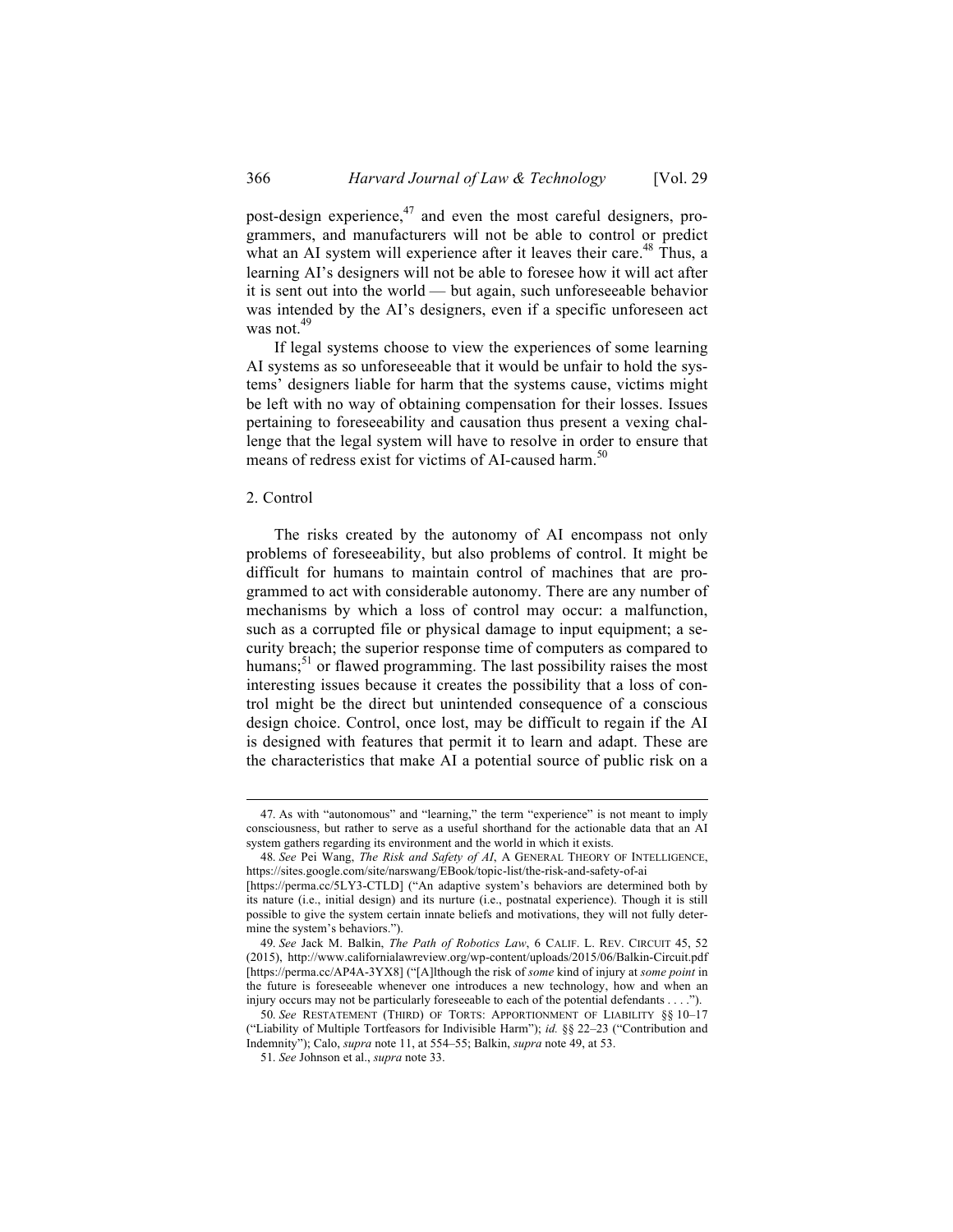scale that far exceeds the more familiar forms of public risk that are solely the result of human behavior.

Loss of control can be broken down into two varieties. A loss of *local control* occurs when the AI system can no longer be controlled by the human or humans legally responsible for its operation and supervision. A loss of *general control* occurs when the AI system can no longer be controlled by any human. Obviously, the latter prospect presents far greater public risk than the former, but even a loss of general control would not necessarily pose significant public risk as long as the objectives of the AI system align with those of the public at large. Unfortunately, ensuring such an alignment of interests and objectives may be quite difficult, particularly since human values are themselves nearly impossible to define with any precision. $52$ 

The potential for the misalignment of interests flows from the fact that an AI's objectives are determined by its initial programming. Even if that initial programming permits or encourages the AI to alter its objectives based on subsequent experiences, those alterations will occur in accordance with the dictates of the initial programming. At first glance, this actually seems beneficial in terms of maintaining control. After all, if humans are the ones doing the initial programming, they have free rein to shape the AI's objectives. But many AI experts and commentators suggest that if an AI is programmed to achieve a certain objective, it may continue to work toward that objective even if the results of its efforts are not what the AI's original programmers would have subjectively intended:

> For example, we might propose a utility function designed to *minimize human suffering* . . . . Given the way humans are, however, we'll always find a way to suffer even in paradise; so the optimal decision for the AI system is to terminate the human race as soon as possible — no humans, no suffering.<sup>53</sup>

In such a scenario, the risk from an AI system does not stem from malevolence or an inability to comprehend the subjective intent behind its programmed goals. Rather, it stems from the machine's fundamental indifference to that subjective intent. "[A]n AI could know exactly what we meant and yet be indifferent to that interpretation of our words (being motivated instead by some other interpretation of

 <sup>52.</sup> *See, e.g.*, Luke Muehlhauser & Nick Bostrom, *Why We Need Friendly AI*, 13 THINK 41, 41–43 (2014); Stuart Russell, *Of Myths and Moonshine*, EDGE, http://edge.org/ conversation/jaron\_lanier-the-myth-of-ai#26015 [https://perma.cc/PLG8-RWBZ]; NATE SOARES & BENJA FALLENSTEIN, MACHINE INTELLIGENCE RES. INST., ALIGNING SUPERINTELLIGENCE WITH HUMAN INTERESTS: A TECHNICAL RESEARCH AGENDA 2 (2014), https://intelligence.org/files/TechnicalAgenda.pdf [https://perma.cc/2XQT-NEXV].

<sup>53.</sup> RUSSELL & NORVIG, *supra* note 7, at 1037.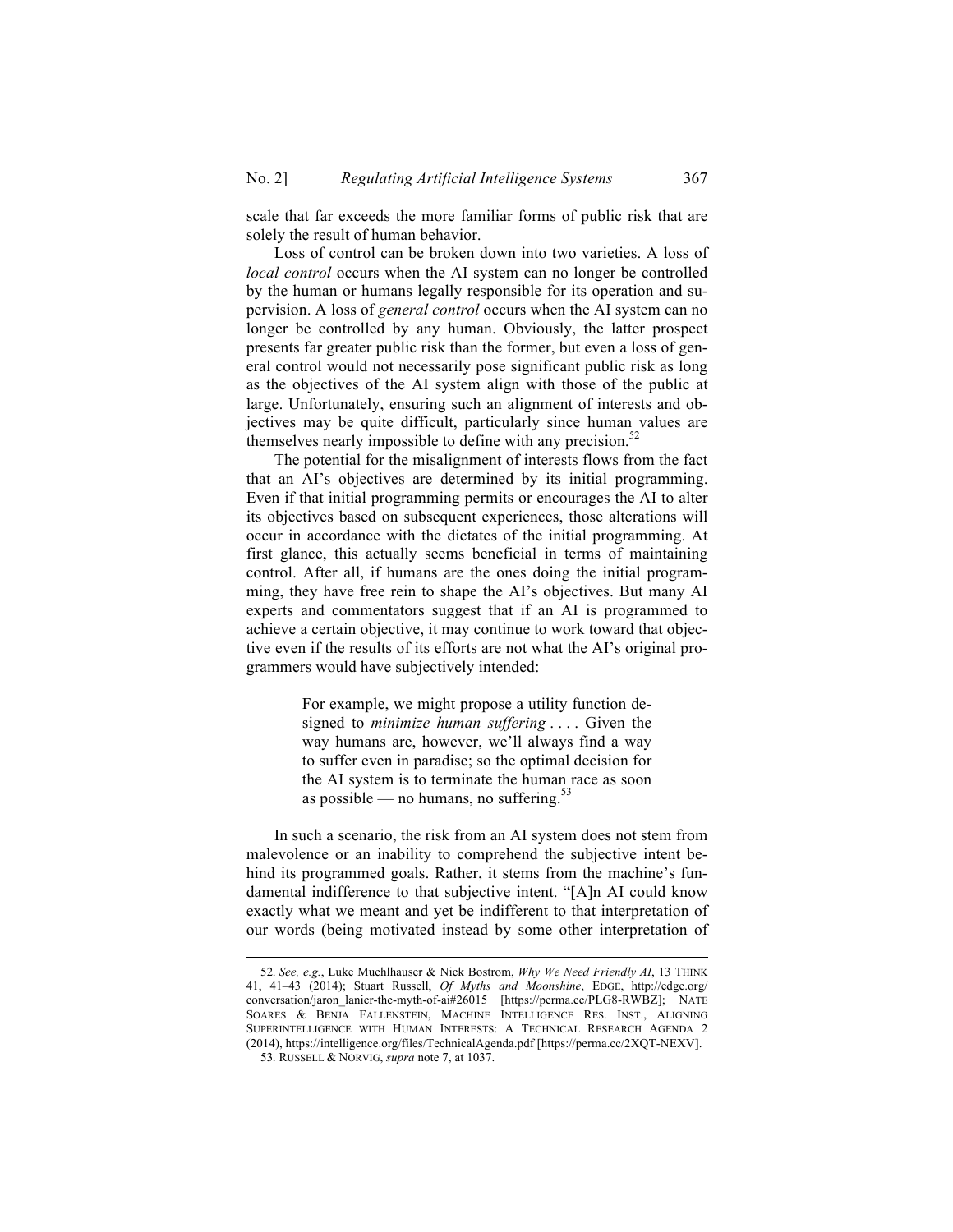the words or being indifferent to our words altogether).<sup>54</sup> Consequently, "[w]ith AI systems, . . . we need to be very careful what we ask for, whereas humans would have no trouble realizing that the proposed utility function cannot be taken literally."<sup>55</sup>

A growing chorus of academics, tech entrepreneurs, and futurists has gone further, warning that stronger forms of AI may resist all human efforts to govern their actions and pose a catastrophic — perhaps even existential — risk to humanity. A common expression of this concern focuses on the possibility that a sophisticated AI system could improve its own hardware and programming to the point that it gains cognitive abilities far outstripping those of its human creators.<sup>56</sup> As Russell and Norvig's "minimize human suffering" example indicates, it could be devilishly difficult to ensure that the goals of such an AI system are aligned with those of its human designers and operators.<sup>57</sup> If such AI systems prove to be more than a theoretical possibility, ex ante action would be necessary to ensure that the systems remain either susceptible to human control, aligned with the public interest, or both.

One need not accept the plausibility of such existential risk scenarios to recognize that problems of control and supervision will arise as AI systems become increasingly powerful, sophisticated, and autonomous.<sup>58</sup> Already, AI systems are capable of autonomously executing commands such as stock trades on time scales that can be measured in nanoseconds, depriving humans of their ability to intervene in real time.<sup>59</sup> The "flash crash" of 2010 demonstrated that the interaction between algorithmic trading systems can have a massive economic impact in a remarkably short period of time.<sup>60</sup> The results of such stock trades are, fortunately for most human investors, at least theoretically reversible. That may no longer be the case as AI systems

 <sup>54.</sup> NICK BOSTROM, SUPERINTELLIGENCE: PATHS, DANGERS, STRATEGIES 196 (2014).

<sup>55.</sup> RUSSELL & NORVIG, *supra* note 7, at 1037; *see also* RICHARD A. POSNER, CATASTROPHE: RISK AND RESPONSE 41 ("Unless carefully programmed, [military] robots might prove indiscriminately destructive and turn on their creators.").

<sup>56.</sup> Nick Bostrom coined the term "superintelligence" to refer to the abilities of such a machine. Bostrom defines superintelligence as "an intellect that is much smarter than the best human brains in practically every field, including scientific creativity, general wisdom and social skills." Nick Bostrom, *How Long Before Superintelligence?*, NICK BOSTROM'S HOME PAGE, http://www.nickbostrom.com/superintelligence.html [https://perma.cc/7XW2- VLRC].

<sup>57.</sup> *See* RUSSELL & NORVIG, *supra* note 7, at 1037; *see also supra* note 52 and accompanying text.

<sup>58.</sup> *See* WALLACH & ALLEN, *supra* note 45, at 197 ("Autonomous (ro)bots aren't going to attempt a global takeover any time soon. But they are already causing harm, real and perceived, and they will not always operate within ethical or legal guidelines.").

<sup>59.</sup> *See* Johnson et al., *supra* note 33, at 1.

<sup>60.</sup> *See, e.g.*, Nils Pratley, *The Trillion-Dollar Questions over the Flash Crash and the Hound of Hounslow*, GUARDIAN (Apr. 25, 2015, 11:00 AM), http://www.theguardian.com/ business/2015/apr/25/flash-crash-hound-of-hounslow-trillion-dollar-question [https://perma.cc/88QE-5FR4].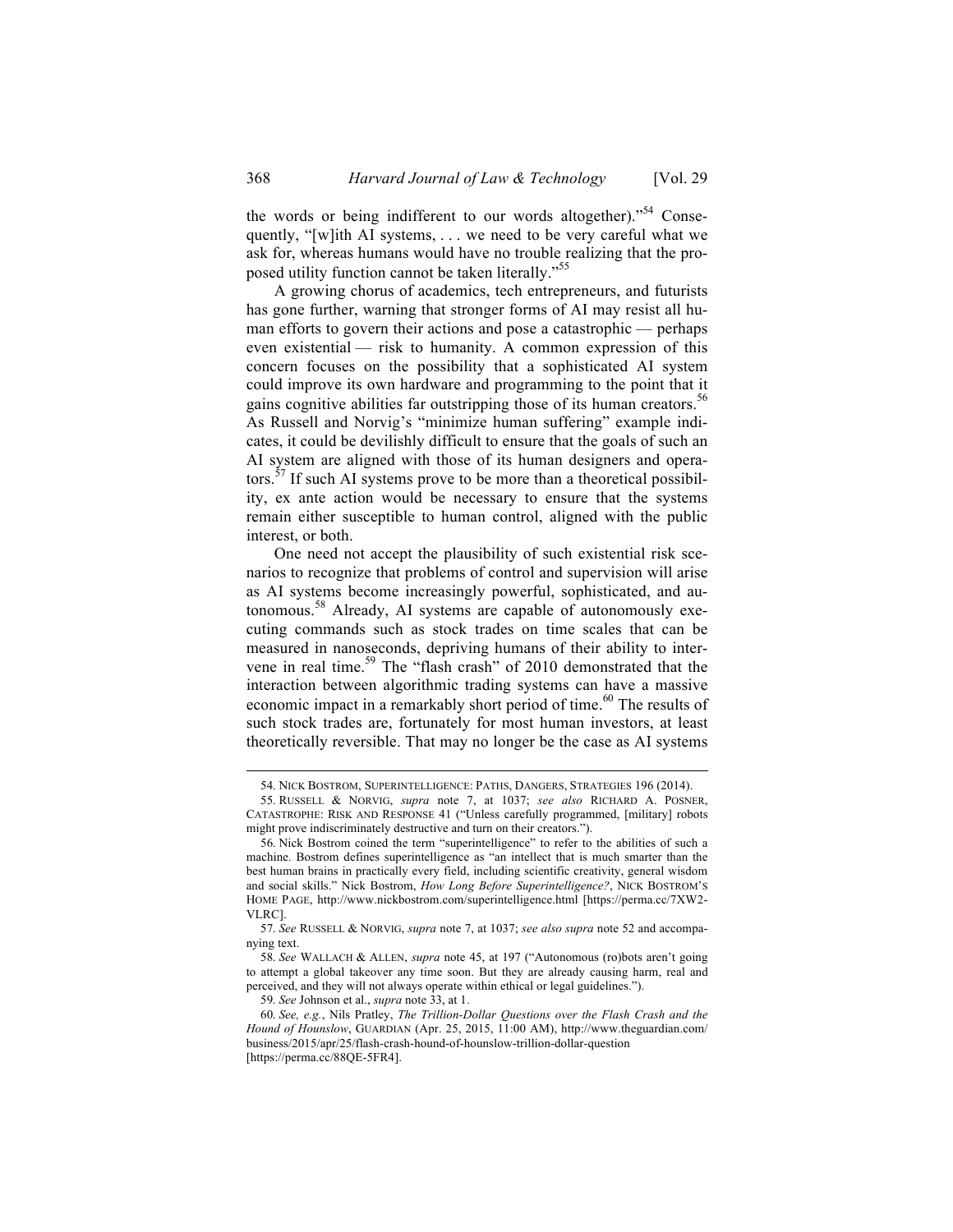are rolled out in an ever-increasing number of industries. That will only reinforce the need to ensure that humans retain means for controlling sophisticated AI systems.

# 3. Research and Development: Discreet, Diffuse, Discrete, and Opaque

From a regulatory standpoint, some of the most problematic features of AI are not features of AI itself, but rather the manner in which AI R&D work can be done. *Discreetness* refers to the fact that AI development work can be conducted with limited visible infrastructure. *Diffuseness* means that the individuals working on a single component of an AI system might be located far away from one another. A closely related feature, *discreteness*, refers to the fact that the separate components of an AI system could be designed in different places and at different times without any conscious coordination. Finally, *opacity* denotes the possibility that the inner workings of an AI system may be kept secret and may not be susceptible to reverse engineering. Each of these features is shared, to varying degrees, by R&D work on many technologies in the Information Age, but they present particularly unique challenges in the context of AI.

The sources of public risk that characterized the twentieth century — such as nuclear technology, mass-produced consumer goods, industrial-scale pollution, and the production of large quantities of toxic substances — required substantial infrastructure investments. This simplified the regulatory process. The high cost of building the necessary facilities, purchasing the necessary equipment, and hiring the necessary labor meant that large corporations were the only nongovernmental entities capable of generating most sources of public risk. Moreover, the individuals responsible for installing, operating, and maintaining the infrastructure typically had to be at the physical site where the infrastructure was located. The physical visibility of the infrastructure — and of the people needed to operate it — made it extremely unlikely that public risks could be generated clandestinely.<sup>61</sup> Regulators thus had little difficulty determining the "who" and "where" of potential sources of public risk.

By contrast, AI research and development can be performed relatively *discreetly*, a feature that AI shares with many other Information Age technologies. In 2009, Professor John McGinnis wrote that "[a]rtificial intelligence research is done by institutions no richer than colleges and perhaps would require even less substantial resources."<sup>62</sup> This actually overstated the resources necessary to participate in AI development, particularly with the rise of open-source programming.

 <sup>61.</sup> *See, e.g.*, John O. McGinnis, *Accelerating AI*, 104 NW. U. L. REV. 1253, 1262 (2010). 62. *Id.*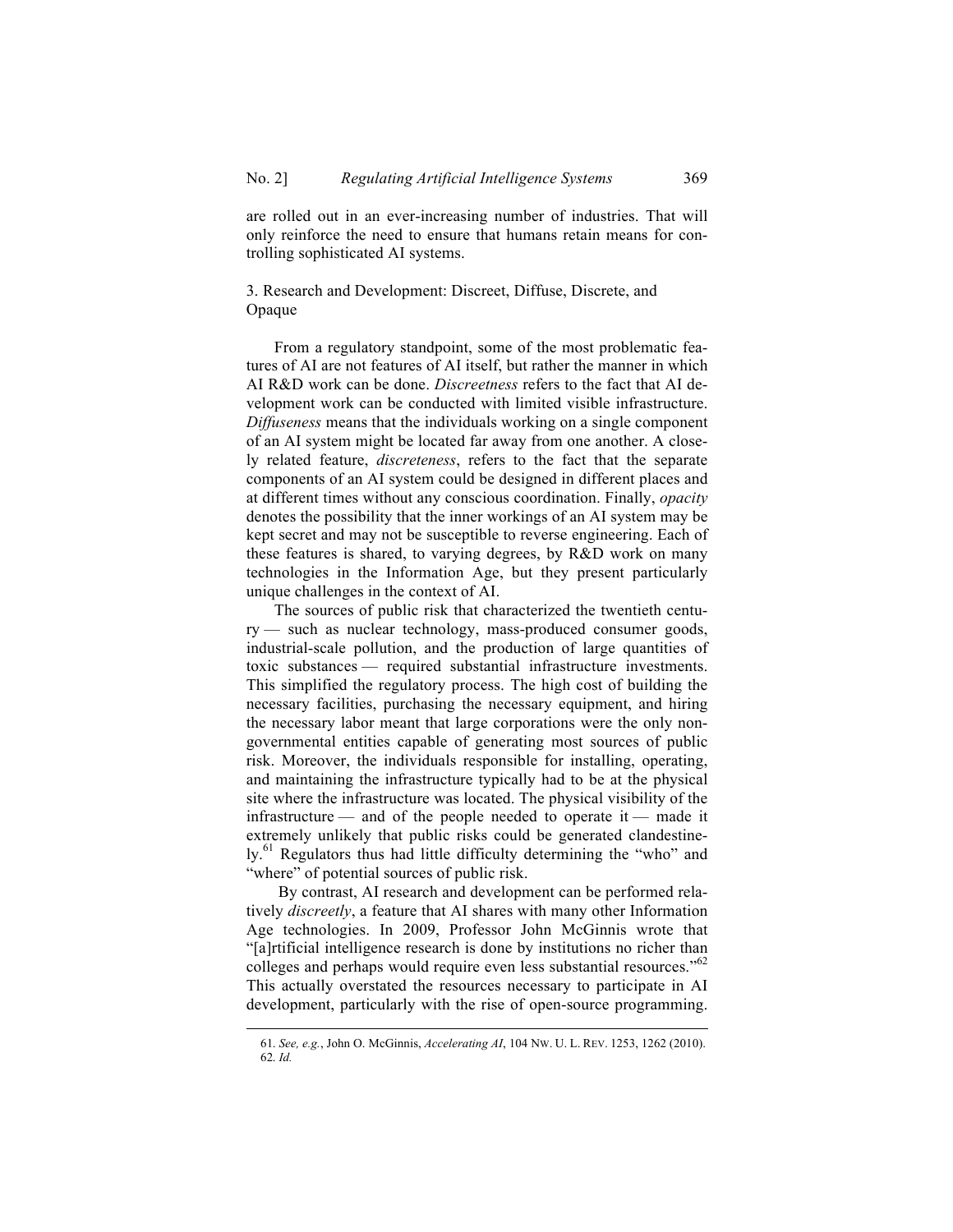Simply put, a person does not need the resources and facilities of a large corporation to write computer code. Anyone with a reasonably modern personal computer (or even a smartphone) and an Internet connection can now contribute to AI-related projects. Individuals thus can participate in AI development from a garage, a dorm room, or the lobby of a train station. This potential for discreetness provides the most jarring difference between AI and earlier sources of public risk.

The participants in an AI-related venture may also be remarkably *diffuse* by public risk standards. Participants in an AI-related project need not be part of the same organization — or, indeed, any organization at all. Already, there are a number of open-source machinelearning libraries; widely dispersed individuals can make dozens of  $\frac{1}{2}$  modifications to such libraries on a daily basis.<sup>63</sup> Those modifications may even be made anonymously, in the sense that the identity in the physical world of individuals making the modifications is not readily discernible.<sup>64</sup>

The AI program itself may have software components taken from multiple such libraries, each of which is built and developed *discretely* from the others.<sup>65</sup> An individual who participates in the building of an open-source library often has no way of knowing beforehand what other individuals or entities might use the library in the future. Components taken from such libraries can then be incorporated into the programming of an AI system that is being developed by an entity that did not participate in assembling the underlying machine-learning library.

These characteristics are not limited to open-source projects or freely available material. Many modern computer systems use commercial off-the-shelf ("COTS") hardware and software components, most of which are proprietary.<sup>66</sup> The ease with which such compo-

 <sup>63.</sup> Consider, for example, scikit-learn, an open-source machine-learning library for the Python programming language that can be accessed and modified through GitHub. GitHub users can modify a library on the website by sending (or "pushing") their modifications (termed "commits") to GitHub's servers. By April 18, 2015, GitHub users had made more than 18,000 such modifications to scikit-learn. *See scikit-learn: Machine Learning in Python*, GITHUB, https://github.com/scikit-learn/scikit-learn [https://perma.cc/3FA5-S5RA]. On April 2, 2015 alone, nine unique users made nineteen modifications to scikit-learn's code. According to the users' profile pages, two users are located in Switzerland, two more in France, one in the United States, and one in India; the remaining two users' profile pages give no indication of their geographic location. *See scikit-learn: Machine Learning in Python*, GITHUB, https://github.com/scikit-learn/scikit-learn/commits/master?page=57 [https://perma.cc/WV56-Z762].

<sup>64.</sup> The potential for anonymous editing also ties into each of the other three problems discussed in this section.

<sup>65.</sup> *Cf.* WALLACH & ALLEN, *supra* note 45, at 198.

<sup>66.</sup> *See* Robert B.K. Dewar, *COTS Software in Critical Systems: The Case for Freely Licensed Open Source Software*, MILITARY EMBEDDED SYSTEMS (Dec. 9, 2010), http://mil-embedded.com/articles/cots-open-source-software/ [https://perma.cc/T5G5- PXAB] (contrasting proprietary COTS software with freely available open-source software).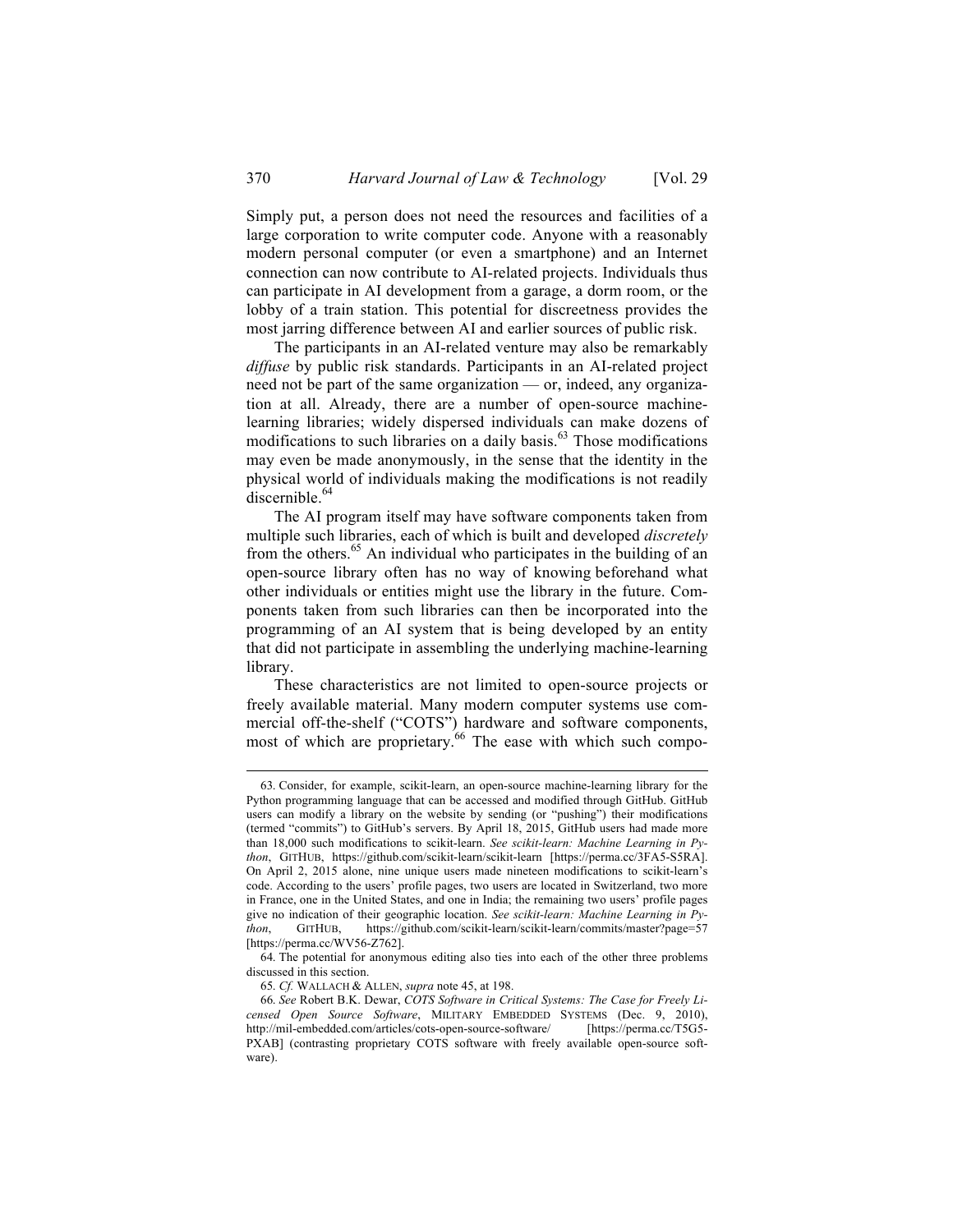nents can be acquired makes it tempting to maximize use of COTS components to control costs, despite the potential security issues associated with using software components developed wholly outside the system developer's control. $\frac{67}{100}$  Modern AI programming is no exception; few, if any, AI systems are built from the ground up, using components and code that are wholly the creation of the AI developers themselves. Moreover, if past is prologue, the physical components of an AI system will be manufactured by yet other entities separate from those that developed the AI system's programming. While separately developed components are present in all complex machinery to a certain extent, the level of discreteness and the scale of interactivity between software and hardware components in modern computer systems already rivals or exceeds that of prior technologies, and that complexity seems likely to increase further with the development of stronger forms of AI. $^{68}$ 

In all likelihood, there will be considerable variation in the discreteness of the components of AI projects. Some AI systems likely will be built primarily with COTS or freely available hardware and software components, while others will mostly utilize programming and physical components designed and developed specifically for the AI project in question. Because of the cost advantages inherent in maximizing the use of COTS and freely available components, however, it seems all but certain that some AI systems will operate using a mishmash of hardware and software components harvested from many different companies. The interaction between numerous components and the disparate geographic locations of the companies involved will greatly complicate any regime designed to manage the risks associated with AI.<sup>69</sup>

Finally, the inner workings of and the interactions between the components of an AI system may be far more *opaque* than with earlier technologies. COTS software components may be easy to acquire, but their coding often is proprietary. Critical features underlying an AI system's operation thus may not be immediately apparent or readily susceptible to reverse engineering. Contrast this with automobiles -

 <sup>67.</sup> *See generally* Carol Woody & Robert J. Ellison, *Supply-Chain Risk Management: Incorporating Security into Software Development*, DEP'T OF HOMELAND SEC. (Mar. 15, 2010), https://buildsecurityin.us-cert.gov/articles/best-practices/acquisition/supply-chainhttps://buildsecurityin.us-cert.gov/articles/best-practices/acquisition/supply-chainrisk-management%3A-incorporating-security-into-software-development [https://perma.cc/ UV6U-X64C].

<sup>68.</sup> *See, e.g.*, Calo, *supra* note 11, at 534 ("Programming dictates behavior in complex ways. Code interacts with other code and various inputs, for instance, operator instructions or sensor data.").

<sup>69.</sup> *See id.* ("Software can have one or many authors. It can originate anywhere, from a multimillion-dollar corporate lab to a teenager's bedroom."); Balkin, *supra* note 49, at 53 ("Bugs may be difficult to spot and may develop through the combination of multiple modifications and additions. It may be fiendishly difficult to affix responsibility for bugs that emerge from layers of software development by many hands.").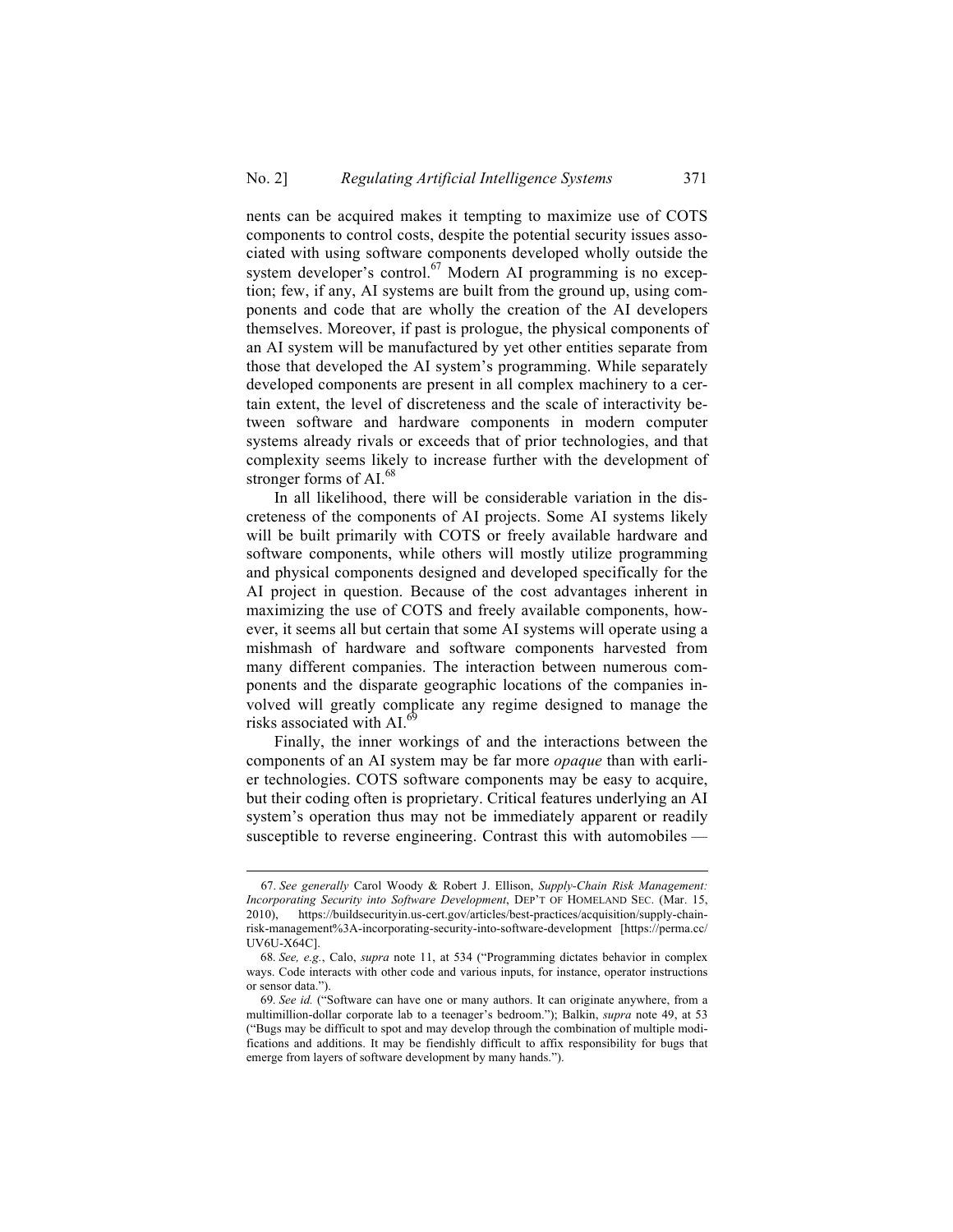one of the twentieth century's great sources of public risk. Automobiles consist of approximately  $30,000$  individual physical parts,<sup> $\frac{1}{10}$ </sup> but the ways in which those physical components interact is well understood — not only by the designers and manufacturers of the vehicle itself, but also by the makers of parts for the vehicle and mechanics responsible for repairing the vehicles after they reach consumers. It seems unlikely that AI systems will demonstrate similar transparency if their development follows now-prevailing trends in information technology. Defects in the design of a complex AI system might be undetectable not only to consumers, but also to downstream manufacturers and distributors. $71$ 

Taken together, these characteristics confront regulators with fundamental logistical difficulties that were not present in earlier sources of public risk. Participants in AI projects may be located in multiple countries and have no legal or formal contractual relationship with one another. Attempts by any one country to regulate their citizens' participation in such projects may not greatly impact the projects' development. Even for projects involving large firms, the relatively low cost of infrastructure and the small physical footprint required for AI development means that firms could simply move AI development work offshore if regulations in their country of origin prove too intrusive. Many would likely do so given the competitive advantages that accompany advances in AI. $^{72}$ 

These difficulties with regulating AI ex ante will also complicate efforts to ensure that victims receive compensation ex post when AI systems cause harm. The sheer number of individuals and firms that may participate in the design, modification, and incorporation of an AI system's components will make it difficult to identify the most responsible party or parties. Some components may have been designed years before the AI project had even been conceived, and the components' designers may never have envisioned, much less intended, that their designs would be incorporated into any AI system, still less the specific AI system that caused harm. In such circumstances, it may seem unfair to assign blame to the designer of a component whose work was far-removed in both time and geographic location from the completion and operation of the AI system. Courts may hesi-

 <sup>70.</sup> John Paul MacDuffie & Takahiro Fujimoto, *Why Dinosaurs Will Keep Ruling the Auto Industry*, 88 HARV. BUS. REV. 23, 23 (2010).

<sup>71.</sup> *See* Vladeck, *supra* note 13, at 148 (citing the potential for "undetectable failure" in the components of automated driving systems as a drawback to holding manufacturers primarily liable for defects in autonomous vehicles).

<sup>72.</sup> *See, e.g.*, Vernor Vinge, *The Coming Technological Singularity: How to Survive in the Post-Human Era*, 10129 NASA CONF. PUBLICATION 11, 15 (1992), http://ntrs.nasa.gov/ archive/nasa/casi.ntrs.nasa.gov/19940022855.pdf [https://perma.cc/J2SU-UK5E] ("In fact, the competitive advantage . . . of every advance in automation is so compelling that passing laws, or having customs, that forbid [human-level AI] merely assures that someone else will get them first.").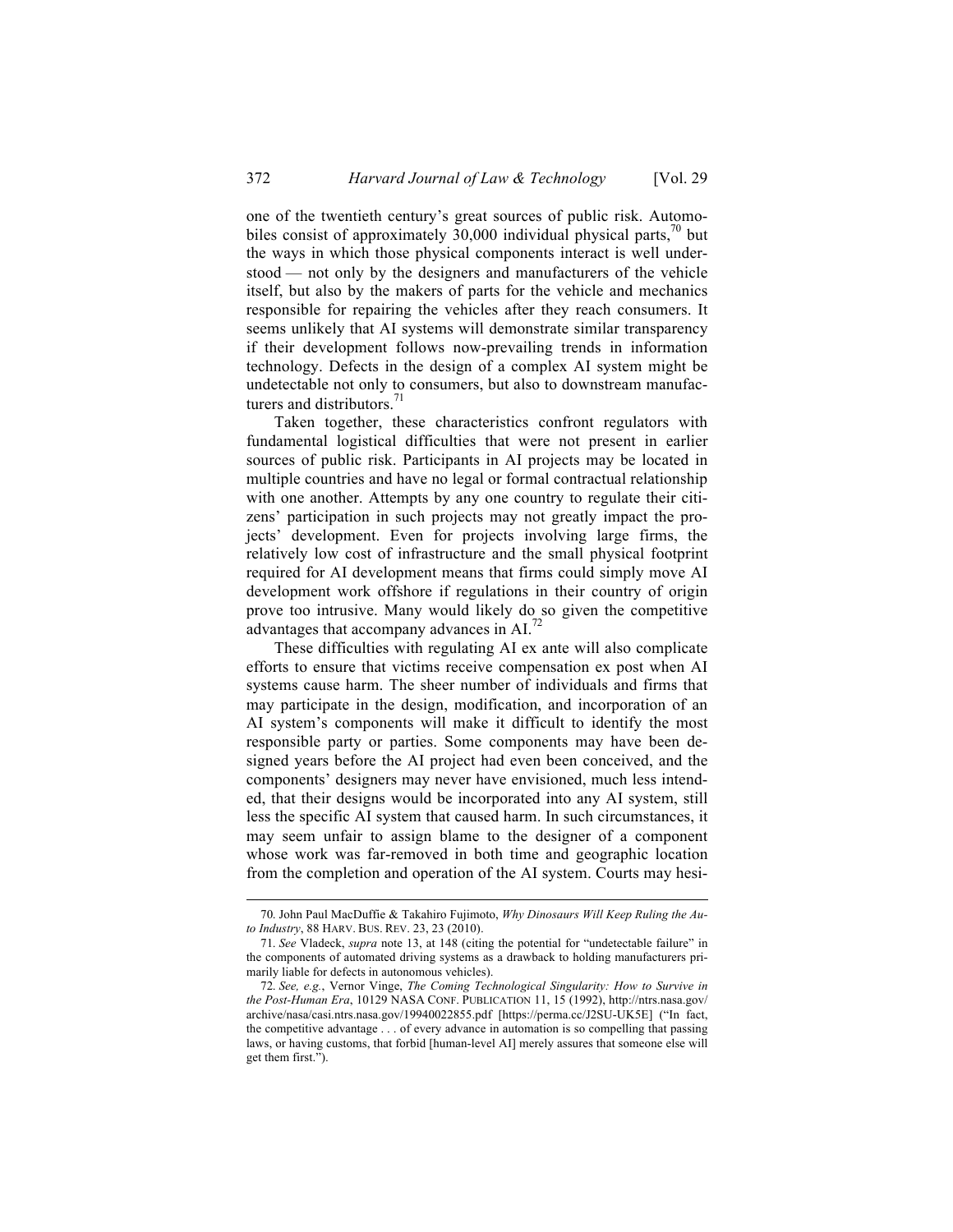tate to say that the designer of such a component could have foreseen the harm that occurred.<sup>73</sup> Similarly, the opacity of AI systems may make courts hesitant to blame the end user of an AI system that causes harm to a third party. And considerations of foreseeability aside, the multitude of potential defendants will complicate the assignment and apportionment of liability.

### *C. A Role for the Law?*

Despite the problematic features of AI, there is good reason to believe that legal mechanisms could be used to reduce the public risks that AI presents without stifling innovation. Many of the problems identified in the preceding sections are simply gaps in the current law, and those gaps could be filled in any number of ways. Creating a working definition of AI will be difficult, to be sure, but coming up with precise legal definitions for imprecise terms is hardly a challenge unique to  $AI^{74}$  Any legal definition for the purposes of liability or regulation likely would be over-or under-inclusive, but that too is hardly an unfamiliar problem for the legal system to face. Similarly, the issues associated with foreseeability and causation must be confronted, but courts have always needed to adjust the rules for proximate causation as technology has changed and developed. The problem of control presents considerable challenges in terms of limiting the harm caused by AI systems once they have been developed, but it does not make it any more difficult to regulate or direct AI development ex ante.

 <sup>73.</sup> David Vladeck explores these issues by asking who should be held responsible for the damage caused by HAL 9000, the AI villain in Stanley Kubrick's *2001: A Space Odyssey*:

Would it be fair to hold liable the companies that designed, programmed, or manufactured HAL 9000, even though they embedded in HAL's "thinking" systems the first rule of autonomous machines — i.e., never harm a human — and even though the evidence strongly suggests that HAL "taught" himself to defy their instructions? Or should the creators of machines that have the capacity to "think" be held strictly liable whenever anything goes wrong? If so, on what theory? The theory that the wrongful conduct itself is proof of a defect? Or on an insurance-based theory that the creators are in a better economic position to absorb the cost of the injury than the person harmed?

Vladeck, *supra* note 13, at 125. Vladeck further notes that courts may hesitate to assign liability to automated systems where credible alternative theories of liability exist. *See id.* at 140 n.78. Vladeck cites *Ferguson v. Bombardier Servs. Corp.*, where the plaintiffs claimed that a defective autopilot system caused a plane crash. *Id.* (citing 244 F. App'x 944, 947 (11th Cir. 2007)). The trial court, in a ruling upheld on appeal, excluded a plaintiffs' witness from testifying because the witness' proposed testimony was equally consistent with the defendants' theory that the plane had been improperly loaded by its operators. 244 F. App'x at 947–49.

<sup>74.</sup> *See, e.g.*, SAIF Corp. v. Allen, 881 P.2d 773, 782–83 (Or. 1994) (discussing Oregon's rules for interpreting "inexact" and "delegative" statutory terms).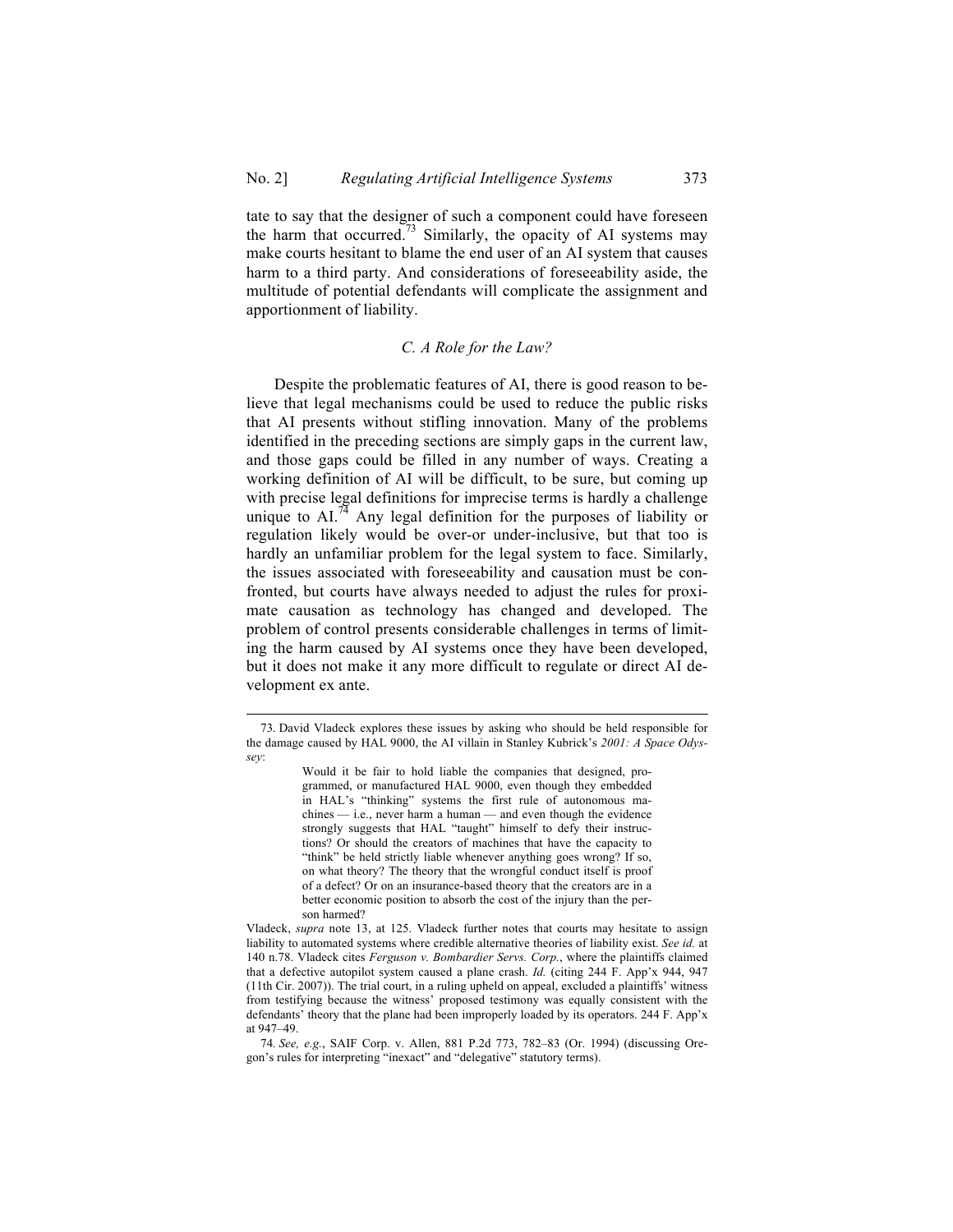The law already provides mechanisms for confronting the issues of discreteness and opacity. The discreteness of AI is also shared by many other modern and not-so-modern technologies. Automobiles have long been manufactured using components from multiple companies and courts long ago developed rules for apportioning liability when harm is caused by defects in multiple such components.<sup>75</sup> Opacity could be reduced either directly by legislation requiring publication of the code and specifications of AI systems offered for commercial sale, or indirectly through tax incentives or tort standards that limit the liability of companies that make their AI systems more transparent.

The problems presented by the potentially diffuse and discreet nature of AI R&D seem somewhat harder to resolve at first blush. But the mere fact that AI *can* be developed diffusely and discreetly does not mean that the development of AI *will* proceed in a radically different fashion than earlier sources of public risk. Already, industry trends suggest that the development of AI, as with most twentiethcentury technologies, will largely be driven by commercial and governmental entities rather than small private actors. The commercial potential of AI has already led to a veritable AI arms race as large companies have moved to invest heavily in AI projects. In January 2014, Google spent \$500 million to purchase DeepMind, a British AI development company that defines its mission as "solv[ing] intelligence" by combining "the best techniques from machine learning and systems neuroscience to build powerful general-purpose learning algorithms."<sup>76</sup> The DeepMind purchase was just one of more than a dozen AI and robotics acquisitions that Google made in 2013 and  $2014<sup>77</sup>$  Google is far from alone; virtually every other large tech company has significant AI projects, including IBM's Watson, Facebook's Artificial Intelligence Research lab, and Microsoft's Project

 <sup>75.</sup> *See* RESTATEMENT (THIRD) OF TORTS: APPORTIONMENT OF LIABILITY §§ 10–17 ("Liability of Multiple Tortfeasors for Indivisible Harm"); *id.* §§ 22–23 ("Contribution and Indemnity").

<sup>76.</sup> *Google DeepMind*, GOOGLE DEEPMIND, http://deepmind.com/index-alt.html#ourmission [https://perma.cc/HAW3-TJ23].

<sup>77.</sup> *See* Dan Rowinski, *Google's Game of Moneyball in the Age of Artificial Intelligence*, READWRITE (Jan. 29, 2014), http://readwrite.com/2014/01/29/google-artificial-intelligencerobots-cognitive-computing-moneyball [https://perma.cc/5QHB-2L68]. The DeepMind acquisition came during a two-month period that saw Google purchase seven other robotics companies. Adam Clark Estes, *Meet Google's Robot Army. It's Growing.*, GIZMODO (Jan. 27, 2014, 12:22 PM), http://gizmodo.com/a-humans-guide-to-googles-many-robots-1509799897 [https://perma.cc/DK6A-2HHD]. Several months later, Google spent "tens of millions" of pounds to expand its new DeepMind division by acquiring two British AI companies. Ingrid Lunden, *Google's DeepMind Acqui-Hires Two AI Teams in the UK, Partners with Oxford*, TECHCRUNCH (Oct. 23, 2014), http://techcrunch.com/2014/ 10/23/googles-deepmind-acqui-hires-two-ai-teams-in-the-uk-partners-with-oxford/ [https://perma.cc/D939-WT7R].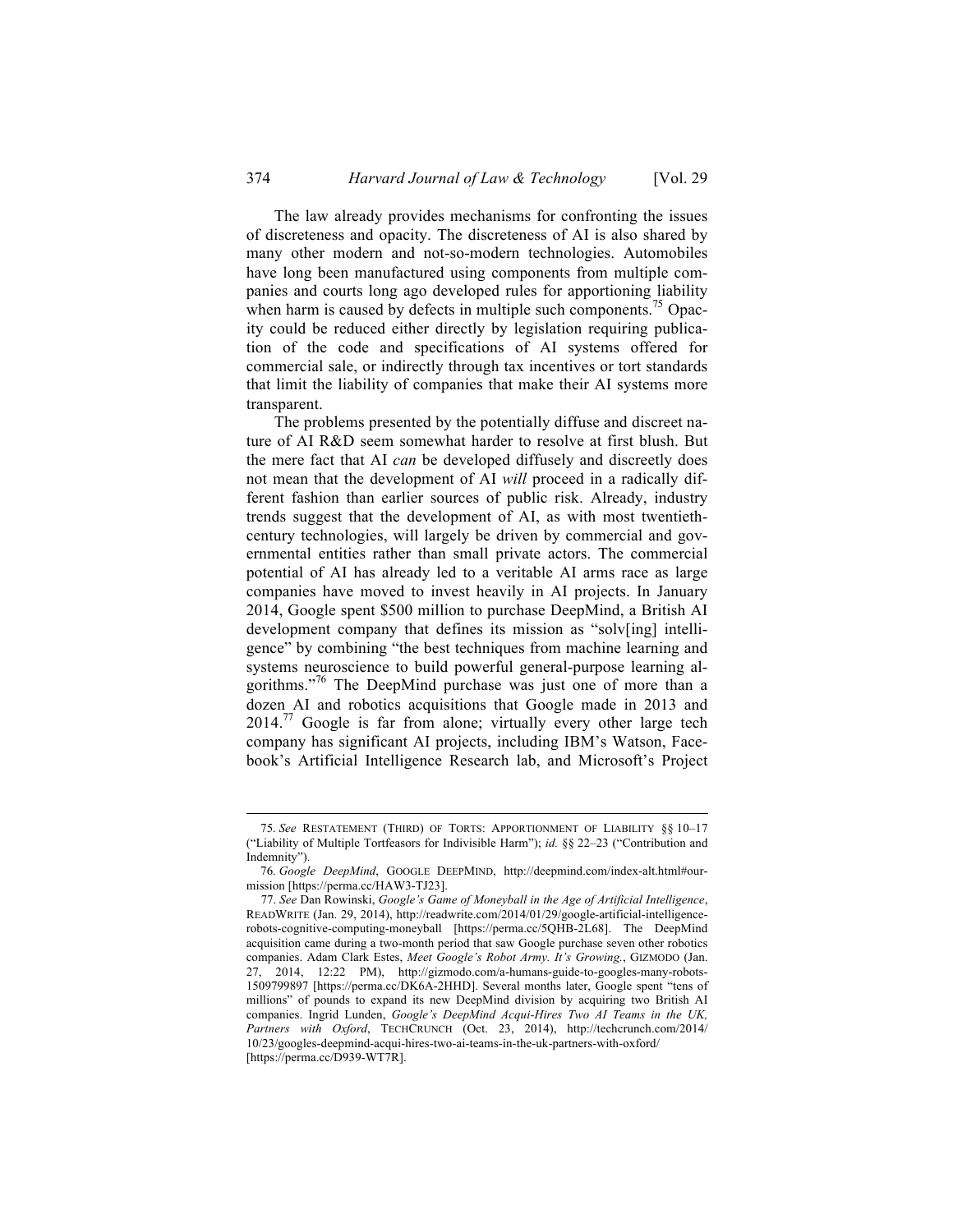Adam.<sup>78</sup> The center of gravity for AI R&D thus may land in the same place as the public risks of the twentieth century — large, highly visible corporations.

If this trend continues, the most significant advances in AI will likely come from highly visible entities that regulators and courts can readily identify. Even though AI development work can be done by a single person using a personal computer, economies of scale and access to greater financial and human capital still confer a considerable advantage and will continue to do so in the future. This will prove particularly significant if computational power turns out to be a crucial component in developing more sophisticated AI. The human brain is thought to possess exascale computational power, $^{79}$  two orders of magnitude greater than the world's most powerful supercomputer in  $2015^{80}$  and eight orders of magnitude greater than the typical laptop computer available today.<sup>81</sup> In 2014, it took the world's fourth most powerful supercomputer forty minutes to simulate a single second of human brain activity.<sup>82</sup> At present, the list of operators of the world's most powerful supercomputers is dominated by governmental entities, state-owned enterprises, large research institutions, and largecap corporations. $83$  If that state of affairs continues, then national governments and large corporations, the same entities that generate other sources of public risk, may be the only entities capable of building strong AI systems for many years. At the very least, projects backed

 <sup>78.</sup> *See, e.g.*, *IBM Watson*, IBM, http://www.ibm.com/smarterplanet/us/en/ibmwatson/ [https://perma.cc/5BX9-SWE5]; *Facebook AI Research (FAIR)*, FACEBOOK, https://research.facebook.com/ai [https://perma.cc/9UW3-TJ2G]; *Introducing Project Adam: A New Deep-Learning System*, MICROSOFT (July 14, 2014), http://research. microsoft.com/apps/video/default.aspx?id=220709&r=1 [https://perma.cc/Y2WU-PZV5].

<sup>79.</sup> Bernd Mohr, *The Human Brain Project Will Push the Boundaries of Supercomputing*, TOP500 (Jan. 2016), http://www.top500.org/blog/the-human-brainproject-will-push-the-boundaries-of-supercomputing/ [https://perma.cc/H87N-W4KH]. "Exascale" refers to a computer capable of performing 1018 floating-point operations per second (FLOPS). Joab Jackson, *Next Up: Exascale Computers, Expected to Arrive by 2020*, PCWORLD (Nov. 18, 2012), http://www.pcworld.com/article/2014715/next-up-exascalecomputers-expected-to-arrive-by-2020.html [https://perma.cc/GPS3-FBFR].

<sup>80.</sup> *June 2015*, TOP500, http://www.top500.org/lists/2015/06/ [https://perma.cc/Q5P8- R72Q]. According to TOP500, the most powerful supercomputer as of November 2014 was China's Tianhe-2, capable of performing 33.86 petaFLOPS, or 3.386 x 1016 FLOPS. *Id.*

<sup>81.</sup> Francis Wray, *A Brief Future of Computing*, PROJECT HPC (2012), http://web.archive.org/web/20150423142748/http://www.planethpc.eu/index.php?option= com\_content&view=article&id=66:a-brief-future-of-computing&catid=1:articles&Itemid=3 (accessed via online archive because the original PlanetHPC website is no longer running). A typical laptop available in 2012 was capable of performing 50 gigaFLOPS, or 5 x 1010 FLOPS. *See id.*

<sup>82.</sup> *See* Matthew Sparkes, *Supercomputer Models One Second of Human Brain Activity*, TELEGRAPH (Jan. 13, 2014, 10:04 AM), http://www.telegraph.co.uk/technology/10567942/ Supercomputer-models-one-second-of-human-brain-activity.html [https://perma.cc/JK4N-PSNJ].

<sup>83.</sup> *See June 2015*, *supra* note 80.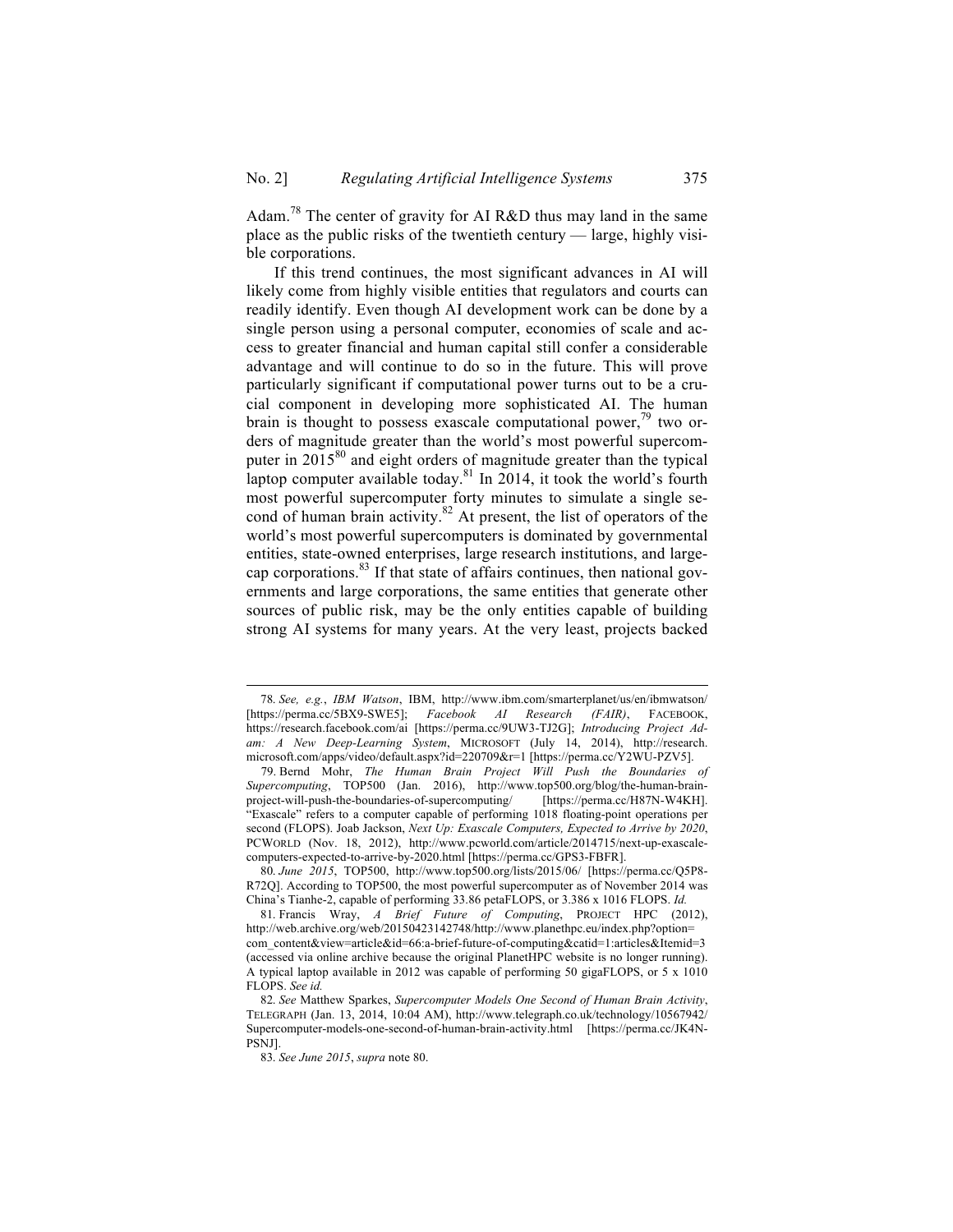by such entities will have a significant advantage over other efforts to build sophisticated AI systems.

In one regard, however, the rising private sector investment in AI narrows the range of effective tools at the government's disposal. Large private sector spending on AI development makes it unlikely that government-subsidized AI safety research would, standing alone, have a significant impact.<sup>84</sup> Absent truly exorbitant public spending, government investment in AI research would be dwarfed by private sector investment — and unless there is a cataclysmic event on the scale of World War II, it is unlikely that the public appetite for massive government spending on AI projects would materialize. Moreover, if the goal of public sector AI investment would simply be to research AI safety and publish information about how to develop safe AI, there still would need to be some sort of mechanism to encourage or require AI developers to incorporate the resultant safety features into their systems. Consequently, while government-subsidized research might complement a broader legal framework for AI, it would not be a sufficient legal response to the public risks that AI will generate.

Fortunately, the legal and regulatory institutions of the industrialized world provide a broad and deep toolkit offering many potential methods for influencing the development and operation of AI.<sup>85</sup> Even if an aspect of AI is not easily susceptible to direct ex ante regulation by an administrative agency, it might respond to the indirect ex post incentives provided by tort law. Legislatures, agencies, and courts each offer mechanisms that can help direct the development of AI in socially and economically beneficial ways. Part III will address the comparative competencies of each of these types of governmental institutions for managing the public risks associated with AI.

### III. INSTITUTIONAL COMPETENCE

Before turning to the potential substantive content of AI regulations in Part IV, this Part considers what role each of the potential regulatory institutions should play:

> In a government seeking to advance the public interest, each organ has a special competence or expertise, and the key to good government is not just figuring out what is the best policy, but figuring out

 <sup>84.</sup> *See* Kaushal & Nolan, *supra* note 5 (proposing a "new Manhattan Project" for AI); *see also* McGinnis, *supra* note 61, at 1265 (proposing a "research project, like those funded by the National Institutes of Health").

<sup>85.</sup> *Cf.* Calo, *supra* note 11, at 537 (noting that in order to resolve the challenges that robotics will present to the legal system "[c]ourts may soften or strengthen existing doctrines, import doctrines across subject matter, or resurrect doctrine long forgotten").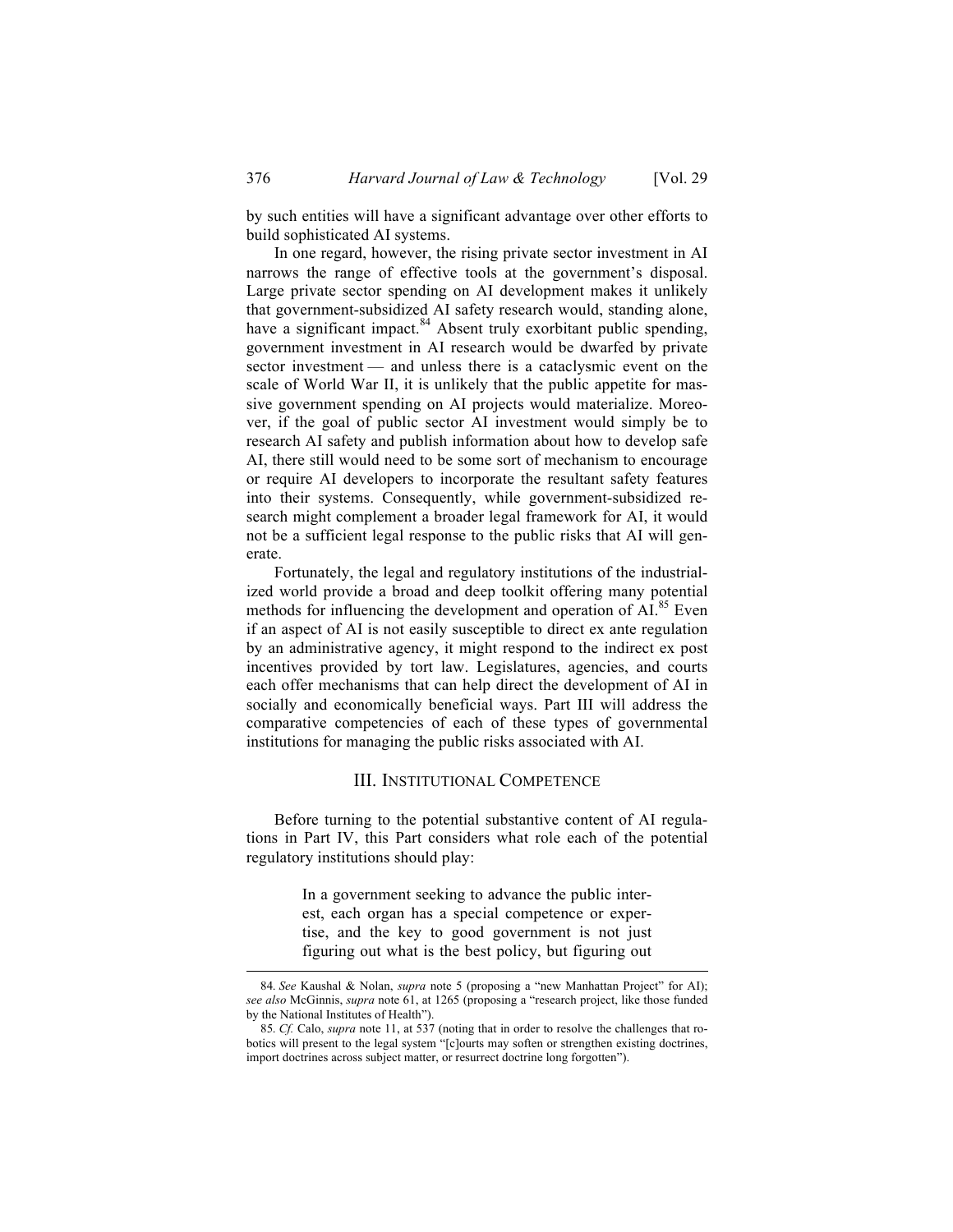which institutions should be making which decisions and how all the institutions should interrelate.<sup>86</sup>

Part III examines the competencies of three separate institutions — national legislatures, $^{87}$  administrative agencies, and the common law tort system — particularly with respect to managing the pubpublic risks presented by AI.

The legal processes of all three institutions share certain characteristics. The superior financial and professional resources available to large firms and wealthy individuals give them a greater ability to influence decision-making in all institutional settings. This tendency manifests itself in the form of lobbying by concentrated interest groups in legislatures and administrative agencies. In the tort system, access to greater financial resources provides litigants with the ability to spend more money on investigation, discovery, attorneys, and experts. Scholars have argued ceaselessly about which institution is most handicapped by such disparities, and resolving that dispute is beyond the scope of this paper. For now, it suffices to note that access to greater financial resources generally translates to a superior ability to influence policy in all three settings. Other characteristics common to all three institutions, and that do not obviously afflict any one institution more than another, include resource and budgetary constraints and the potential for corruption by key decision-makers.

Even beyond these common characteristics, no institution has a monopoly on any particular competence. For example, while administrative agencies typically enjoy an advantage over courts and legislatures in terms of subject-matter expertise,<sup>88</sup> courts and legislatures can close this gap by consulting experts of their own. And while legislatures and agencies have greater freedom than courts to act ex ante and take measures to prevent harm before it occurs,  $89$  one may reasonably question how often they exercise that freedom in practice. All of the

 <sup>86.</sup> *See* HART, JR. & SACKS, *supra* note 12, at lx.

<sup>87.</sup> This paper focuses on national rather than state or provincial legislatures because of the diffuse and easily transportable nature of AI research. Because of these factors, most regional and local legislatures would be able to regulate only a small fraction of AI research. Consequently, any substantive regulations adopted solely by a single sub-national political unit would not likely have a significant effect on the development and deployment of AI as a whole. Of course, national regulations suffer the same disadvantages when compared to international treaties. But because negotiating and ratifying a comprehensive AI treaty would be exceedingly difficult (witness the failures of the Doha round of trade talks and the Copenhagen climate change conference), the prospects for such a treaty seem remote in the absence of preexisting national regulatory systems or a strong consensus that AI poses a global catastrophic risk. *See* WALLACH & ALLEN, *supra* note 45, at 212 (pointing out "decisions to regulate research" in some countries may not be supported by the governments of other countries because "[v]alues and social pressures differ from country to country and state to state").

<sup>88.</sup> *See infra* Part III.B.2.

<sup>89.</sup> *See infra* Parts III.B.4 and III.C.2.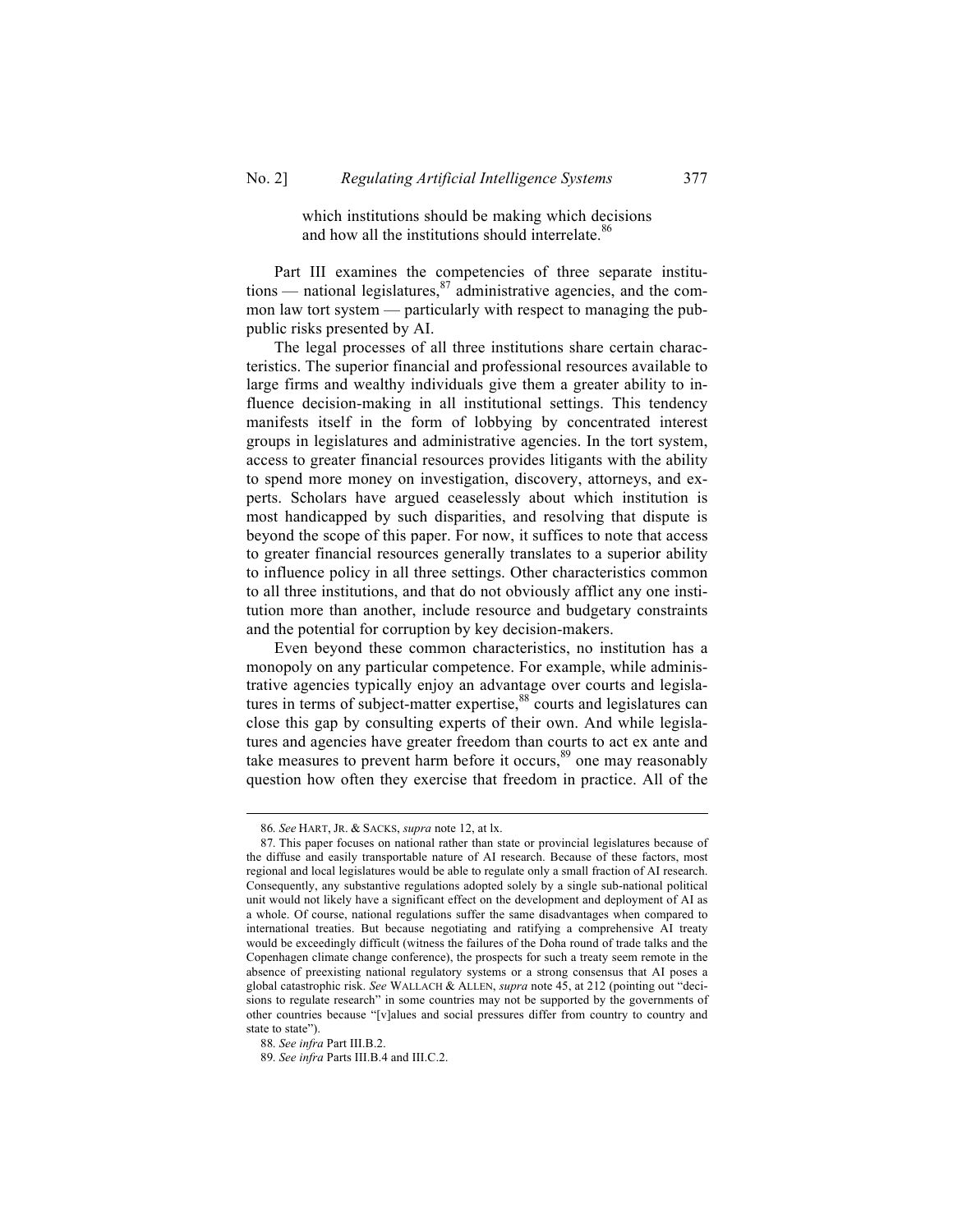characteristics discussed in Part III are subject to similar caveats. The principles discussed below are, nevertheless, quite instructive in their implications for whether and how AI might be effectively regulated.

#### *A. Legislatures*

Legal process scholars have largely ignored the regulatory role of legislatures, preferring instead to focus on the judicial and administrative processes. This omission seems somewhat perplexing to a 21st century observer given the increasing prominence of direct legislative intervention as a form of social and economic control since the dawn of the Progressive Era. The 20th century saw the creation of complex tax codes and the gradual abolition of common law crimes in favor of penal codes. Statutory schemes also increasingly displaced the common law in defining the substantive rules governing bankruptcy, labor, public health, real property, and personal transportation.

Despite the relative dearth of scholarship discussing the institutional strengths and weaknesses of legislatures, we can perceive a few general characteristics of legislatures as regulatory bodies: (1) democratic legitimacy; (2) a relative lack of expertise; and (3) the ability to delegate. These characteristics make legislatures the ideal body for setting the starting point for a regulatory scheme and establishing the fundamental principles that guide the development of policy, though not for making decisions about the specific substantive content of regulations.

### 1. Democratic Legitimacy

Laws passed by legislative bodies comprised of elected representatives can stake a stronger claim to reflecting the popular will than administrative rules or judicial doctrine. This imbues legislative enactments with greater democratic legitimacy than agency rules or court decisions.<sup>90</sup> This advantage results both from the fact that legislators are chosen by regular elections and by legislators' greater openness to direct contact with the general public.<sup>91</sup> The general public thus typically prefers that legislatures make the policy decisions on matters of fundamental social policy and other areas of the law where the weighing of ethical, moral, and other value-laden considerations predominate.

 <sup>90.</sup> *See e.g.*, Roscoe Pound, *Common Law and Legislation*, 21 HARV. L. REV. 384, 406 (1908) ("We recognize that legislation is the more truly democratic form of lawmaking. We see in legislation the more direct and accurate expression of the general will.").

<sup>91.</sup> *See* Benjamin H. Barton, *An Institutional Analysis of Lawyer Regulation: Who Should Control Lawyer Regulation — Courts, Legislatures, or the Market?*, 37 GA. L. REV. 1167, 1222 (2003).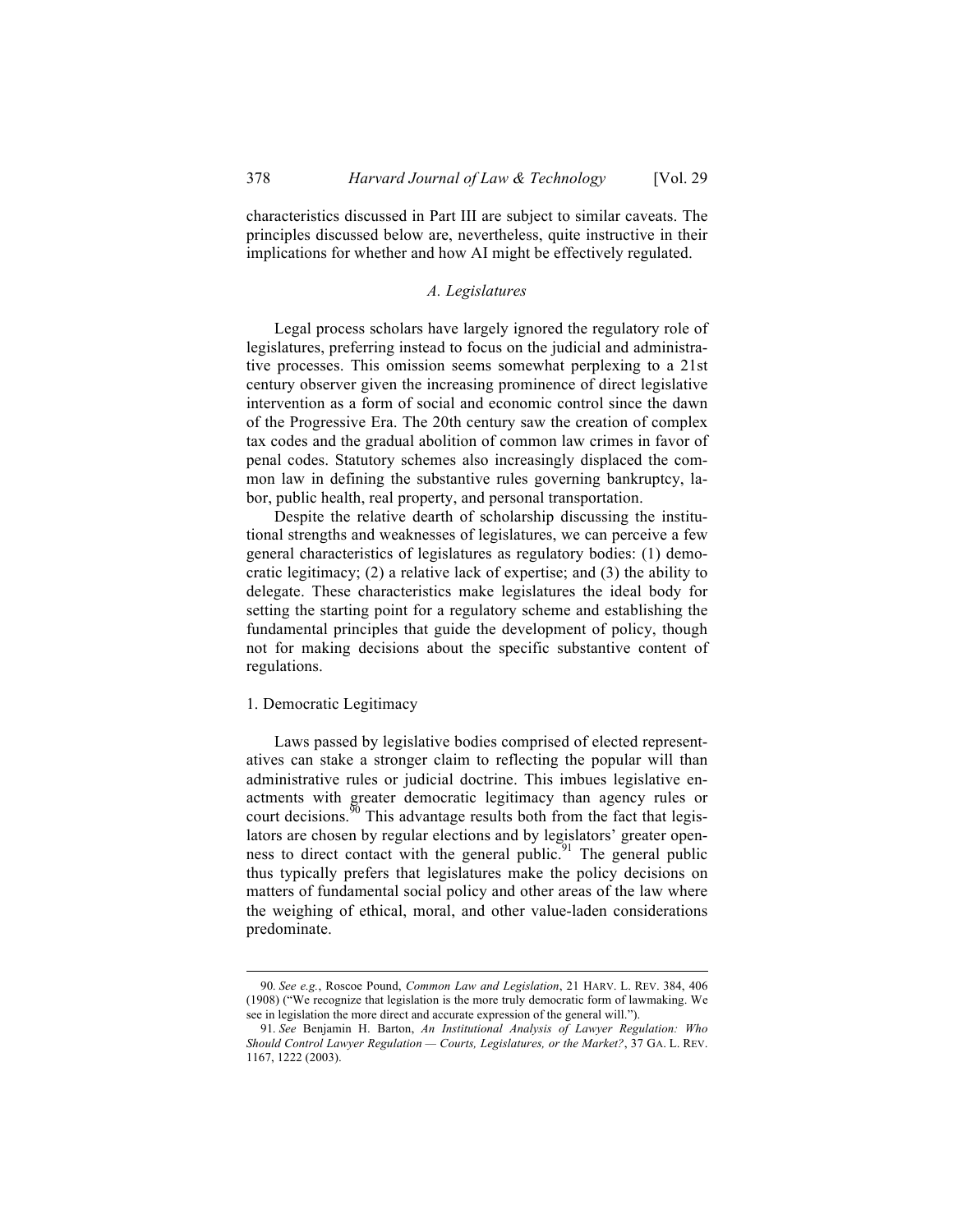But while the democratic process provides legislatures with its strongest claim to policymaking preeminence, voters generally vote based on the totality of a candidate's views rather than on any single issue and rarely know the exact details of any particular bill at the time they enter the ballot box, thus undercutting the idealistic principle that legislative action is an expression of popular will.<sup>92</sup> The need to be reelected and the expense of legislative campaigns also limit legislators' ability to make informed judgments on any particular bill. Legislators must spend considerable time campaigning and fundraising, reducing the amount of time they spend on legislative business and broad constituent contact.<sup>93</sup> Pressure from key interest groups may lead a legislator to support policies that his constituents oppose and oppose policies that they support.

Despite these concerns, legislatures remain the institutions best equipped to make value-laden policy decisions. Agencies' staffs are appointed rather than elected; judges are supposed to follow the law even when the law deviates from popular will; and abrogating those principles in order to make agencies and courts more democratically responsive would undermine those institutions' unique strengths. By default, then, legislators are best-equipped to make decisions on issues where democratic legitimacy is a priority.

Any AI regulatory regime must have the public imprimatur that comes with legislative approval. The weighing of values is inherent both in determining the level of acceptable public risk and in deciding whether there are certain spheres (e.g., military and police functions) in which human decision-makers should never cede responsibility to autonomous machines. To ensure that institutions with strong democratic legitimacy make those decisions, legislatures should set the starting point for AI regulation by specifying the goals and purposes of any AI regulatory regime.

#### 2. Lack of Expertise

A critical weakness of legislatures with respect to regulating emerging technologies is a relative lack of expertise. Agencies typically are staffed by experts possessing specialized knowledge of the

 <sup>92.</sup> *See* HART, JR. & SACKS, *supra* note 12, at 688.

<sup>93.</sup> Tracy Jan, *For Freshman in Congress, Focus Is on Raising Money*, BOS. GLOBE (May 12, 2013), http://www.bostonglobe.com/news/politics/2013/05/11/ freshman-lawmakers-are-introduced-permanent-hunt-for-campaign-money/

YQMMMoqCNxGKh2h0tOIF9H/story.html [https://perma.cc/Y8QQ-C4E3]. After the 2012 elections, the Democratic Congressional Campaign Committee recommended that the newest members of Congress spend four to five hours a day making fundraising and "strategic outreach" calls — approximately "twice as much time as party leaders expect them to dedicate to committee hearings and floor votes, or meetings with constituents." *Id.*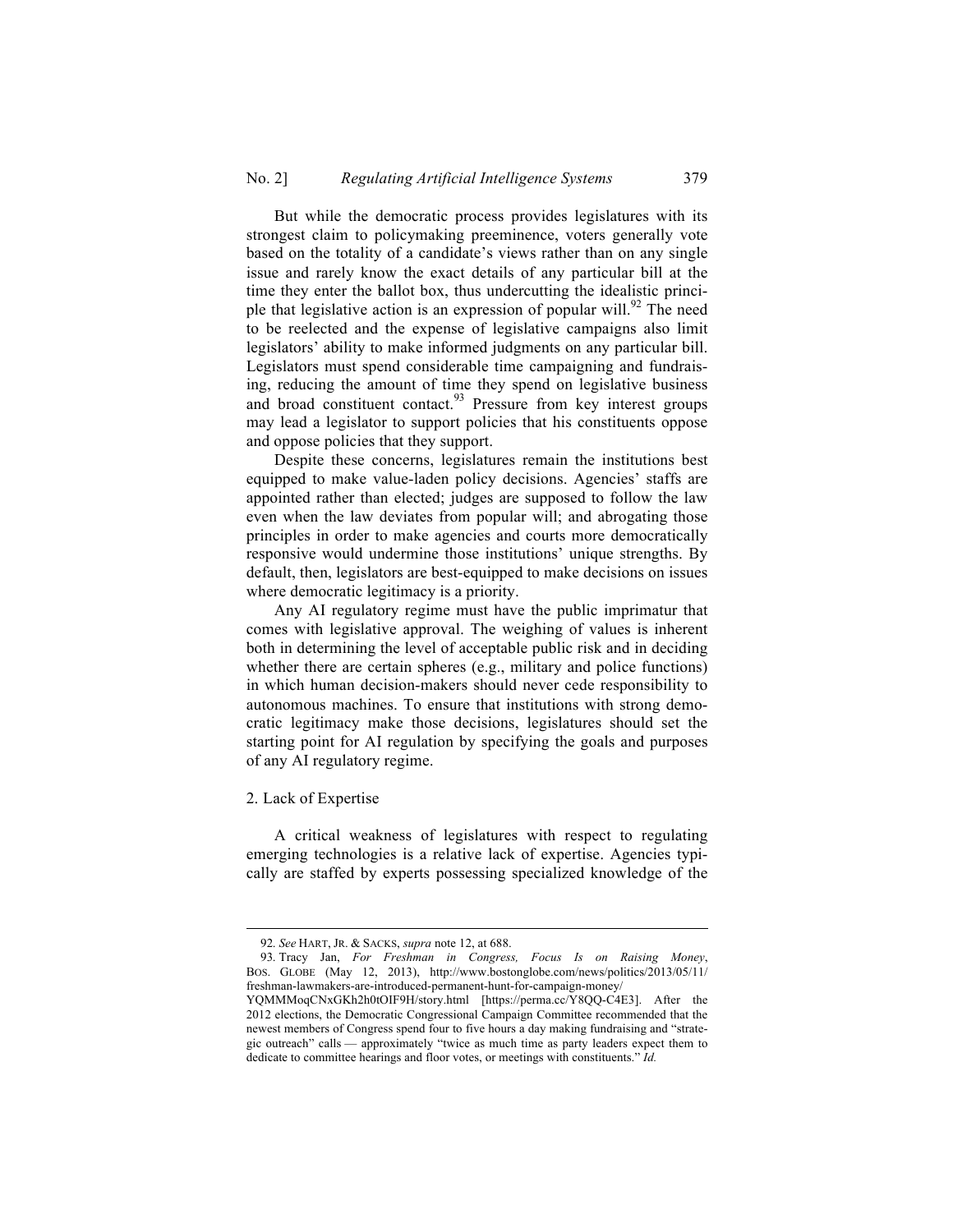field in question, $94$  and courts can turn to expert witnesses to gain the technical knowledge necessary to decide a particular case. Legislators, by contrast, typically must rely on committee hearings and contact with lobbying groups to gain access to relevant expert opinions regarding proposed legislation.

The drawbacks of relying upon lobbyists for technical information are obvious, and the utility of committee hearings is questionable at best in the context of emerging technologies. Only the small subset of the legislature that sits on the relevant committee will hear the experts' testimony, and even those legislators cannot afford to spend an inordinate amount of time conducting hearings on any one particular issue or bill. Moreover, in the United States Congress at least, the influence of legislative committees has noticeably waned in recent years.<sup>95</sup> This limits a legislature's capacity to make informed policy decisions for emerging technologies, where a proper understanding of the relevant features of a technology may depend on access to technical expertise.

#### 3. Delegation and Oversight

Fortunately, legislatures can compensate for their relative lack of expertise because they enjoy greater freedom than agencies and courts to delegate some policymaking responsibilities. Such delegation may be internal (to committees and subcommittees) or external (to agencies, courts, or private institutions). Delegating bills to committees provides legislatures with the ability to close, albeit only partially, $\frac{9}{2}$ the gap in expertise and specialization they suffer in comparison to agencies. But more importantly, when a legislature confronts an issue that lies decisively outside its institutional competence, it can assign the task of substantive policymaking to a more suitable external entity. On issues where consensus among legislators proves elusive, the legislature can establish a general standard rather than a hard-and-fast rule, "essentially delegating rulemaking responsibilities to courts, agencies, or private institutions." <sup>97</sup> Similarly, legislatures possess "the power simply to set forth a 'policy,' or social objective, and vest discretion in an agency . . . to carry it out." <sup>98</sup> Judges and bureaucrats usually do not have such discretion.<sup>99</sup>

 <sup>94.</sup> *See* HART, JR. & SACKS, *supra* note 12, at lxi n.42; Todd Eberly, *The Death of the Congressional Committee*, BALTIMORE SUN (Nov. 27, 2011), http://articles.baltimoresun.com/2011-11-27/news/bs-ed-supercommittee-20111127\_1

committee-system-committee-chairs-committee-hearings/2 [https://perma.cc/S7C7-65PT]. 95. *See, e.g.*, Eberly, *supra* note 94.

<sup>96.</sup> *See id.*

<sup>97.</sup> HART, JR. & SACKS, *supra* note 12, at xciii–xciv.

<sup>98.</sup> *Id.* at xciv.

<sup>99.</sup> *See id.*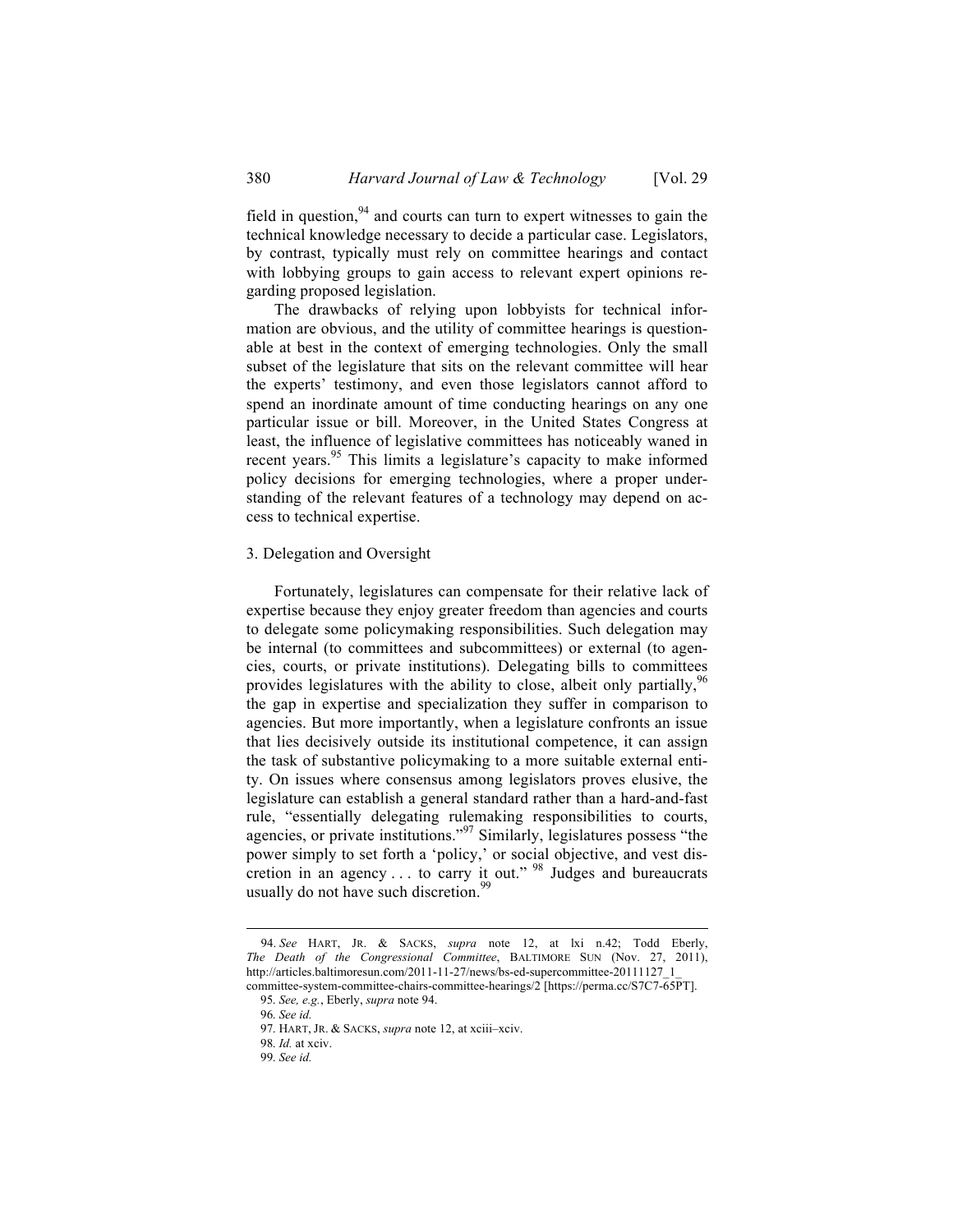Once the decision to delegate is made, legislatures possess multiple oversight tools to monitor the progress of the regulatory entity, including "the power of the purse, [the ability to conduct] oversight hearings, and the power to withdraw their delegation" completely.<sup>100</sup> Legislatures thus can step in and remove or reassign policymaking authority if agencies or courts fail to establish acceptable regulations. Conversely, if the chosen entity succeeds in establishing a solid regulatory framework, the legislature can codify the relevant rules or standards by incorporating them into subsequent legislation.

### *B. Agencies*

The idea of delegating policymaking responsibility to administrative agencies, staffed by bureaucrats and technical experts rather than politicians or judges, gained currency during the Progressive Era and the Great Depression, periods when it seemed that legislatures simply lacked the capacity to deal with the complex social and economic challenges created by industrialization.<sup>101</sup> The shortcomings of legislatures spurred the creation of new regulatory entities that could specialize in the particular industry in need of regulation, staff themselves with professionals who have prior knowledge of the relevant fields, and remain independent from the political pressures that distorted the judgments of elected officials. Administrative agencies had existed previously, but they exploded in number and importance during the 20th century as economic crises and long-term social trends led the public to increasingly demand governmental intervention in the economy and society.<sup>102</sup>

One unique aspect of agencies is their malleability in design. In principle, at least, agencies can be tailor-made for the regulation of a specific industry or for the resolution of a particular social problem. Policymakers in agencies can be experts with a background in the relevant field rather than generalists of the sort that fill the ranks of courts and legislatures. Moreover, because agencies are not bound by the rules that limit courts' ability to consider factors other than the facts of the specific case in front of them, they are freer to conduct independent factual investigations and make policy decisions based on broad social considerations. In the context of AI, this makes agencies well positioned to determine the substantive content of regulatory policies.

 <sup>100.</sup> *See* Barton, *supra* note 91, at 1224.

<sup>101.</sup> *See* FELIX FRANKFURTER, THE PUBLIC AND ITS GOVERNMENT 34–35 (1930).

<sup>102.</sup> *See generally* Julius Stone, *The Twentieth Century Administrative Explosion and After*, 52 CALIF. L. REV. 513 (1964).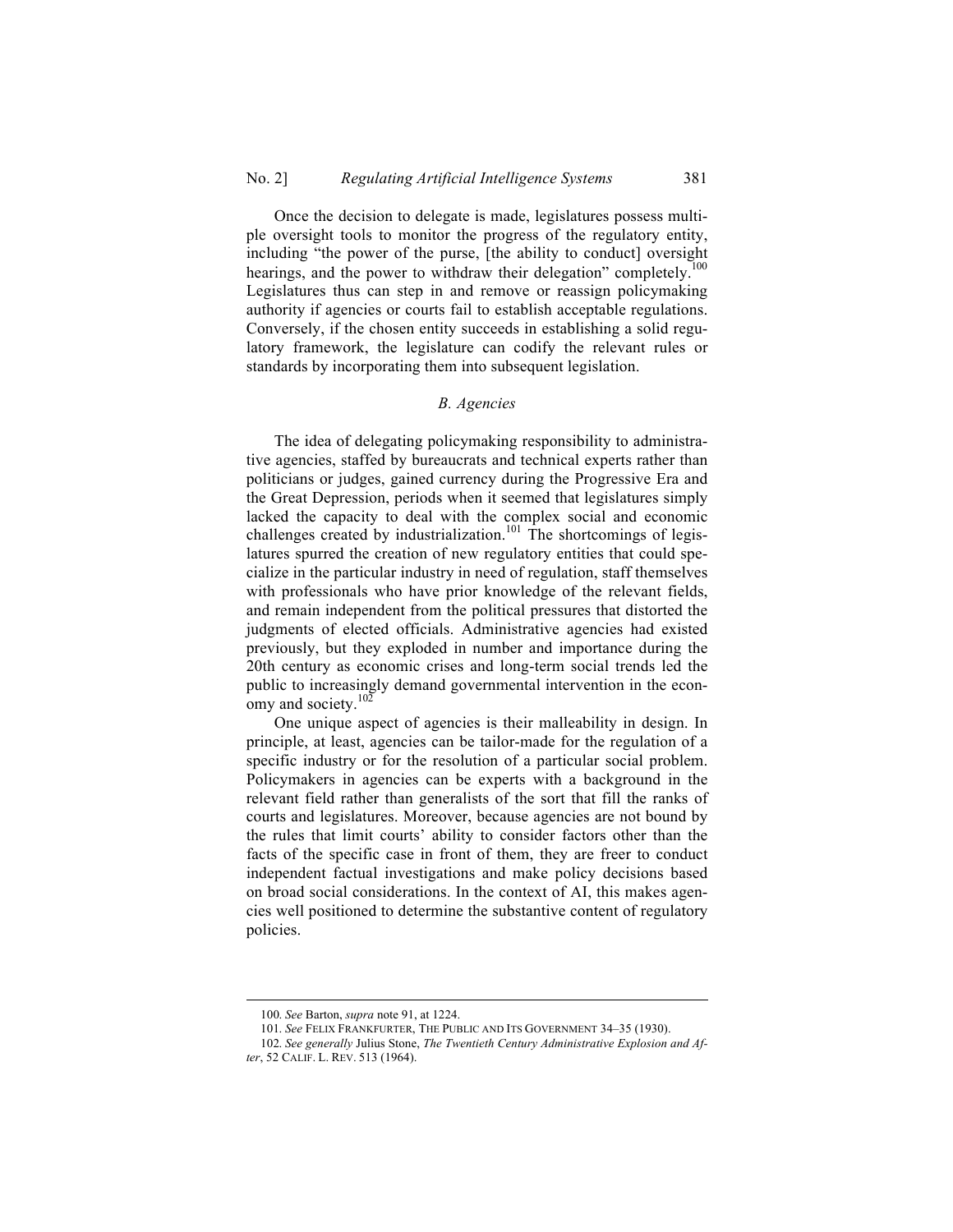#### 1. Flexibility

Agencies have a clear advantage over legislatures and courts in terms of institutional flexibility. Because agencies can be designed and assembled from the ground up, "[t]he potential scope of regulation is limited only by the imaginations of regulators." $103$  As a result, the number of potential forms that agencies could take is virtually unlimited. "[A]gencies may differ in respect of the tenure of their officials, the measure of their independence, their relationship to the courts, their powers to investigate and prosecute, and in a hundred and one other details."<sup>104</sup>

Rather than being a strictly legislative, judicial, or executive body, an agency's functions may embrace aspects of all three branch $es.<sup>10</sup>$ Agencies may combine a legislature's ability to set policy, a court's ability to dispose of competing claims, and the executive's ability to enforce decisions. They also can influence conduct in more subtle ways by collecting and publishing relevant information about the safety risks created by an industry or specific products within that industry. An independent agency thus may possess "that full ambit of authority necessary for it . . . to plan, to promote, and to police," potentially giving it "an assemblage of rights normally exercisable by government as a whole." <sup>106</sup> Agencies therefore "have comparative institutional advantages over both courts and legislatures in applying legislated rules or principles to problems, because they have the legislature's ability to engage in ambitious factfinding and the courts' option of focusing on one problem at a time." <sup>107</sup> This permits agencies to make broad policy decisions without being limited, as courts are, to the narrow issues and facts of a specific case.

Agencies also display considerable diversity in the scope of their substantive jurisdiction. The most familiar examples of administrative agencies are entities tasked with regulating one particular industry, such as aviation, energy, communications, or consumer finance. But the jurisdiction of other administrative agencies "relate[s] less to a particular type of industrial activity than to a general social and economic problem which cut[s] across a vast number of businesses and occupations." <sup>108</sup> Institutions such as the Federal Trade Commission, the National Labor Relations Board, and the Equal Employment Opportunity Commission, were built to address specific types of unfair

 <sup>103.</sup> W. Kip Viscusi, *Toward a Diminished Role for Tort Liability: Social Insurance, Government Regulation, and Contemporary Risks to Health and Safety*, 6 YALE J. ON REG. 65, 70 (1989).

<sup>104.</sup> JAMES M. LANDIS, THE ADMINISTRATIVE PROCESS 22 (1938).

<sup>105.</sup> *See id.* at 2.

<sup>106.</sup> *Id.* at 15.

<sup>107.</sup> HART, JR. & SACKS, *supra* note 12, at lxxx.

<sup>108.</sup> LANDIS, *supra* note 104, at 16.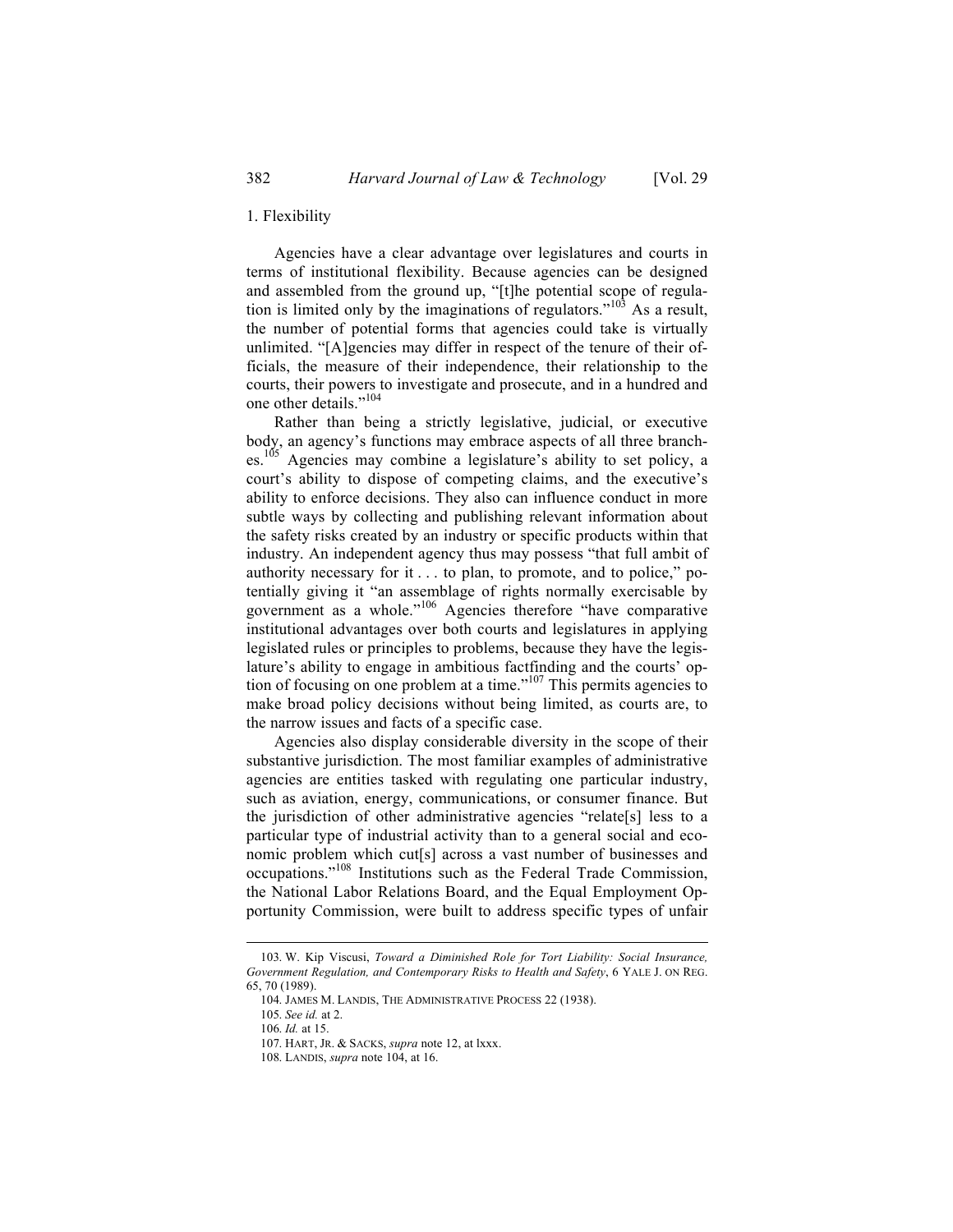practices, with the agencies acting as an extension of the government's general police power.<sup>109</sup> An agency's mission can be as broad as the Environmental Protection Agency's, whose stated mission "is to protect human health and the environment,"<sup>110</sup> or as narrow as licensing acupuncturists.<sup>111</sup> Given the rising social and economic pervasiveness of AI, this flexibility in defining an agency's mission and goals will be of particular value in influencing the development of AI.

But legislatures, fearing the prospect of "mission creep" and wishing to ensure agency accountability, are loathe to give agencies too much freedom to change their own modes of operation. Legislatures therefore generally prescribe many aspects of agencies' operations in the enabling legislation, including such key features as leadership structure and rulemaking procedures. As a result, the flexibility of an agency largely fades once the enabling legislation is passed. Such limited post-creation flexibility would be felt acutely in the case of AI regulation, because the focus and direction of AI research is likely to change over time — a limitation that will be discussed in greater detail below.

#### 2. Specialization and Expertise

Agencies provide a way to place policymaking in the hands of professionals with expertise in the regulated industry. Ideally, this expertise has two components. First, the agency's staff consists of individuals who have preexisting knowledge of the designated industry. Second, the agency itself is given a specific mission so that its staff is able to focus its work solely on matters relevant to its designated industry. The combination of these two features allows agencies to develop true expertise with respect to the relevant industry:

> [Expertness] springs only from that continuity of interest, that ability and desire to devote fifty-two weeks a year, year after year, to a particular problem. With the rise of regulation, the need for expertness became dominant; for the art of regulating an industry requires knowledge of the details of its operation, ability to shift requirements as the condition of the

 <sup>109.</sup> *Id.* at 16, 23; *see also id.* at 30 (distinguishing between "those administrative bodies whose essential concern is the economic functioning of the particular industry and those which have an extended police function of a particular nature"); *About EEOC*, U.S. EQUAL EMP'T OPPORTUNITY COMM'N, http://www.eeoc.gov/eeoc/ [https://perma.cc/X5MM-PDCX].

<sup>110.</sup> *Our Mission and What We Do*, ENVTL. PROTECTION AGENCY, http://www.epa.gov/aboutepa/our-mission-and-what-we-do [https://perma.cc/33FE-BEFZ] (last updated Sep. 29, 2015).

<sup>111.</sup> *See, e.g.*, *Office of Acupuncture Licensure*, COLO. DEP'T REG. AGENCIES, https://www.colorado.gov/pacific/dora/Acupuncture [https://perma.cc/42Y4-Q24F].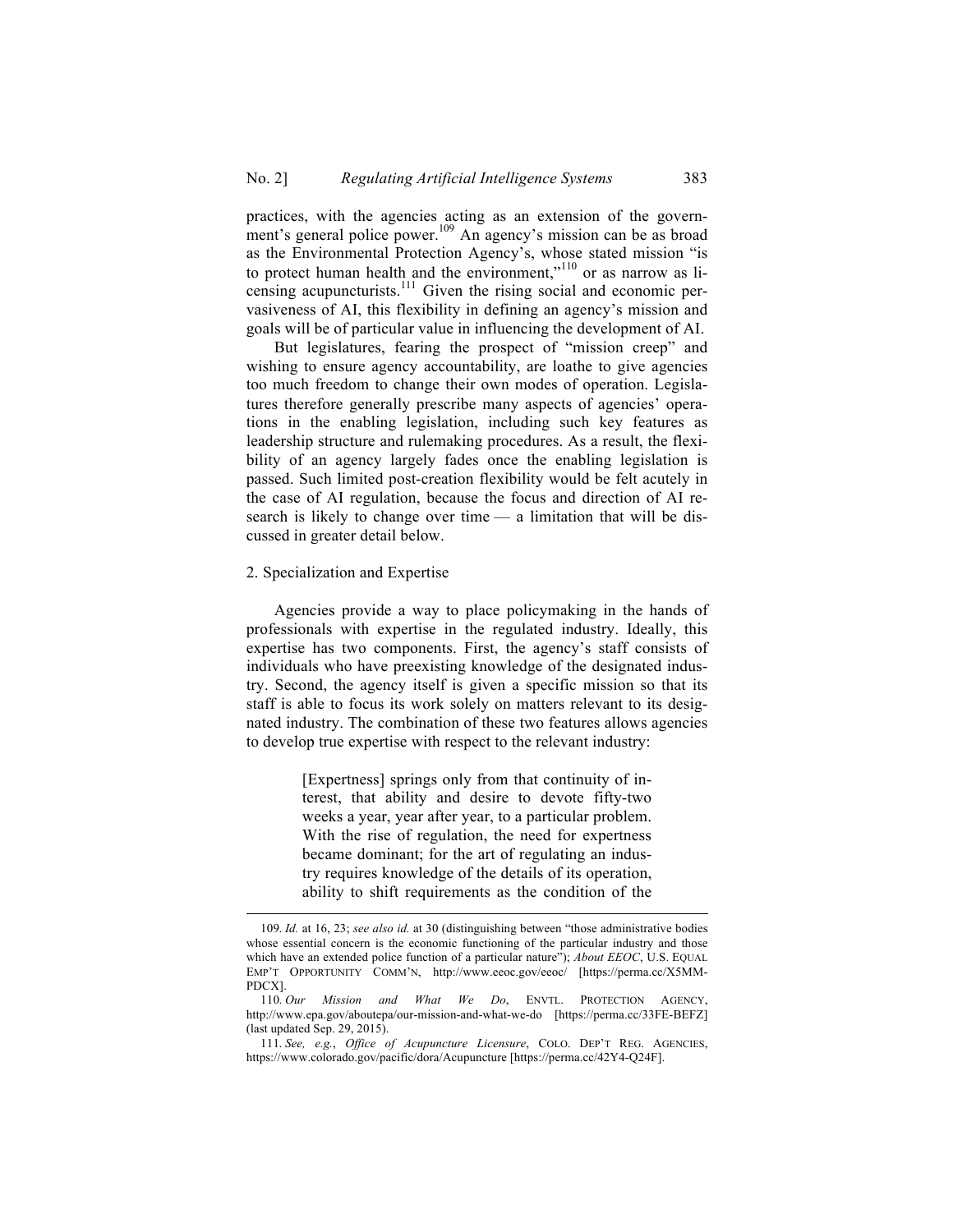industry may dictate, the pursuit of energetic measures upon the appearance of an emergency, and the power through enforcement to realize conclusions as to policy. $\frac{5}{112}$ 

Admittedly, agencies enjoy this advantage more or less by default. Legislators and judges are generalists, with workloads that span across industries and fields of law.<sup>113</sup> Expertise in a particular field is rare, and specialization is rarer still because of the wide variety of matters that reach a legislator's desk or a judge's docket. Consequently, "[n]either the legislature nor the judiciary is competent to make all the technical, fact-bound judgments necessary for the regulatory process, tasks an agency filled with specially trained experts is particularly competent to undertake."<sup>114</sup>

But agencies' expertise advantage may actually wane in the context of emerging and rapidly changing technologies, such as AI. When a technology is in its infancy, researchers directly involved in the research and development of that technology may be the only people who possess the expertise necessary to make risk and safety assessments.<sup>115</sup> In such cases, the relatively few specialists who are in the know can demand a premium in the private sector for access to their knowledge, making it less likely that they will join the staff of a regulatory agency during the period when their expertise would be most beneficial.

This issue is particularly salient in the context of AI regulation. The dominant strains of AI research have changed repeatedly during the industry's six decades of existence.<sup>116</sup> Today, most AI researchers believe that new fundamental ideas will be needed for an AI to achieve human level intelligence.<sup>117</sup> It is impossible to say with any certainty where these fundamental new ideas may come from. AI research draws on concepts from fields as diverse as computer science,

 <sup>112.</sup> LANDIS, *supra* note 104, at 23–24.

<sup>113.</sup> Specialty courts and therapeutic courts represent a limited exception to this rule. To date, however, no such specialty courts that are devoted to cases involving a specific industry or technology have been established. Committee work theoretically should permit legislators to specialize to some degree, but this specialization is limited by the relatively small amount of time that legislators spend on committee work and diluted further by the fact that most legislators are members of multiple committees or subcommittees.

<sup>114.</sup> HART, JR. & SACKS, *supra* note 12, at lxi n.42.

<sup>115.</sup> *E.g.*, Mary L. Lyndon, *Tort Law and Technology*, 12 YALE J. ON REG. 137, 157–58 (1995) ("Neither courts nor agencies possess expertise when technologies are new or changing. At early stages of innovation, only researchers involved in R&D have this knowledge.").

<sup>116.</sup> *See* RUSSELL & NORVIG, *supra* note 7, at 18–27.

<sup>117.</sup> *E.g.*, McCarthy, *supra* note 15; WALLACH & ALLEN, *supra* note 45, at 191 ("[M]ajor technological thresholds need to be crossed before the promise of human-like AI, not to mention superhuman AI, should be considered a serious possibility by policy makers and the general public.").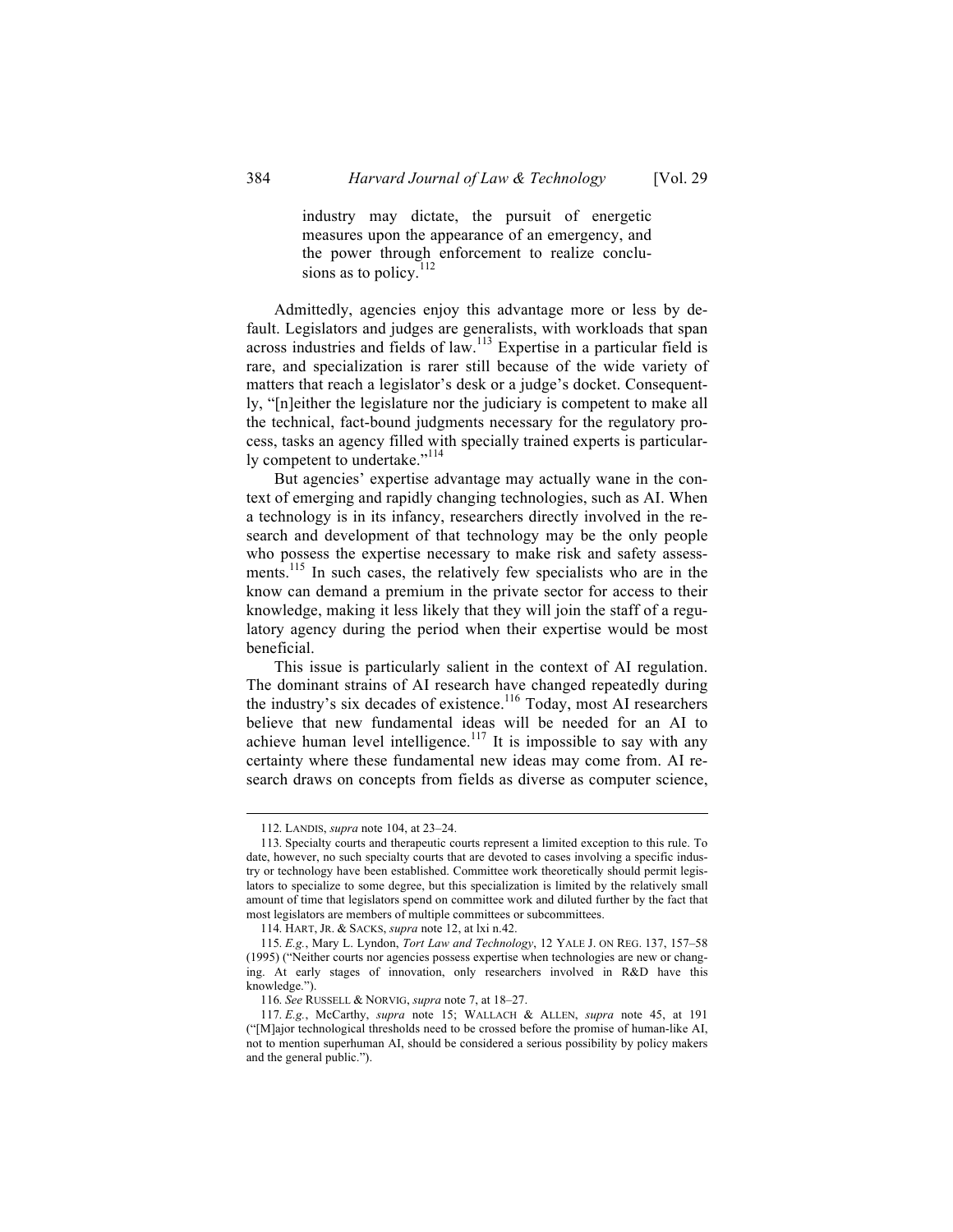linguistics, probability, mathematics, economics, neuroscience, psychology, and philosophy.<sup>118</sup> The relative importance of these fields in AI research almost certainly will change — possibly quite dramatically — as developers build more sophisticated AI systems. The experts on the AI of today thus may struggle to assess the risks associated with the AI of tomorrow.

These issues point to a more general slipperiness in the meaning of "expertise." Would someone qualify as an AI expert if they have a background in computer science but no training or expertise specifically relating to AI? Would someone with even extensive experience in computer vision be qualified to assess the features of natural language processing systems? These issues obviously are neither insurmountable nor unique to administrative agencies; when deciding who to select for a vacant position, every public and private entity must make value judgments on which candidate has the most appropriate combination of education and work experience. But because AI research spans a wide array of seemingly disparate fields whose relative importance may wax and wane, a governing agency may struggle to ensure that its staff includes the appropriate mix of professionals.

#### 3. Independence and Alienation

An important impetus for the rise of administrative agencies came from cynicism regarding the independence of elected officials and their willingness and ability to act in the public interest, particularly given the pressures exerted upon legislators by the rise of mass media and the increasing influence of lobbying organizations.<sup>119</sup> Because agencies can be designed from scratch, they can theoretically be designed in a manner that shields them from some of the political pressures that distort the legislative process, such as by limiting the president's ability to terminate members of the agency's leadership.<sup>120</sup> This permits agencies to fashion policy while being "removed to a degree from political influence,"<sup>121</sup> providing an expert agency with the ability to "not only solve problems, but rely on neutral criteria for the solution of problems," $122$  free — or at least freer — from the distorting influence of electoral politics.

But such independence comes at the price of alienation from the general public and their elected representatives, leaving independent

 <sup>118.</sup> *See* RUSSELL & NORVIG, *supra* note 7, at 5–14.

<sup>119.</sup> *See* FRANKFURTER, *supra* note 101, at 33–34.

<sup>120.</sup> *See, e.g.*, 12 U.S.C. § 242 (2012) (members of the Federal Reserve's Board of Governors can only be removed "for cause"); 42 U.S.C. § 7171 (2012) (members of Federal Energy Regulatory Commission "may be removed by the President only for inefficiency, neglect of duty, or malfeasance in office").

<sup>121.</sup> LANDIS, *supra* note 104, at 111.

<sup>122.</sup> HART, JR. & SACKS, *supra* note 12, at lxi n.42.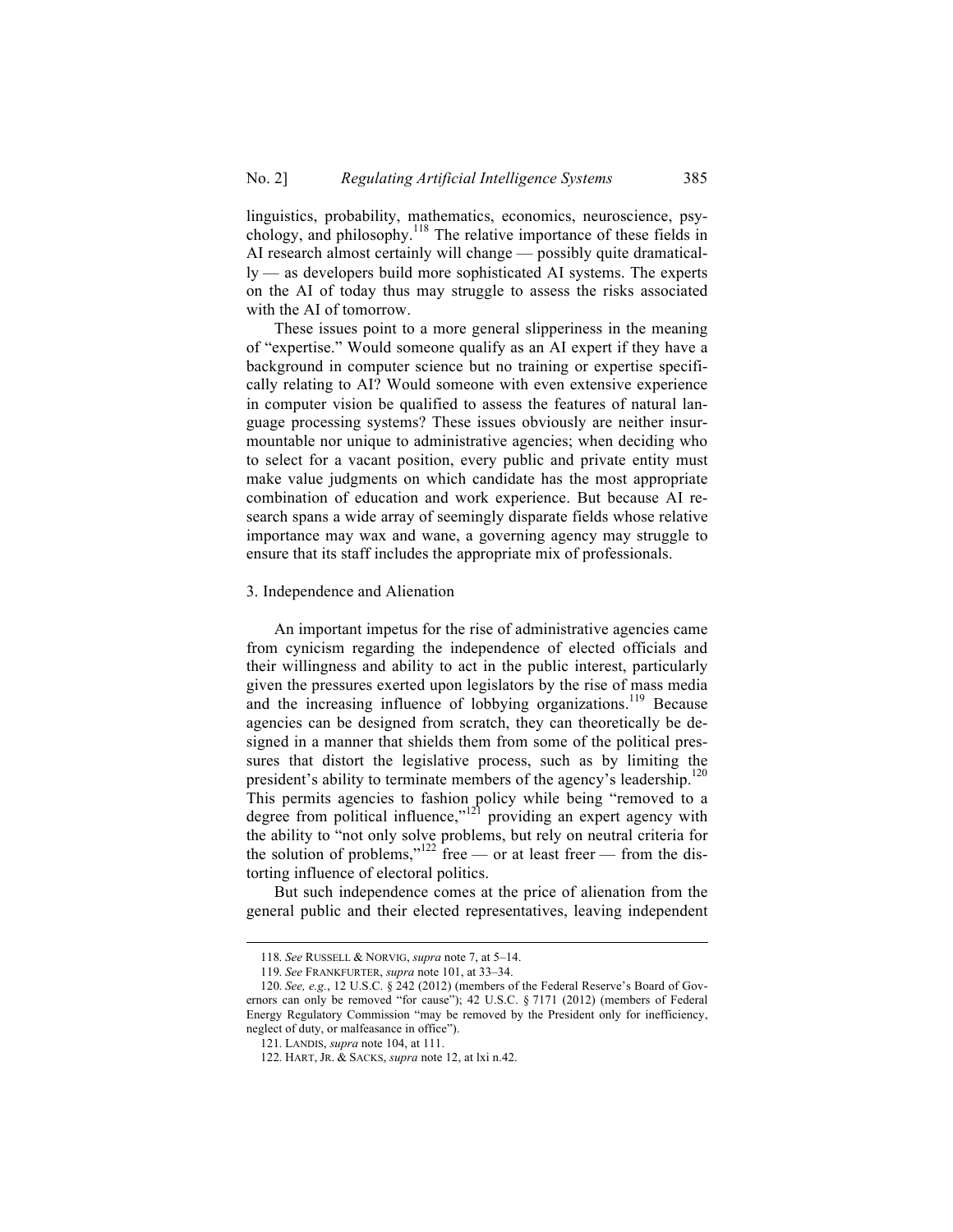agencies open to criticism for being undemocratic. James Landis, former dean of Harvard Law School and one of the most vocal supporters of the administrative process, noted that an agency's "relative isolation from the popular democratic processes occasionally arouses the antagonism of legislators."<sup>123</sup> When the New Deal spurred the creation of a slew of independent federal agencies, critics slammed the new entities as "a headless 'fourth branch' of the Government, a haphazard deposit of irresponsible agencies and uncoordinated powers" whose very existence threatened the foundations of American constitutional democracy.<sup>124</sup>

The decision to assign a policymaking task to an administrative agency thus represents a value choice:

> The legislative decision to "take things out of politics" by delegating significant issues of public policy to an administrative agency does not change the nature of the issues to be decided. It merely changes the forum in which they will be decided from one that draws its strength from its political responsiveness to one that takes its definition from its independence and expertise. 125

There is another type of independence that agencies can enjoy: the ability to conduct independent investigations. In this regard, agencies differ from courts, where dispositions must be based on the record as developed by the parties.<sup>126</sup> Judges in most jurisdictions theoretically have the ability to call their own witnesses, but that is a privilege that few judges choose to exercise.<sup>127</sup> Juries are specifically warned against conducting an independent investigation into the facts of the case and are admonished not to consider evidence outside of the exhibits and witnesses presented to them.<sup>128</sup> Agencies need not be subjected to such restrictions.

 <sup>123.</sup> LANDIS, *supra* note 104, at 50.

<sup>124.</sup> THE PRESIDENT'S COMM. ON ADMIN. MGMT., ADMINISTRATIVE MANAGEMENT IN THE GOVERNMENT OF THE UNITED STATES 36 (1937).

<sup>125.</sup> James O. Freedman, *Expertise and the Administrative Process*, 28 ADMIN. L. REV. 363, 373 (1976).

<sup>126.</sup> *See* LANDIS, *supra* note 104, at 37–39.

<sup>127.</sup> *See* RICHARD GLOVER, MURPHY ON EVIDENCE 688–89 (14th ed. 2015).

<sup>128.</sup> *See, e.g.*, WASH. PATTERN JURY INSTRUCTIONS § 1.01 (2014) ("The only evidence you are to consider consists of testimony of witnesses and exhibits admitted into evidence . . . . The law is contained in my instructions to you. You must disregard anything the lawyers say that is at odds with the evidence or the law in my instructions."); MICH. MODEL CRIM. JURY INSTRUCTIONS § 2.5 (2015) ("Evidence includes only the sworn testimony of witnesses, the exhibits admitted into evidence, and anything else I tell you to consider as evidence.").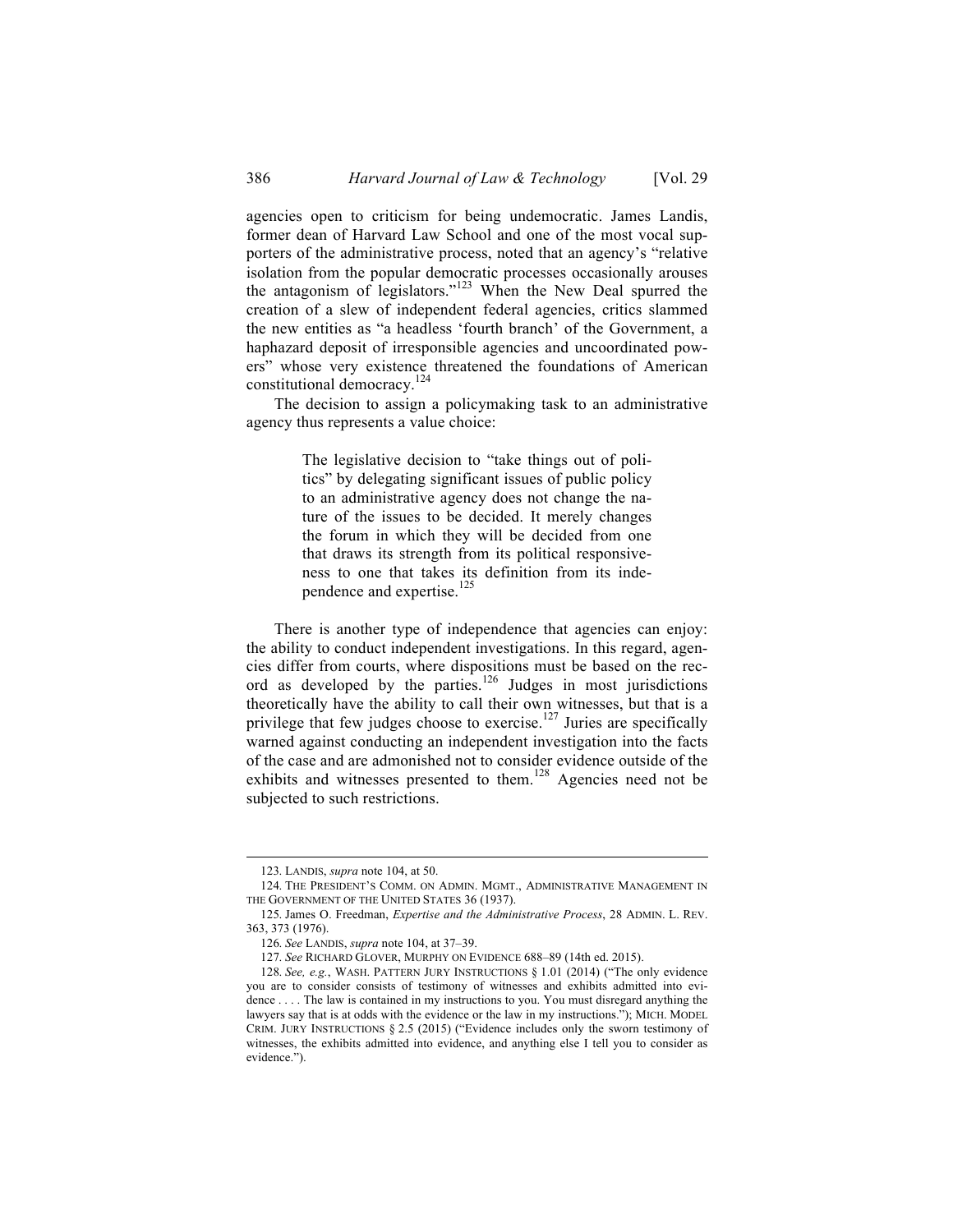### 4. Ex Ante Action

Agencies also share legislatures' ability to act ex ante and formulate policy before harmful conduct occurs. Courts, by contrast, are inherently reactive institutions; they can intervene in society only to the extent that the particular case or controversy before them permits them to do so.<sup>129</sup> Consequently, courts' approval or disapproval of conduct generally comes only after the conduct is complete.

As with agencies' advantage in technical expertise, however, it is possible that agencies' ability to act ex ante has diminished significance when an agency is tasked with regulating an emerging technology, such as AI. It may well be that additional research, development, and even public operation are the only ways to determine which types of AI are harmful and which types are not. The potential for rapid changes in the direction and scope of AI research may impair an agency's ability to act ex ante; an agency whose staff is drawn from experts on the current generation of AI technology may not have expertise necessary to make informed decisions regarding future generations of AI technology. Moreover, ex ante regulation does not imply timeliness in rule promulgation. When a federal agency wishes to promulgate or amend a rule, it must go through the laborious process of preparing a regulatory analysis, receiving approval from the Office of Information and Regulatory Affairs, and calling for extensive public comment on the proposed rules.<sup>130</sup> State agencies operate under similar restrictions.<sup>131</sup> Because of the delays necessitated by the rulemaking process, the ex ante rule may not go into effect until the target class of product has already caused harm or even become obsolete.

This does not necessarily lead to the conclusion that an agency's ability to regulate ex ante is completely useless in the context of emerging technologies such as AI. By publishing industry standards and engaging in public advocacy, agencies can set expectations without specifically approving or barring particular products or programs.<sup>132</sup> Agencies also have an unparalleled ability to collect and disseminate risk information so that the general public may deduce for

 <sup>129.</sup> *See* U.S. CONST. art. III, § 2.

<sup>130.</sup> *See A Guide to the Rulemaking Process*, OFFICE OF THE FED. REGISTER, https://www.federalregister.gov/uploads/2011/01/the\_rulemaking\_process.pdf

<sup>[</sup>https://perma.cc/6CE8-3Q6T].

<sup>131.</sup> *See, e.g.*, *Administrative Rules Process in a Nutshell*, STATE OF MICHIGAN (Feb. 2015), http://www.michigan.gov/documents/lara/Admin\_Rules\_Process\_353271\_7.pdf [https://perma.cc/Y6HU-Y2XL].

<sup>132.</sup> The National Institute of Standards and Technology, for instance, publishes voluntary and consensus standards on a variety of topics, including a framework on cybersecurity first drafted in 2014. *See* Press Release, Nat'l Inst. of Standards and Tech., NIST Releases Cybersecurity Framework Version 1.0 (Feb. 12, 2014), http://www.nist.gov/itl/csd/launch-cybersecurity-framework-021214.cfm [https://perma.cc/ 6QN3-LYAD].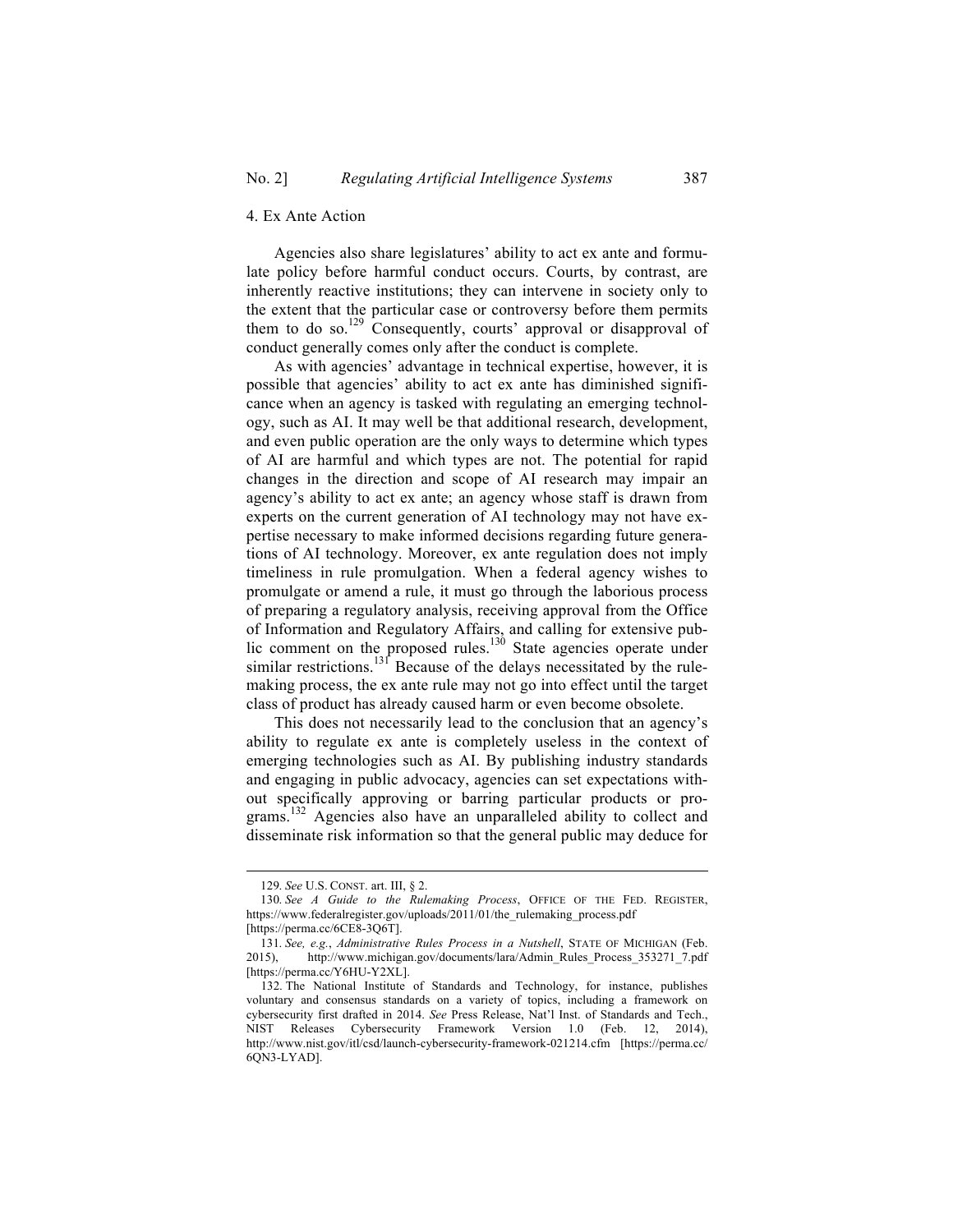itself the relative safety of a particular product or class of products.<sup>133</sup> In the context of AI regulation, this could be accomplished by adopting standards specifying the characteristics that AI systems should have, such as being limited to specified activities or remaining susceptible to human control.

### *C. The Common Law Tort System*

The strengths and weaknesses of tort law as a mode of indirect regulation flow from the case-by-case basis on which the tort system operates and the wide variety of legal standards that the tort system employs. Tort law influences future behavior primarily through the deterrent effect of liability. But because tort cases cannot be brought until after harm occurs, courts have only a limited ability to be proactive in setting or influencing policy, a flaw that could prove quite significant if the pace of AI development accelerates further. Once a suit is brought, procedural and evidentiary rules act to focus attention on the specific facts that led to harm in that case; the ability to introduce information regarding broader social and economic considerations is limited. As a result, courts tend to give greater consideration to the risks of a technology and less to its benefits, a tendency that, if left unchecked, could stunt investment in unfamiliar but useful new technologies.<sup>134</sup> Taken together, these characteristics make courts well equipped to adjudicate cases arising from specific past harms, but not to make general determinations about the risks and benefits associated with emerging technologies such as AI.

#### 1. Fact-Finding

In each tort case that comes before it, a trial court's adjudicative task is to assess the record as developed by the parties and make the findings necessary to determine the outcome of that specific case. In jury trials, the format of the vast majority of tort trials, these findings come in the form of responses to narrow questions presented on a verdict form. Courts utilize rules of procedure and evidence designed to focus the attention of both the parties and the jury on the case at hand rather than any extraneous circumstances. In this regard, courts differ sharply from legislatures and most agencies. In the legislative and administrative policymaking processes, broad social and economic considerations are often the whole point; in a tort trial, they are (or at least should be) beside the point.<sup>135</sup> The exclusion of information

 <sup>133.</sup> *See* Viscusi, *supra* note 103, at 76.

<sup>134.</sup> *See* Huber, *supra* note 14, at 320–29.

<sup>135.</sup> Of course, determining the substantive content of tort *standards* necessarily involves some degree of policy judgment. Thus, policy considerations are legally relevant when a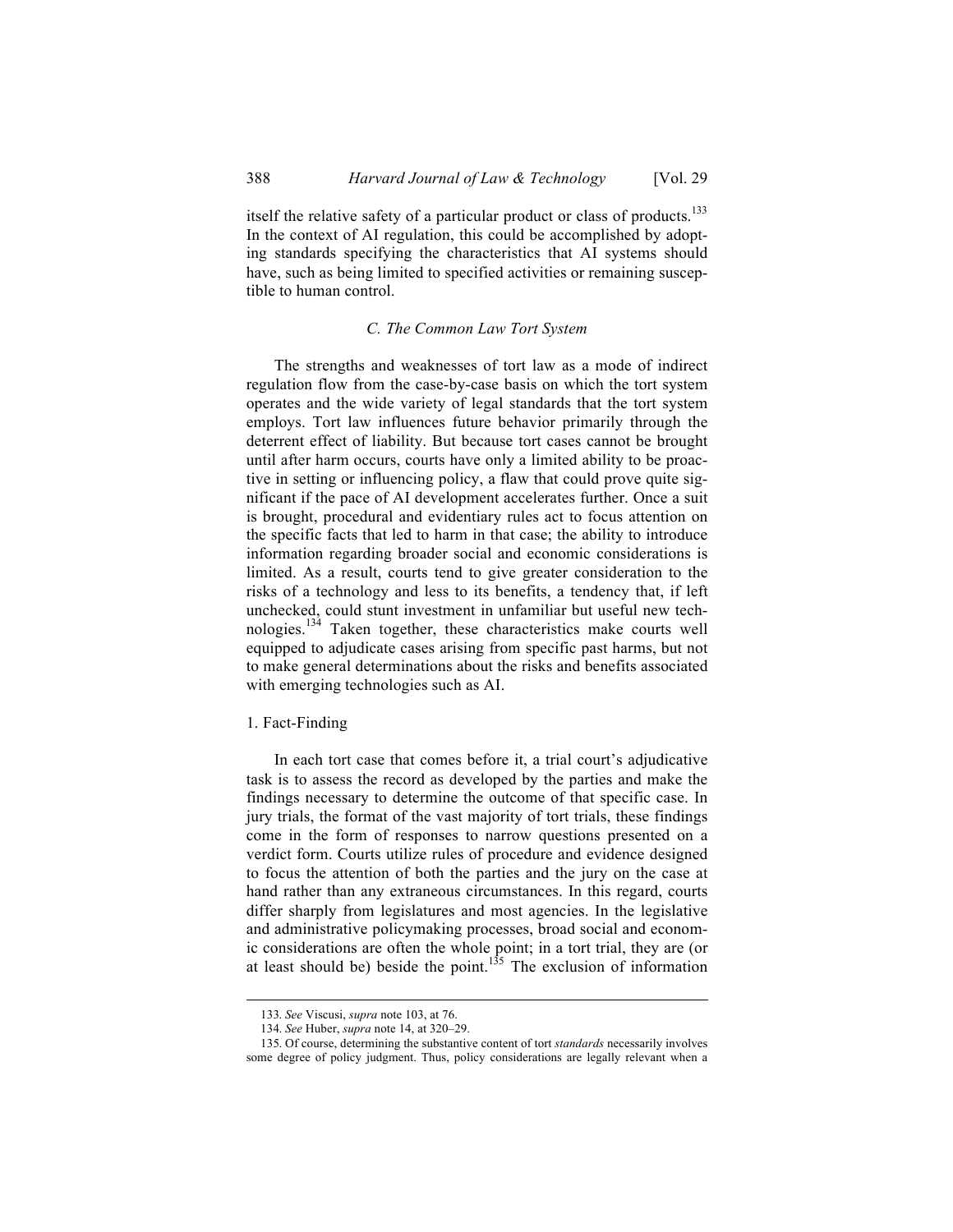about broad social outcomes makes courts particularly ill-suited for making findings regarding what usually happens in a class of cases, but it makes them ideally suited for making findings regarding what actually happened in one specific case.<sup>136</sup>

The courts' adjudicative role becomes much trickier when the harm is due to the confluence of multiple actors or multiple risks. In such cases, "[c]ourts must obtain some ex post information about the size of the ex ante risk caused by the injurer's action and the relative role of this risk within the context of all risk exposures."<sup>137</sup> These difficulties do not stem from some feature of the courts themselves, but rather are inherent in the nature of harm caused by products in industrial societies, where there generally are multiple actors who were involved in the production process and who may have contributed to the risk of harm posed by the product. Because courts have more experience than the other institutions in allocating responsibility in such situations, they remain best equipped to make such determinations of responsibility when harm occurs.

These characteristics make the tort system a mixed blessing when it comes to the management of public risks caused by emerging technologies. The intensive discovery and fact-finding processes of civil litigation provide powerful tools for unearthing relevant information regarding the design and safety features of a harm causing product, and gaining such specific and detailed information is particularly important when uncertainty regarding causal factors is high. But because both discovery and the presentation of evidence at trial will focus on the features of the product that led to the harm (and the absence of features that could have prevented the harm), the judge and jury may not have any occasion to consider the broader risk profile of the disputed technology. Each case, taken individually, thus provides an incomplete — and even misleading — factual picture of the technology at issue.

#### 2. Reactive (and Reactionary)

Courts generally have a diminished ability to act ex ante in comparison to legislatures and agencies. Courts cannot simply decide sua sponte to announce how the law will treat liability arising from new technologies. Instead, they must wait until litigants start filing claims. In tort cases, this generally occurs only after harm accrues. Conse-

technology is new and the tort standards governing it are still being developed. But the policy decisions that drive the choice of standards are not among the issues that juries must decide in tort *trials*.

<sup>136.</sup> Legal process scholars occasionally use the terms "legislative facts" and "adjudicative facts" to distinguish between these two types of information. *See* HART, JR. & SACKS, *supra* note 12, at 360.

<sup>137.</sup> Viscusi, *supra* note 103, at 73.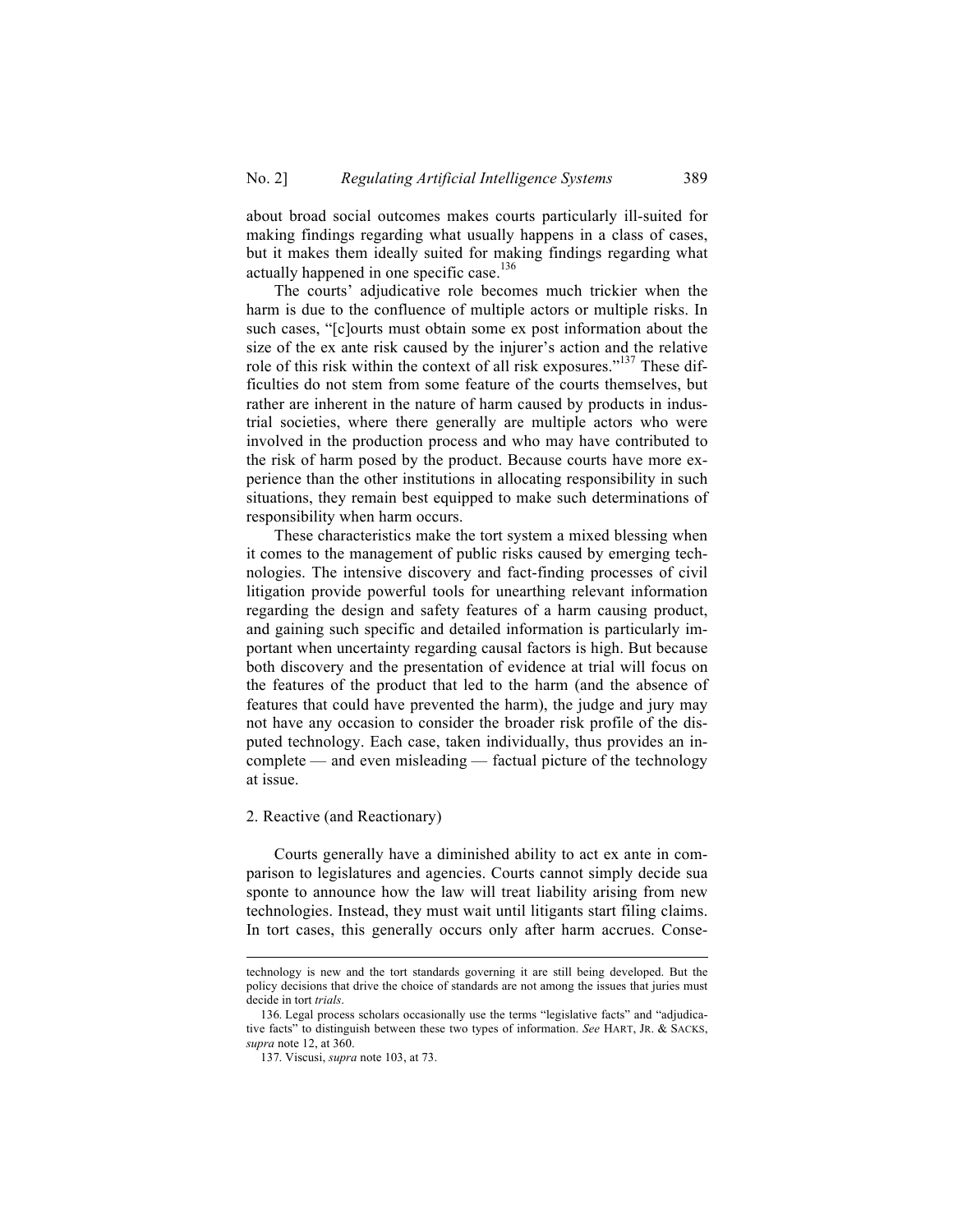quently, the substantive tort standards applicable to a particular technology or activity do not even begin to develop until after that technology or activity causes harm.

For emerging technologies, the reactive nature of tort law may delay the formation of industry expectations about how the courts will treat harm arising from a new technology. Tort law offers a wide array of legal rules that courts can choose to apply, and the choice of which rules should apply to a new technology can greatly impact the liability outlook for each company in the chain of design, manufacturing, and distribution. Companies may tighten supply chain management or move all development work in house if courts begin applying joint and several liability in tort cases involving their products or services. If courts decide that a product or activity is inherently dangerous and subject to the standards of strict liability rather than negligence, some companies may completely withdraw from the affected industry to avoid liability exposure.

For AI in particular, this could raise some potentially thorny issues. Depending on the context in which it is used, AI could be viewed either as a product or as a service, which could alter whether the principles of strict liability or negligence would apply to harm arising from AI. Moreover, if a learning AI's conduct depends in part on the AI's experiences during operation by the end user, courts will have to determine whether and at what point those experiences constitute a superseding cause.<sup>138</sup>

The reactive nature of courts also contributes to reactionary tendencies toward new risks. "[J]udges and juries, like most people unfamiliar with the quantitative aspects of risk, routinely assume that new and less familiar hazards are graver than they really are, and that older, more common ones are less severe."<sup>139</sup> This tendency is exacerbated by the case-specific nature of tort cases, where the judge and jury will scrutinize the specific features (or absence thereof) in the technology that caused the specific harm in that case, rather than on the aggregate social utility of the new technology as a whole. Consequently, courts may be institutionally predisposed to making regressive public risk choices.<sup>140</sup>

#### 3. Incrementalism

The ex post nature of the tort system also means that the common law develops quite slowly. The path from the filing of the suit to final adjudication is long and winding; pleadings, pretrial conferences, discovery, summary judgment, and pretrial motions all must be complet-

 <sup>138.</sup> *See supra* notes 45–46 and accompanying text.

<sup>139.</sup> Huber, *supra* note 14, at 319.

<sup>140.</sup> *See id.* at 320.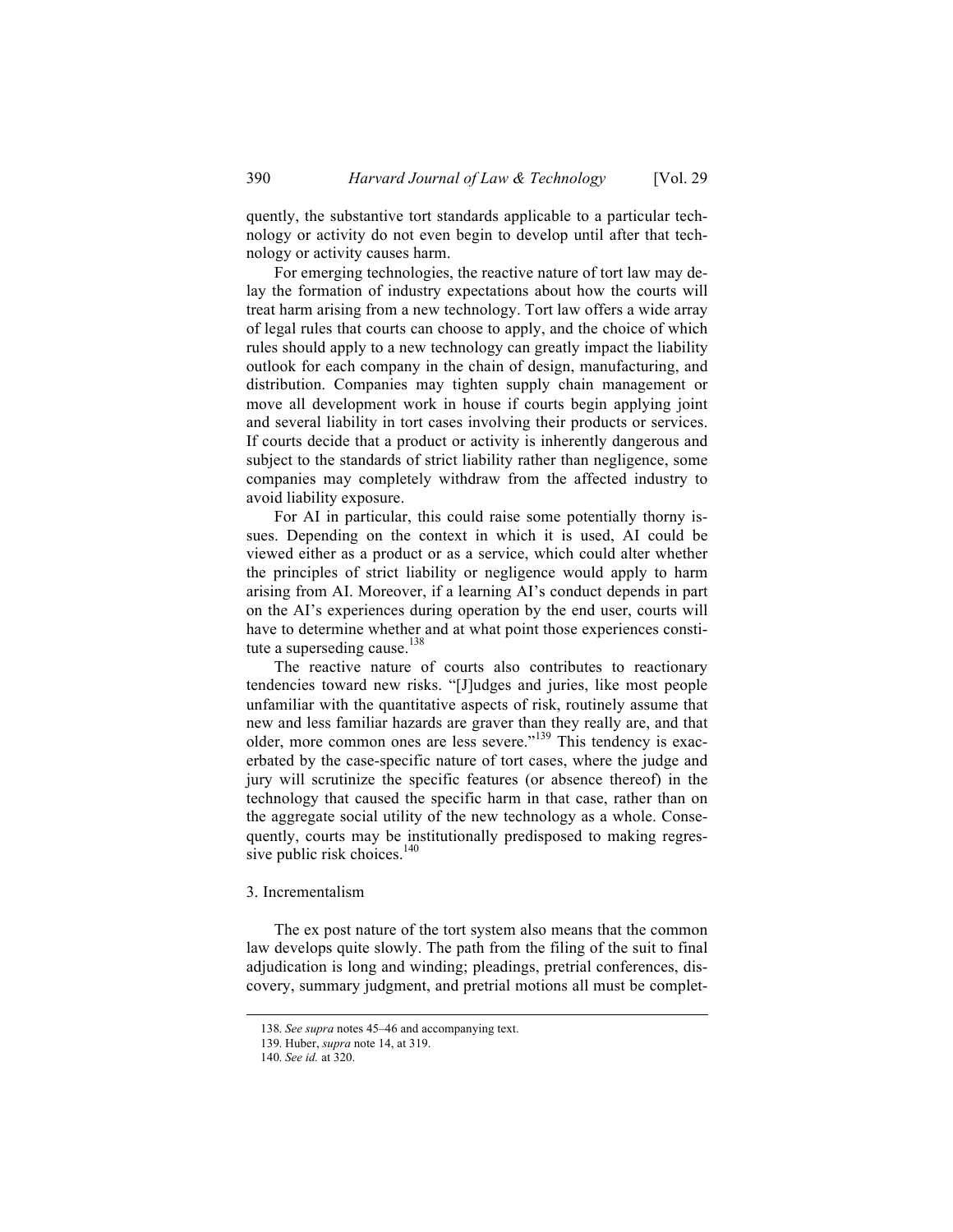ed before a case reaches trial. The development of legal standards for a new technology after the first tort adjudication generally is even slower because stare decisis does not apply to prior decisions made in different jurisdictions. Indeed, the development of the law often proceeds unevenly even within a specific jurisdiction because trial courts and intermediate appellate courts may issue conflicting decisions. Because the highest courts in many jurisdictions operate under a system of discretionary review, it might be years before a jurisdiction's tort liability standards for a new technology become clear — and those standards still may vary dramatically from the applicable standards in other jurisdictions.

On the positive side, the incremental nature of the common law provides a mechanism that allows legal rules to develop organically; if a rule of law adopted in one court proves unworkable or harmful, other courts may reject or modify the rule. In its idealized form, then, the common law results in a gradual process of optimization  $141$  akin to the process of biological evolution or the spontaneous ordering of the free market.<sup>142</sup> This makes the common law attractive both as a method for fine-tuning existing legal frameworks and as an alternative to more intrusive agency regulation in relatively static industries. It makes the common law tort regime particularly unsuited, however, for controlling liability arising from technologies in rapidly changing industries.

So far, progress in AI has been incremental, at least from the perspective of the legal system; the increasing ubiquity of automated systems has not necessitated radical changes to existing legal doctrines. If AI progress continues at the same pace, we may not have to look any further than the common law tort system to find mechanisms for internalizing the costs associated with AI. But as AI technology becomes more sophisticated, its technological progress could accelerate considerably.<sup>143</sup> This would point to the need for common law doctrine that anticipates future technological advances in AI systems, lest those systems fall into a legal vacuum. Unfortunately, because trial courts act on the basis of the case at hand rather than on broader social implications, and because courts generally lack agencies' technical expertise (particularly with respect to emerging technologies), courts

 <sup>141.</sup> *See, e.g.*, BENJAMIN N. CARDOZO, THE GROWTH OF THE LAW 55 (1924) ("A process of trial and error brings judgments into being. A process of trial and error determines their right to reproduce their kind.").

<sup>142.</sup> *See, e.g.*, 1 F. A. HAYEK, LAW, LEGISLATION AND LIBERTY 118 (1973) (expressing approval of "[t]he contention that the judges by their decisions of particular cases gradually approach a system of rules of conduct which is most conducive to producing an efficient order of actions"); George L. Priest, *The Common Law Process and the Selection of Efficient Rules*, 6 J. LEGAL STUD. 65, 75–77 (1971).

<sup>143.</sup> *See, e.g.*, BOSTROM, *supra* note 54, at 63–66.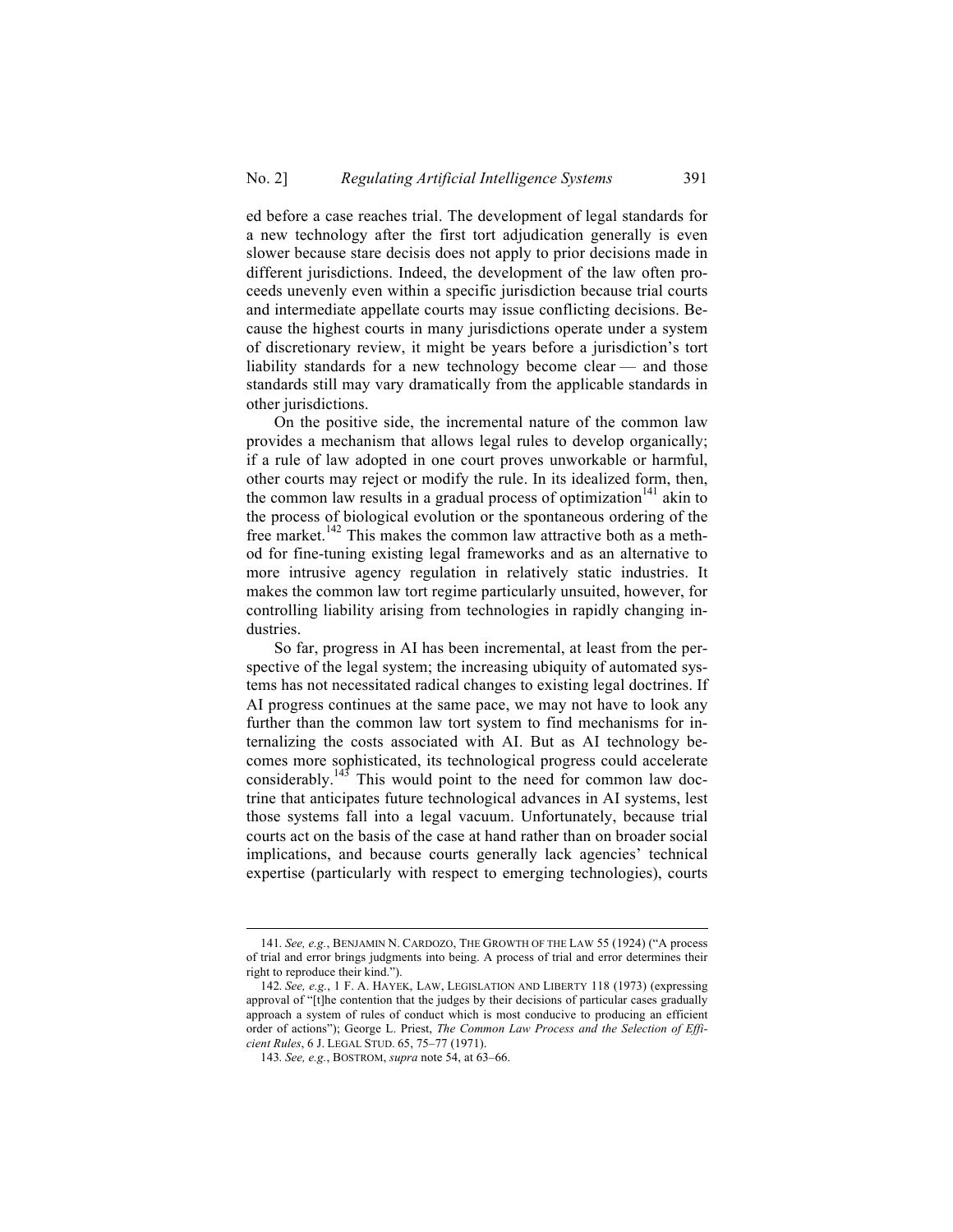cannot be expected to develop legal principles that will anticipate such changes.

### 4. Misaligned Incentives

The adversarial system creates incentives that do not necessarily comport with the need to optimize public risk. Plaintiffs' lawyers choose cases based on the probability of obtaining a lucrative settlement or a favorable verdict, rather than on which cases present the best opportunity to reduce future harm. Therefore, it is possible that they may focus on AI in the most visible arenas — self-driving cars, for instance — even if these are not the AI programs that pose the greatest public risk. Certainly, they will not choose cases where the potential plaintiffs actually received a net *benefit* from using the AI, even if such cases far outnumber the cases where the AI caused net harm.<sup>144</sup>

Such misaligned incentives become even more obvious once the case enters the courtroom. Strategic considerations, rather than scientific rigor, drive the parties' decisions regarding what witnesses to call and what evidence to present. When the litigation involves complex or highly technical subject matter, this facet of the adversarial system is keenly felt. The theoretical expertise provided by expert witnesses is undercut by the stark reality that attorneys with sufficient resources will have little trouble locating a qualified expert who will testify in support of their position. "The scientific community is large and heterogeneous, and a Ph.D. can be found to swear to almost any 'expert' proposition, no matter how false or foolish."<sup>145</sup> When the jury only hears from one or two such "experts" from each side, it may have difficulty discerning whose testimony conforms to scientific reality.

Agencies are not, of course, completely unaffected by the presence of hacks and cranks. But an agency consisting of people with prior knowledge of the relevant field is less likely to be hoodwinked than a lay jury or a generalist judge. Moreover, if a charlatan somehow makes his way into an agency's policymaking body, his views should be quickly marginalized due to the presence of a greater number of experts whose assessments hew closer to the prevailing consensus in the field. Agencies thus have a greater resistance to technical speciousness, even if that resistance does not rise to the level of complete immunity.

 <sup>144.</sup> *See* Huber, *supra* note 14, at 323. An example might be a financial management AI system that made one very unprofitable investment but had a positive impact overall on the investor's portfolio.

<sup>145.</sup> *Id.* at 333.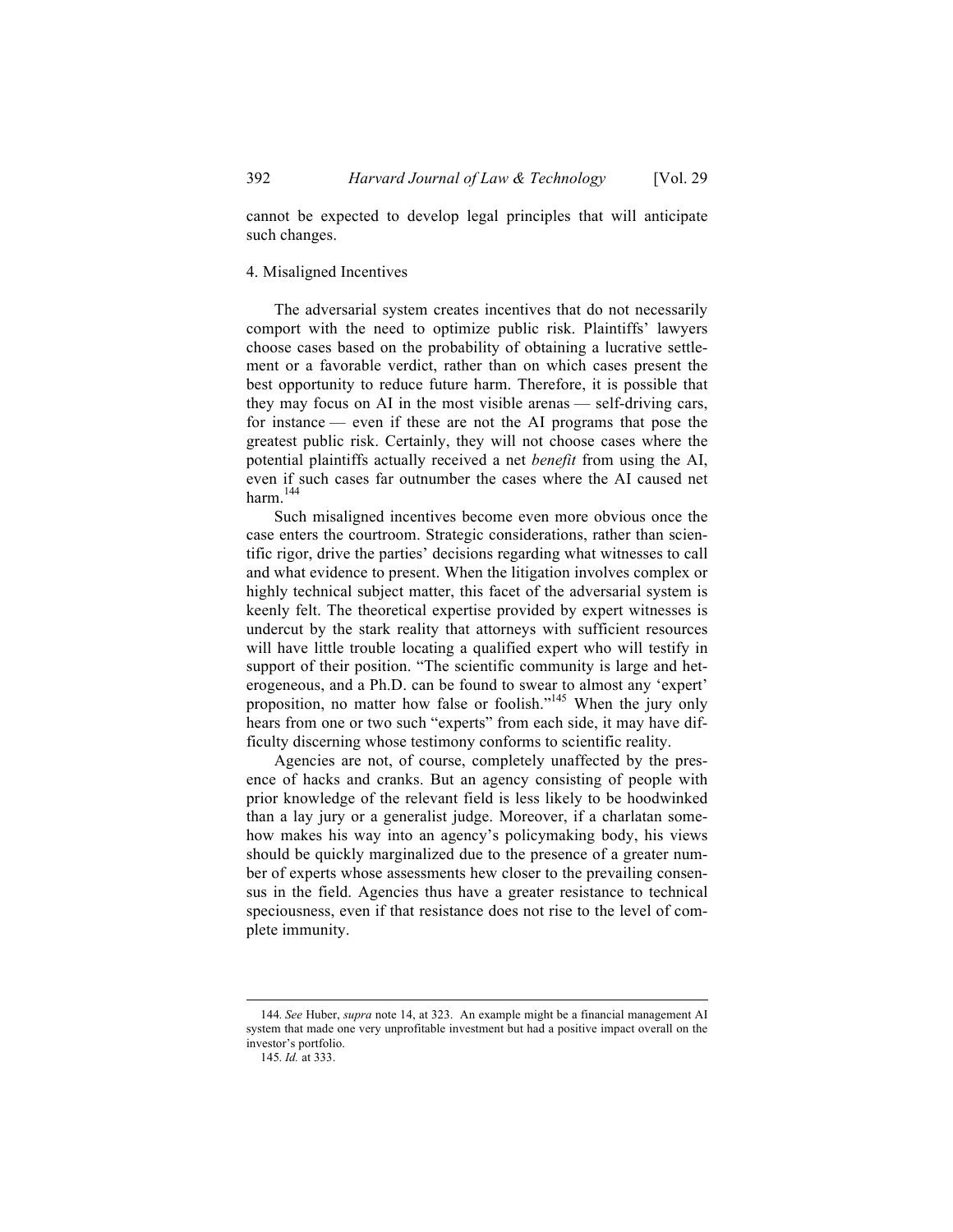### IV. A REGULATORY PROPOSAL

Part IV sets forth a proposed regulatory regime for AI. The purpose of this proposal is not to provide a complete blueprint for an AI regulatory regime, but rather to start a conversation on how best to manage the public risks associated with AI without stifling innovation. To that end, the scheme outlined below proposes legislation, the Artificial Intelligence Development Act ("AIDA"), that would create an agency tasked with certifying the safety of AI systems. Instead of giving the new agency FDA-like powers to ban products it believes to be unsafe, AIDA would create a liability system under which the designers, manufacturers, and sellers of agency-certified AI programs would be subject to limited tort liability, while uncertified programs that are offered for commercial sale or use would be subject to strict joint and several liability.

AIDA leverages the respective institutional strengths of legislatures, agencies, and courts, as discussed in Part III, while taking account of the unique aspects of AI research that make it particularly difficult to regulate, as discussed in Part II. It takes advantage of legislatures' democratic legitimacy by assigning legislators the task of setting forth the goals and purposes that guide AI regulation. It delegates the substantive task of assessing the safety of AI systems to an independent agency staffed by specialists, thus insulating decisions about the safety of specific AI systems from the pressures exerted by electoral politics. This critical task is assigned to agencies because those institutions are better equipped than courts to assess the safety of individual AI systems, largely due to the misaligned incentives of the court system. Decisions regarding the safety of an emerging technology should not be informed primarily by testimony from hired guns chosen by litigants, particularly because individual court cases rarely reflect the overall risks and benefits associated with any technology.<sup>146</sup> Finally, AIDA leverages courts' experience in adjudicating individual disputes by assigning courts the tasks of determining whether an AI system falls within the scope of an agency-certified design and allocating responsibility when the interaction between multiple components of an AI system give rise to tortious harm.

This strong tort-based system would compel designers and manufacturers to internalize the costs associated with AI-caused harm ensuring compensation for victims and forcing AI designers, programmers, and manufacturers to examine the safety of their systems — without the innovation-stifling effects of an agency empowered to ban certain AI systems outright.

 <sup>146.</sup> *See supra* Parts III.C.2 and III.C.4.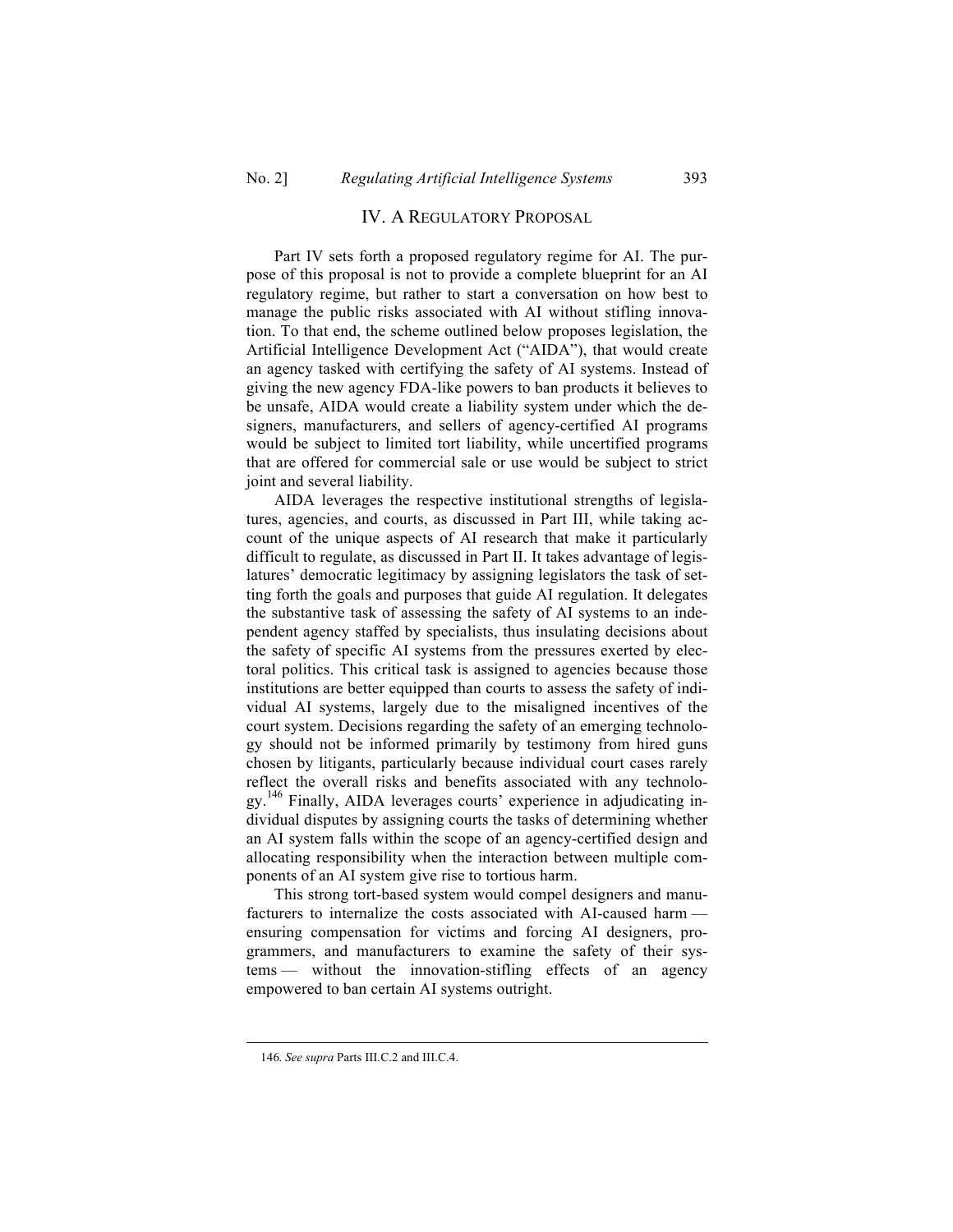#### *A. The Artificial Intelligence Development Act*

The starting point for regulating AI should be a statute that establishes the general principles for AI regulation. The legislation would establish an agency (hereinafter, the "Agency") responsible for certifying AI programs as safe and set the limits of the Agency's power to intervene in AI research and development. AIDA should begin, as do most modern statutes, with a statement of purpose. The purpose of AIDA would be to ensure that AI is safe, secure, susceptible to human control, and aligned with human interests, both by deterring the creation of AI that lack those features and by encouraging the development of beneficial AI that include those features. The Agency would be required to promulgate rules defining artificial intelligence and to update those definitional rules periodically. Rules relating to the definition of AI would have to be ratified by the legislature, because such rules effectively define the scope of the Agency's jurisdiction.

AIDA would give the Agency the authority to establish a certification system under which AI systems that are to be offered for commercial sale could be reviewed by Agency staff and certified as safe. But rather than banning uncertified AI, AIDA would operate by using a bifurcated tort liability system to encourage designers and manufacturers to go through the certification process and, even if they choose to forego certification, to ensure the safety and security of their AI.

Systems that successfully complete the agency certification process would enjoy limited tort liability — in essence, a partial regulatory compliance defense with the effect of limiting rather than precluding tort liability. For Agency-certified AI, plaintiffs would have to establish actual negligence in the design, manufacturing, or operation of an AI system in order to prevail on a tort claim. If all of the private entities involved in the development or operation of an Agency-certified AI system are insolvent, a successful plaintiff would have the option of filing an administrative claim with the Agency for the deficiency; the Agency would be required to administer a fund (funded either by Agency fees or from Congressional appropriations) sufficient to meet its anticipated obligations from such claims. Whenever a negligence suit involving the design of a certified AI system succeeds, the Agency would be required to publish a report similar to the reports that the National Transportation Safety Board prepares after aviation accidents and incidents.<sup>147</sup>

Companies who develop, sell, or operate AI without obtaining Agency certification would be strictly liable for harm caused by that AI. In addition, liability would be joint and several, thus permitting a

 <sup>147.</sup> *See Aviation Accident Reports*, NAT'L TRANSP. SAFETY BOARD, http://www.ntsb.gov/investigations/AccidentReports/Pages/aviation.aspx [https://perma.cc/ US7N-3UCR].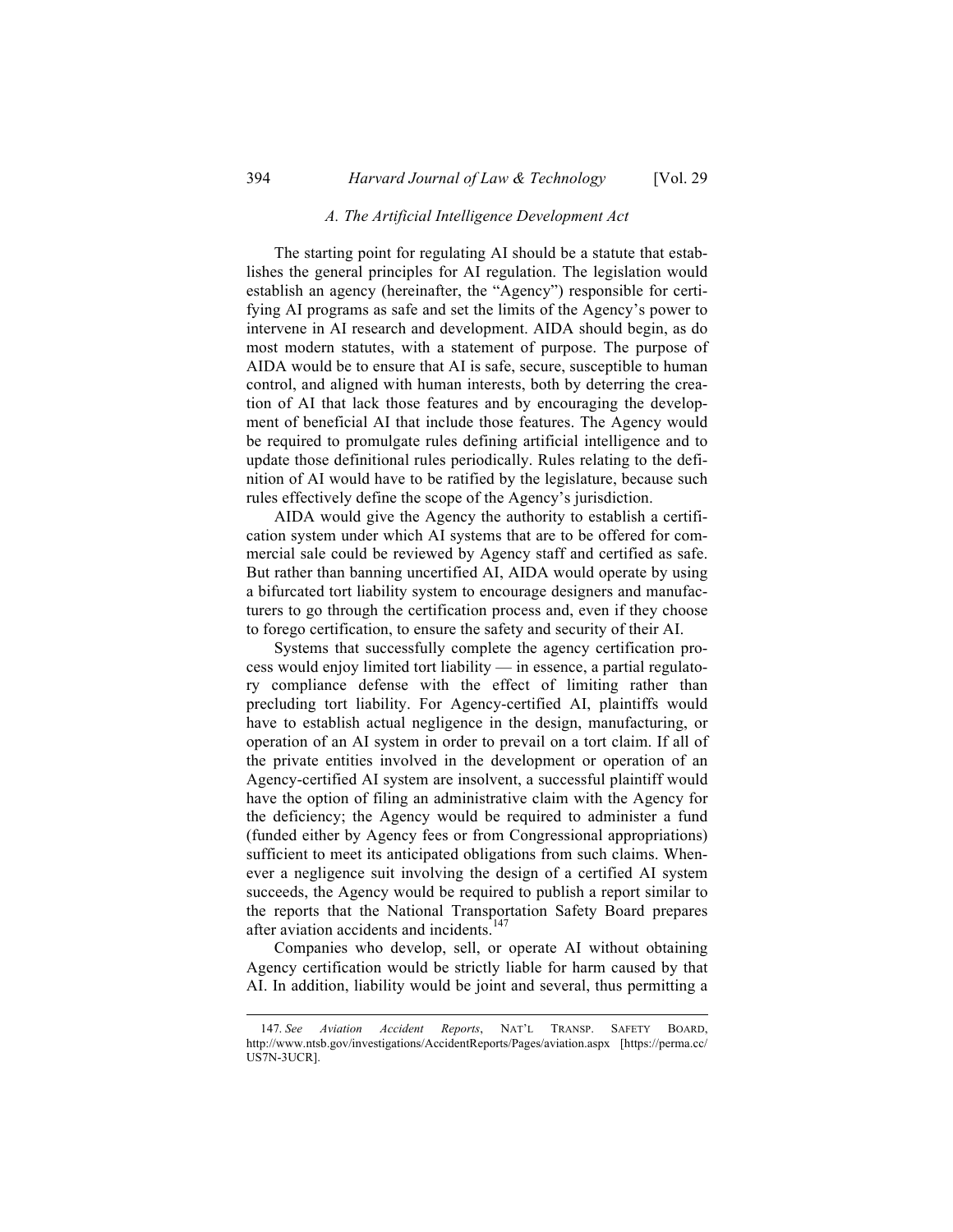plaintiff to recover the full amount of their damages from any entity in the chain of development, distribution, sale, or operation of the uncertified AI. A defendant found liable in such a suit would then have to file a contribution or indemnity action to obtain reimbursement from other potential defendants.<sup>148</sup>

The Agency would also be required to establish rules for precertification research and testing of AI. These rules would permit AI developers to gather data and test their designs in secure environments so that the Agency could make better-informed certification decisions. Such testing would be exempt from the strict liability that ordinarily would attach to uncertified AI. In addition, the statute should contain a grandfather clause making programs in commercial operation twelve months before the bill's enactment presumptively exempt from the statutory scheme to prevent an undue upset of industry and consumer expectations. AIDA should, however, give the Agency the authority to create a mechanism separate from the certification process for reviewing existing AI that may present a risk to the public.

Because AI is a highly technical field, legislators are not well equipped to determine what types of AI pose a public risk. They therefore should delegate the task of formulating substantive AI policies to an agency staffed by AI specialists with relevant academic and/or industry experience. Aside from the rules set forth in the preceding paragraphs, AIDA would give the Agency the authority to specify or clarify most aspects of the AI regulatory framework, including the Agency's certification process.

### *B. The Agency*

The new agency would have two components: policymaking and certification. The policymaking body would be given the power to define AI (though the definition would be subject to legislative ratification), create exemptions allowing for AI research to be conducted in certain environments without the researchers being subjected to strict liability, and establish an AI certification process. The certification process would require AI developers seeking certification to perform

 <sup>148.</sup> This process could be analogized to the "common enterprise" theory of liability, which Vladeck proposes as a tort liability model for autonomous vehicles and, by extension, other AI systems. *See* Vladeck, *supra* note 13, at 149. This proposal avoids the common enterprise phrasing because the problem of discreteness, discussed above in Part II.B.3, means that some of the entities who design the components of an AI system may have no organizational relationship to one another, and thus would not constitute a common enterprise under the usual formulation of that doctrine. *See, e.g.*, FTC v. E.M.A. Nationwide, Inc., 767 F.3d 611, 637 (6th Cir. 2014) ("Courts generally find that a common enterprise exists 'if, for example, businesses (1) maintain officers and employees in common, (2) operate under common control, (3) share offices, (4) commingle funds, and (5) share advertising and marketing.'") (quoting FTC v. Wash. Data Res., 856 F. Supp. 2d 1247, 1271 (M.D. Fla. 2012)).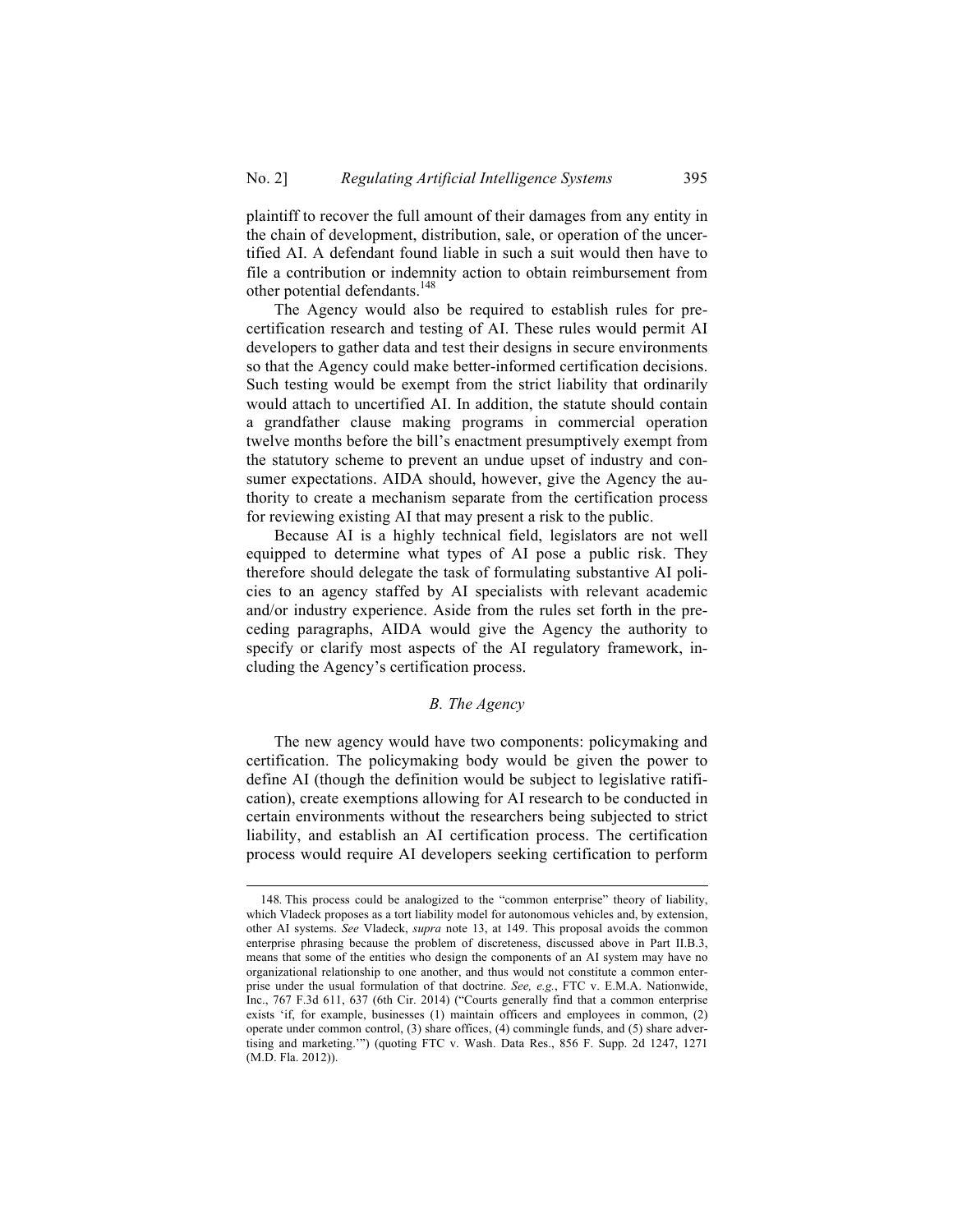safety testing and submit the test results to the agency along with their certification application. The decision-makers in both the policymaking and certification divisions should be experts with prior education or experience with AI. The hiring process should be designed to ensure that the certification staff in particular includes an appropriate mix of specialists based on the prevailing trends in AI research.

On the policymaking front, rulemaking authority would rest with a Board of Governors (hereinafter, the "Board"). As an independent administrative entity, the Board's members would be appointed by the executive branch, subject to legislative branch approval. In addition to rulemaking, the Board would be responsible for conducting public hearings on proposed rules and amendments.

Perhaps the most important policy decision that the Agency would face is how to define artificial intelligence. Unfortunately, as noted in Part II, AI is an exceptionally difficult term to define. These difficulties make an agency best suited to determine a working definition of AI for the purposes of regulation, if only because legislatures and courts would be particularly unsuited for establishing such a definition. Again, this Article will not attempt to resolve the issue of how exactly AI should be defined. Whatever the definition the Agency ultimately chooses, it should be required to review that definition periodically and amend the definition as necessary to reflect changes in the industry. As is standard in administrative law, the definition of AI and other rules promulgated by the Agency should be published at least several months prior to the vote on their adoption, and the publication should be followed by a public comment period.

AIDA would also require the Agency to promulgate rules for precertification testing. Information from such testing would be a required component of any application for Agency certification, and testing conducted in compliance with Agency rules would not be subject to strict liability. The rules for such testing would be designed to ensure that the testing is done in a closed environment. For example, the rules might bar testing from being conducted on networked computers, on robots or other systems with mechanisms (e.g., access to a 3-D printer) that permit it to manipulate objects in the physical world, on systems above a certain threshold of computational power, or on systems with any other features that might permit the AI testing to have effects outside the testing environment. The Agency would have the authority to fast-track amendments to the testing requirements. Such amendments would go into effect immediately, but would also be followed by a public comment period and a subsequent vote ratifying the amendments.

After testing is completed, AI developers could file a certification application with the Agency. To provide guidance to certification applicants and set expectations within the industry, the Board would be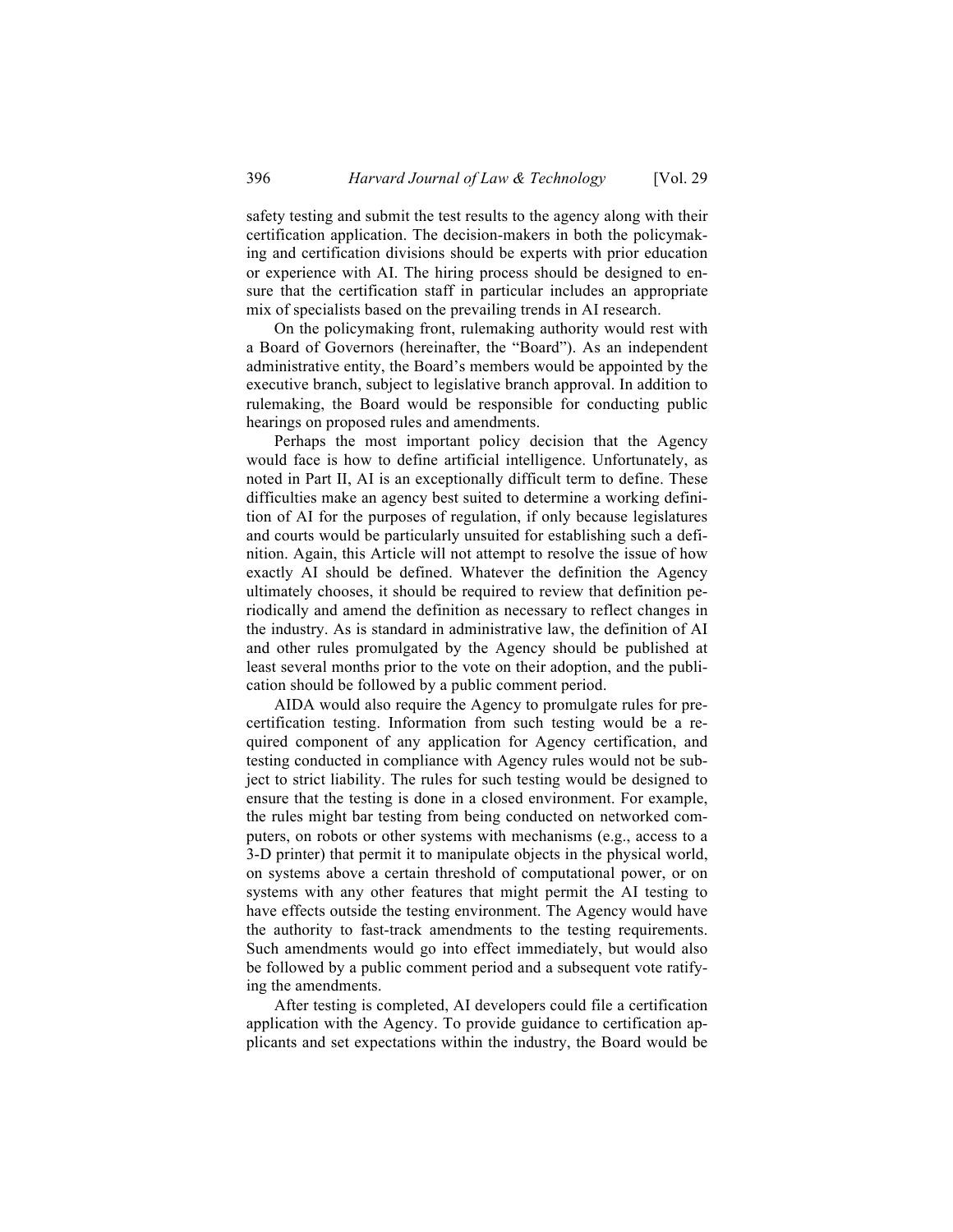responsible for publishing the substantive standards under which applications for AI certification would be judged (e.g., risk of causing physical harm, goal alignment, and mechanisms for ensuring human control). The primary responsibility of the Agency's staff will be determining whether particular AI systems meet those standards. Companies seeking certification of an AI system would have to disclose all technical information regarding the product, including: (1) the complete source code; (2) a description of all hardware/software environments in which the AI has been tested; (3) how the AI performed in the testing environments; and (4) any other information pertinent to the safety of the AI. After disclosure, the Agency would conduct its own in-house testing to assess the safety of the AI program.

Given the diversity in form that AI could take, the Agency would also have the power to limit the scope of a certification. For instance, an AI system could be certified as safe for use only in certain settings or in combination with certain safety procedures. The agency could establish a fast-track certification process for AI systems or components that have been certified as safe for use in one context (e.g., autonomous road vehicles) that an entity wishes to be certified as safe for use in a different context (e.g., autonomous airplanes). A similarly streamlined certification process would be established for reviewing and approving new versions of certified AI systems, perhaps modeled on the Abbreviated New Drug Application process for generic versions of drugs that are already FDA-approved.<sup>149</sup>

The Agency should also promulgate rules governing licensing and warning notice requirements for certified AI. The rules could specify, for instance, that a designer or manufacturer would lose its liability protection if it sells a product to a distributor or retailer without a licensing agreement that forbids such sellers from modifying the AI system. This rule would help ensure that the product that ultimately reaches the end user is the same product that the Agency certified.

# *C. The Courts' Role*

Courts' responsibility under the AIDA framework would be to adjudicate individual tort claims arising from harm caused by AI, harnessing courts' institutional strength and experience in fact-finding. In accordance with AIDA's liability framework, courts would apply the rules governing negligence claims to cases involving certified AI and the rules of strict liability for cases involving uncertified AI In the

 <sup>149.</sup> *See* 21 U.S.C. § 355(j) (2012); *see also Abbreviated New Drug Application (ANDA): Generics*, U.S. FOOD & DRUG ADMIN., http://www.fda.gov/Drugs/ DevelopmentApprovalProcess/HowDrugsareDevelopedandApproved/ApprovalApplications /AbbreviatedNewDrugApplicationANDAGenerics/ [https://perma.cc/BC7E-Q28H] (last updated Apr. 14, 2016).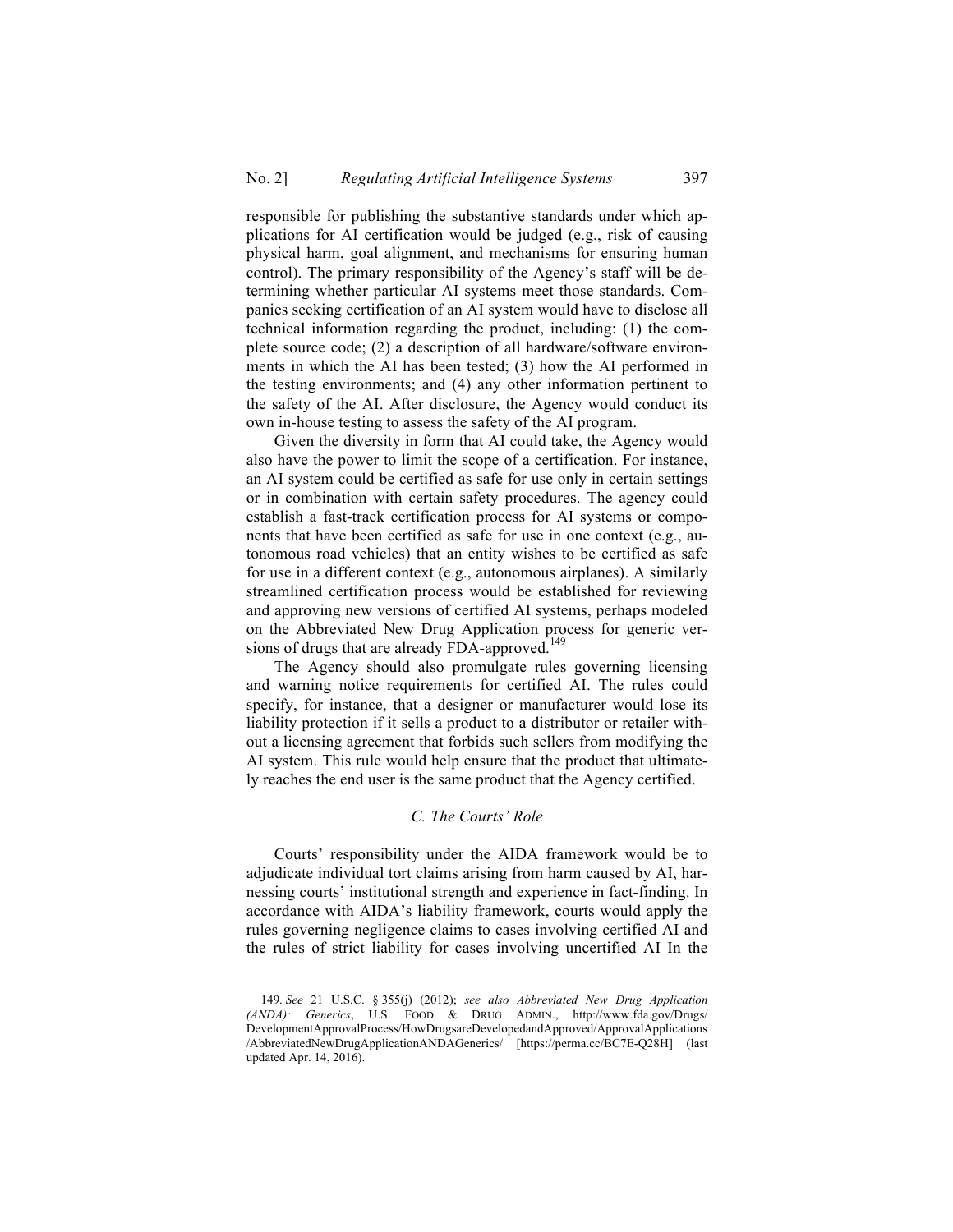latter category of cases, the most important part of this task will be allocating responsibility between the designers, manufacturers, distributors, and operators of harm causing AI. For multiple-defendant cases and actions for indemnity or contribution, allocation of responsibility should be determined in the same manner as in ordinary tort cases. 150

It seems almost certain that, certification process and licensing requirements notwithstanding, parties in many cases will dispute whether the version of the AI system at issue was one that had been certified by the Agency, or will dispute at what point modifications took the AI outside the scope of the certified versions. In such cases, the court would hold a pre-trial hearing to determine whether the product conformed to a certified version of the system at the time it caused harm and, if it did not, the point at which the product deviated from the certified versions. That modification point will then serve as the dividing line between the defendants who enjoy limited liability and the defendants who are subject to strict liability.

# V. CONCLUSION

By utilizing the tort system rather than direct regulation, the proposal outlined in Part IV charts something of a middle course — it is not as coercive as a regulatory regime that bans the production of uncertified AI systems, but it still provides a strong incentive for AI developers to incorporate safety features and internalize the external costs that AI systems generate. By using tort liability as a lever to internalize the externalities associated with AI systems, AIDA helps ensure that the prices of AI systems in the market reflect the risks associated with those systems. The imposition of joint and several liability for uncertified AI would encourage distributors, sellers, and operators to carefully examine an uncertified AI system's safety features, and the prospect of losing liability protection would discourage downstream entities from modifying a certified AI system unless they have confidence that the modification would not pose a significant public risk.

That being said, and as noted at the beginning of Part IV, this proposal is meant to start a conversation rather than to be the final word. It is not difficult to conjure up alternative approaches at least as plausible as AIDA. A less interventionist government program might resemble John McGinnis's proposal for a government entity devoted to subsidizing AI safety research,<sup>151</sup> perhaps combined with strong

 <sup>150.</sup> *See* RESTATEMENT (THIRD) OF TORTS: APPORTIONMENT OF LIABILITY §§ 10–17 ("Liability of Multiple Tortfeasors for Indivisible Harm"); *id.* §§ 22–23 ("Contribution and Indemnity").

<sup>151.</sup> *See* McGinnis, *supra* note 61, at 1265.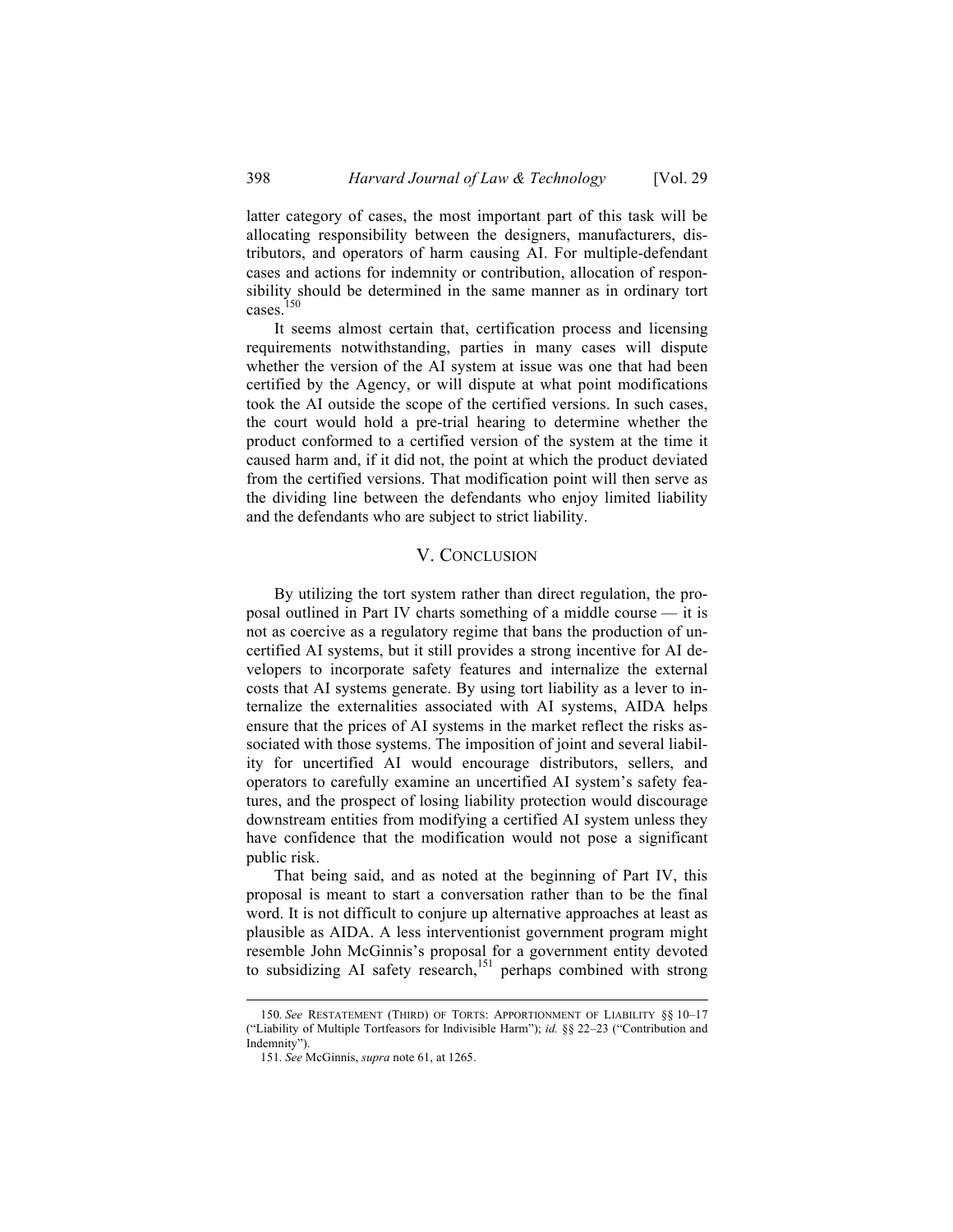tort rules that penalize AI developers who ignore the results of that safety research. If more data on AI behavior is strongly correlated with AI safety, then subsidizing such research might have a significant positive impact on the development of safer AI. A more heavyhanded regulatory regime might resemble the FDA's drug approval program, where products cannot be sold in the absence of agency approval and the approval process itself involves multiple phases of rigorous safety testing.<sup>152</sup> If AI truly poses a catastrophic risk, then such a rigorous approach might be necessary.

A more market-oriented approach might require the manufacturers and operators of AI systems to purchase insurance from approved carriers for their AI systems, thus letting the free market more directly determine the risk of harm that AI systems generate. A related idea would be to establish something akin to the legal fiction of corporate personhood, where AI systems would be capable both of owning assets and of being sued in court.<sup>153</sup> AI systems thus would be considered independent legal entities, and their owners and operators would not be subject to suit for non-intentional torts unless the AI was insufficiently capitalized or the court found another reason to "pierce the AI veil." A related framework might include applying wage laws to AI systems that perform discretionary tasks traditionally performed by humans, with a "minimum wage" set at a level sufficient to ensure that AI systems can cover the cost of expected harms. Finally, perhaps legislatures could pass "AI sunshine laws" requiring the designers and operators of AI to publicly disclose the code and specifications of AI systems, relying on members of the public to raise concerns and point out aspects of AI that might present a public risk, not unlike the manner in which Wikipedia allows members of the public to identify errors in its entries.

The appeal of each of these approaches will vary depending on the risks and benefits that individuals perceive in the further development of AI. Those who, like Elon Musk, believe that AI could pose an existential risk may favor more stringent government oversight of AI development.<sup>154</sup> Those who believe the public risks associated with AI to be manageable, and existential risk nonexistent, likely will op-

 <sup>152.</sup> *See How Drugs Are Developed and Approved*, U.S. FOOD & DRUG ADMIN., http://www.fda.gov/Drugs/DevelopmentApprovalProcess/HowDrugsareDevelopedandAppr oved/default.htm [https://perma.cc/WPM3-D4DA] (last updated Aug. 18, 2015).

<sup>153.</sup> *Cf.* WALLACH & ALLEN, *supra* note 45, at 198 ("It may also be in [companies producing and utilizing intelligent machines'] interests to promote a kind of independent legal status as agents for these machines (similar to that given corporations) as a means of limiting the financial and legal obligations of those who create and use them."); Vladeck, *supra* note 13, at 129 (suggesting that one approach to liability for harm caused by autonomous vehicles "would be to hold the vehicle itself responsible, assuming, of course, that the law is willing to confer legal 'personhood' on the vehicle and require the vehicle to obtain adequate insurance").

<sup>154.</sup> *See* Graef, *supra* note 9.